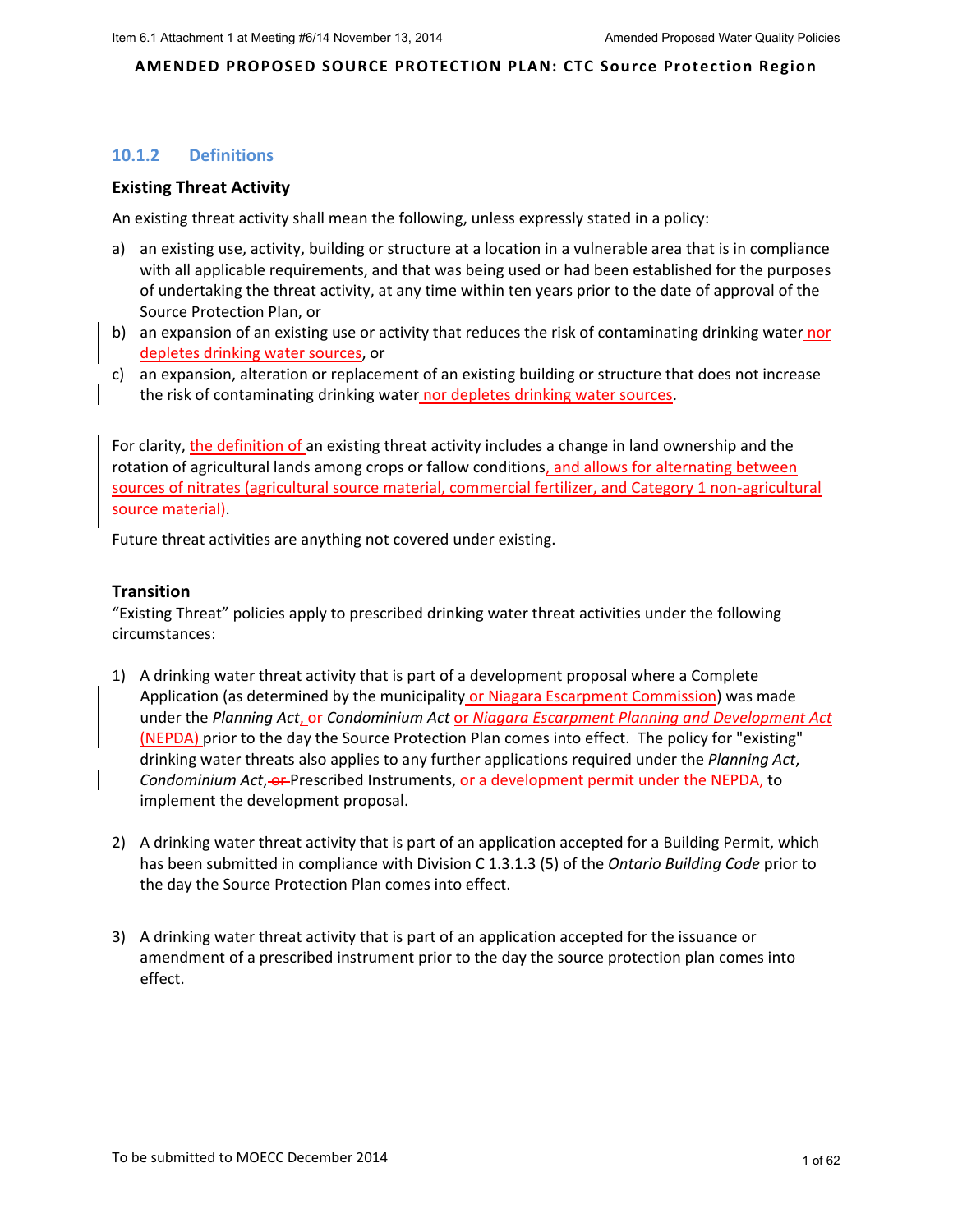## **10.1.3 Timelines for Implementation**

The following table **(Table 10‐1)** outlines the implementation timelines for the policies in the Source Protection Plan. In the policy tables organized by threat, the third column from the right called "When Policy Applies" contains a brief description of the timeline associated with the existing or future policy and the timeline code (i.e., T-1, T-2), that corresponds to the timelines outlined in the following table. These timeline policies **(Table 10‐1)** provide greater detail on when the policy applies than the short reference contained within the threat specific policy.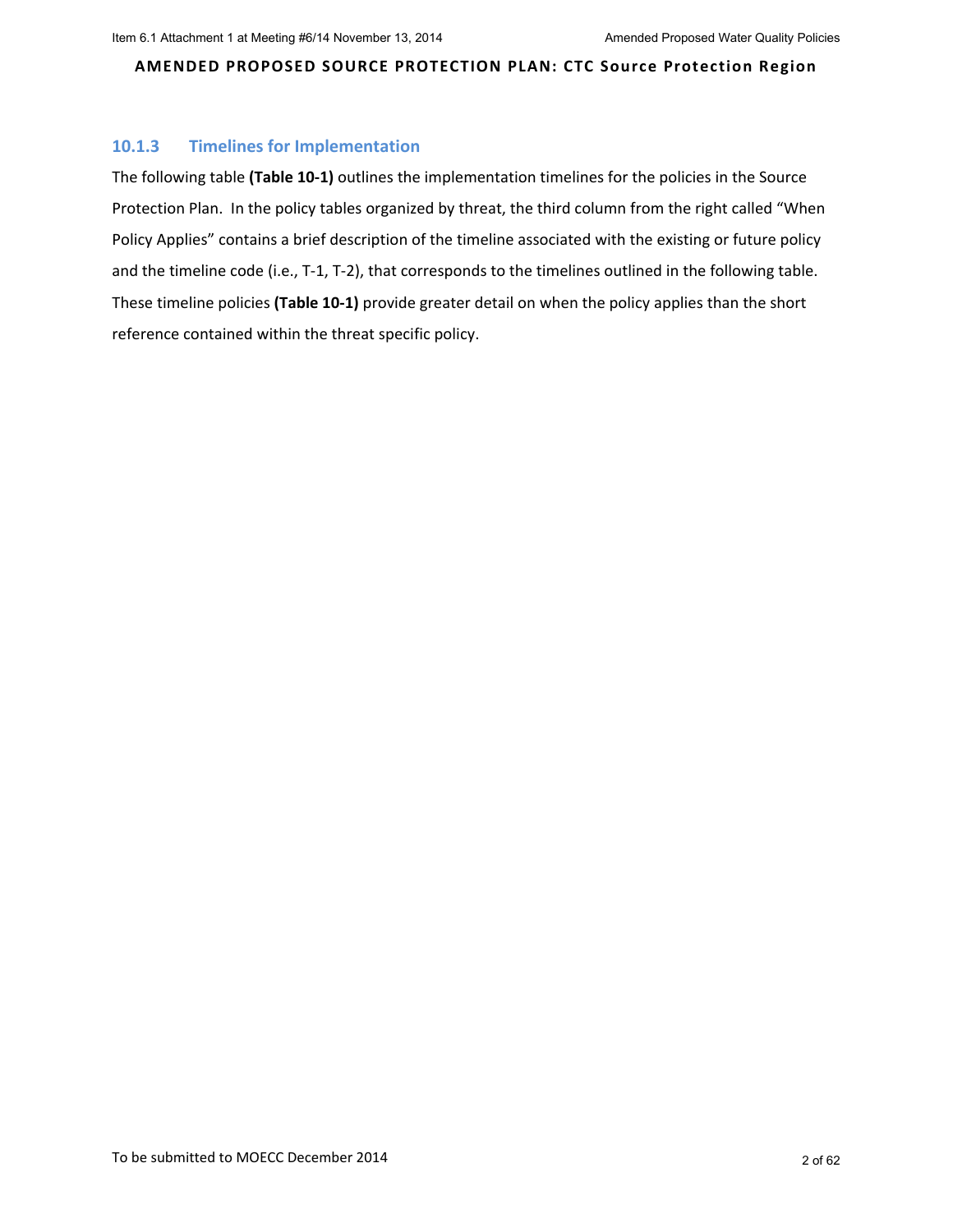## **Table 10‐1: Timelines for Policy Implementation**

| <b>Policy ID</b> | <b>Timelines for Policy Implementation</b>                                                                                                                                                                                              |
|------------------|-----------------------------------------------------------------------------------------------------------------------------------------------------------------------------------------------------------------------------------------|
|                  | <b>Prescribed Instruments</b>                                                                                                                                                                                                           |
| $T-1$            | Prescribed Instruments (existing) shall be reviewed (and amended, as necessary) within 3 years of the date the                                                                                                                          |
|                  | Source Protection Plan takes effect, or such other date as the Director determines.                                                                                                                                                     |
|                  | Prescribed Instruments (existing), where prohibited, shall not be renewed when the current Prescribed Instrument                                                                                                                        |
| $T-2$            | expires, and the significant threat activity to which the Prescribed Instrument pertains, shall cease no later than 5<br>years from the date the Source Protection Plan takes effect.                                                   |
|                  | The relevant Ministry shall comply with the Prescribed Instrument policy (future) immediately upon the date the                                                                                                                         |
| $T-3$            | Source Protection Plan takes effect.                                                                                                                                                                                                    |
|                  | <b>Part IV Tools</b>                                                                                                                                                                                                                    |
|                  | Activities (existing) designated for the purpose of s.57 under the Clean Water Act as prohibited, shall be prohibited                                                                                                                   |
| $T-4$            | by the Risk Management Official within 180 days from the date the Source Protection Plan takes effect as per s.                                                                                                                         |
|                  | 57(2) under the Clean Water Act, unless otherwise specified within the policy.<br>Activities (future) designated for the purpose of s.57 under the Clean Water Act are prohibited immediately upon                                      |
| $T-5$            | the date the Source Protection Plan takes effect.                                                                                                                                                                                       |
|                  | Activities (existing) designated for the purpose of s.58 under the Clean Water Act, requiring risk management plans,                                                                                                                    |
| $T-6$            | shall be identified and confirmed within 1 year by the Risk Management Official. Risk management plans shall be                                                                                                                         |
|                  | established within 5 years from the date the Source Protection Plan takes effect.                                                                                                                                                       |
|                  | Activities (future) designated for the purpose of s.58 under the Clean Water Act, requiring risk management plans,                                                                                                                      |
| $T-7$            | are prohibited until such time as a risk management plan is approved by the Risk Management Official, immediately                                                                                                                       |
|                  | upon the date the Source Protection Plan takes effect.                                                                                                                                                                                  |
|                  | <b>Land Use Planning</b>                                                                                                                                                                                                                |
|                  | Official plans and zoning by laws shall be amended for conformity with the Source Protection Plan within 5 years<br>from the date the Source Protection Plan takes effect, or at the time of the next review in accordance with s.26 of |
| $T-8$            | the Planning Act, whichever occurs first. Zoning by-laws shall be amended within 3 years after the approval of the                                                                                                                      |
|                  | official plan.                                                                                                                                                                                                                          |
| $T-9$            | Planning approval authorities shall comply conform with the policy immediately upon the date the Source                                                                                                                                 |
|                  | Protection Plan takes effect.                                                                                                                                                                                                           |
|                  | <b>Education and Outreach, Incentives, Research</b>                                                                                                                                                                                     |
| $T-10$           | Education and outreach (materials, programs, etc.) shall be developed and implemented within 2 years from the                                                                                                                           |
|                  | date the Source Protection Plan takes effect.                                                                                                                                                                                           |
| $T-11$           | Incentives shall be considered within 2 years from the date the Source Protection Plan takes effect.                                                                                                                                    |
| $T-12$           | Research shall be initiated within 2 years from the date the Source Protection Plan takes effect, contingent on<br>funding.                                                                                                             |
|                  | <b>Specify Action</b>                                                                                                                                                                                                                   |
| $T-13$           | A prioritized maintenance inspection program shall be in effect no later than January 2017.                                                                                                                                             |
| $T-14$           | The policy shall be complied with within 180 days from the date the Source Protection Plan takes effect.                                                                                                                                |
| $T-15$           | The policy shall be considered within 2 years from the date the Source Protection Plan takes effect.                                                                                                                                    |
| $T-16$           | The policy shall be initiated within 2 years from the date the Source Protection Plan takes effect.                                                                                                                                     |
| $T-17$           | The policy shall be implemented within 2 years from the date the Source Protection Plan takes effect.                                                                                                                                   |
| $T-187$          | The policy shall be implemented immediately upon the date the Source Protection Plan takes effect.                                                                                                                                      |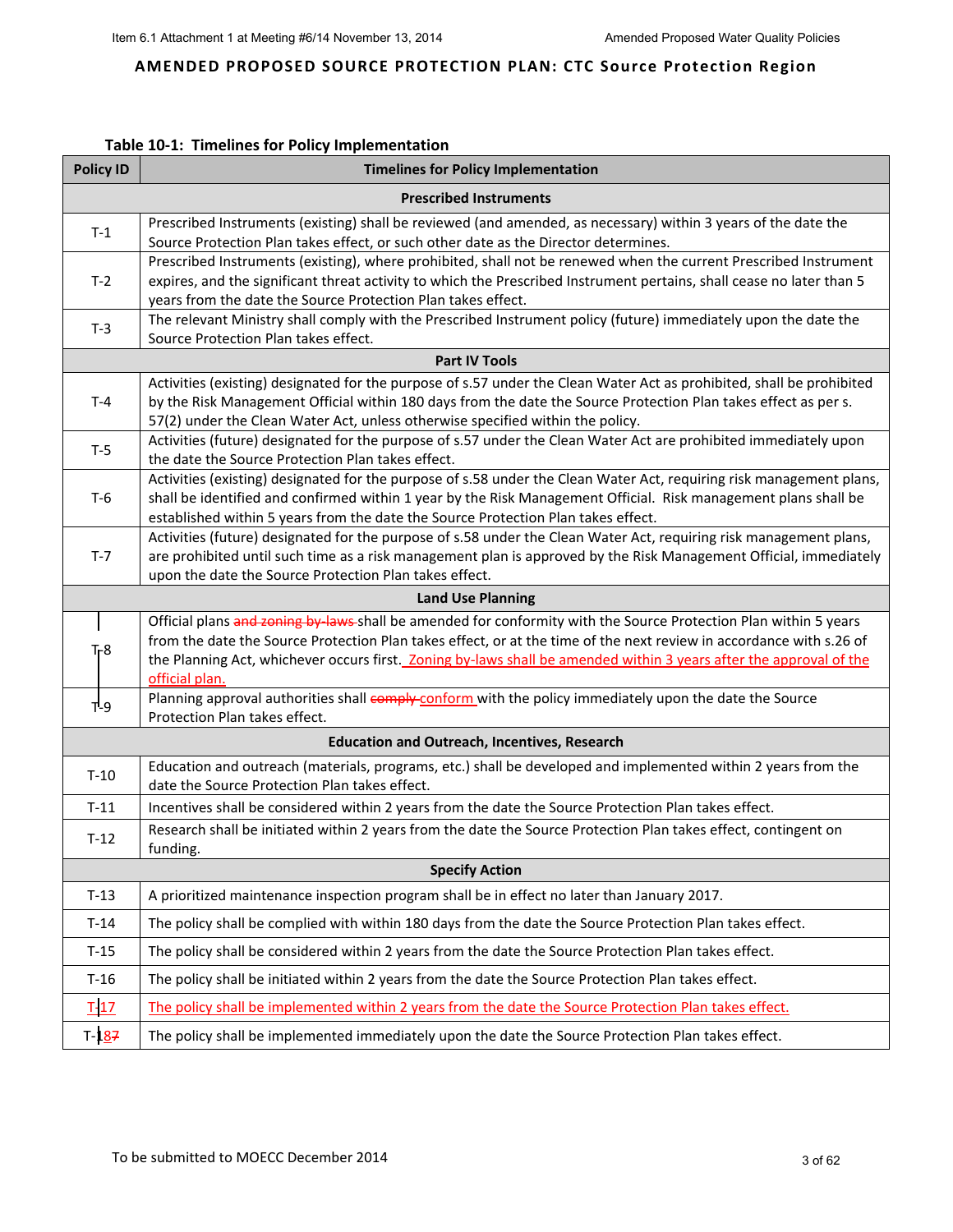| <b>Policy ID</b> | <b>Implementing</b><br><b>Body</b> | Legal<br><b>Effect</b> | <b>Policy</b>                                                                                                                                                                                                                                                                                                                                                                                                                                                                                                                                                                                                                                                                                                                                                                                                                                                                                                                                                                                                                                                                                                                                                                                                                                                                                                                                                                                                                                                                                                                                                                                                                                                                  | <b>When Policy</b><br><b>Applies</b> | <b>Related</b><br><b>Policies</b>                                                                                                                                                              | <b>Monitoring</b><br><b>Policy</b> |
|------------------|------------------------------------|------------------------|--------------------------------------------------------------------------------------------------------------------------------------------------------------------------------------------------------------------------------------------------------------------------------------------------------------------------------------------------------------------------------------------------------------------------------------------------------------------------------------------------------------------------------------------------------------------------------------------------------------------------------------------------------------------------------------------------------------------------------------------------------------------------------------------------------------------------------------------------------------------------------------------------------------------------------------------------------------------------------------------------------------------------------------------------------------------------------------------------------------------------------------------------------------------------------------------------------------------------------------------------------------------------------------------------------------------------------------------------------------------------------------------------------------------------------------------------------------------------------------------------------------------------------------------------------------------------------------------------------------------------------------------------------------------------------|--------------------------------------|------------------------------------------------------------------------------------------------------------------------------------------------------------------------------------------------|------------------------------------|
| GEN-1            | Municipality                       | A                      | s.59 Restricted Land Uses<br>All-Lland uses except solely residential uses, are designated for the purpose of Section 59 Restricted Land Uses under<br>the Clean Water Act, 2006 in all areas where the following activities are, or would be, a significant drinking water<br>threat:<br>• The establishment, operation or maintenance of a waste disposal site (within the meaning of Part V of the<br>Environmental Protection Act) that does not require approval under the Environmental Protection Act or the Ontario<br>Water Resources Act (excluding wastes described in clauses (p), (q), (r), (s), (t) or (u) of the definition of hazardous<br>waste, or in clause (d) of the definition of liquid industrial waste)<br>• The application or storage of agricultural source material<br>• The application or storage of non-agricultural source material (Category 1)<br>• The use of land as livestock grazing or pasturing land, an outdoor confinement area or a farm-animal yard<br>• The application, handling or storage of commercial fertilizer<br>• The application of pesticide to land<br>• The handling and storage of pesticide at a manufacturing, processing or wholesaling facility, retail outlet or custom<br>applicator's storage yard<br>• The application, handling and storage of road salt<br>• The storage of snow (snow dumps)<br>. The handling and storage of fuel that requires s.57 Prohibition or s.58 Risk Management Plan<br>• The handling and storage of DNAPLs and organic solvents<br>• The management of runoff that contains chemicals used in the de-icing of aircraft<br>• An activity that reduces recharge of an aquifer | Immediately<br>(T-9)                 | WST-6<br>ASM-2<br>ASM-4<br>NASM-1<br>NASM-2<br>$LIV-1$<br>$LIV-3$<br>FER-2<br>FER-3<br>PES-1<br>PES-2<br>SAL-1<br>SAL-2<br>SAL-7<br>$SNO-1$<br>FUEL-3<br>DNAP-1<br>$OS-1$<br>$DI-1$<br>$REC-2$ | MON-1                              |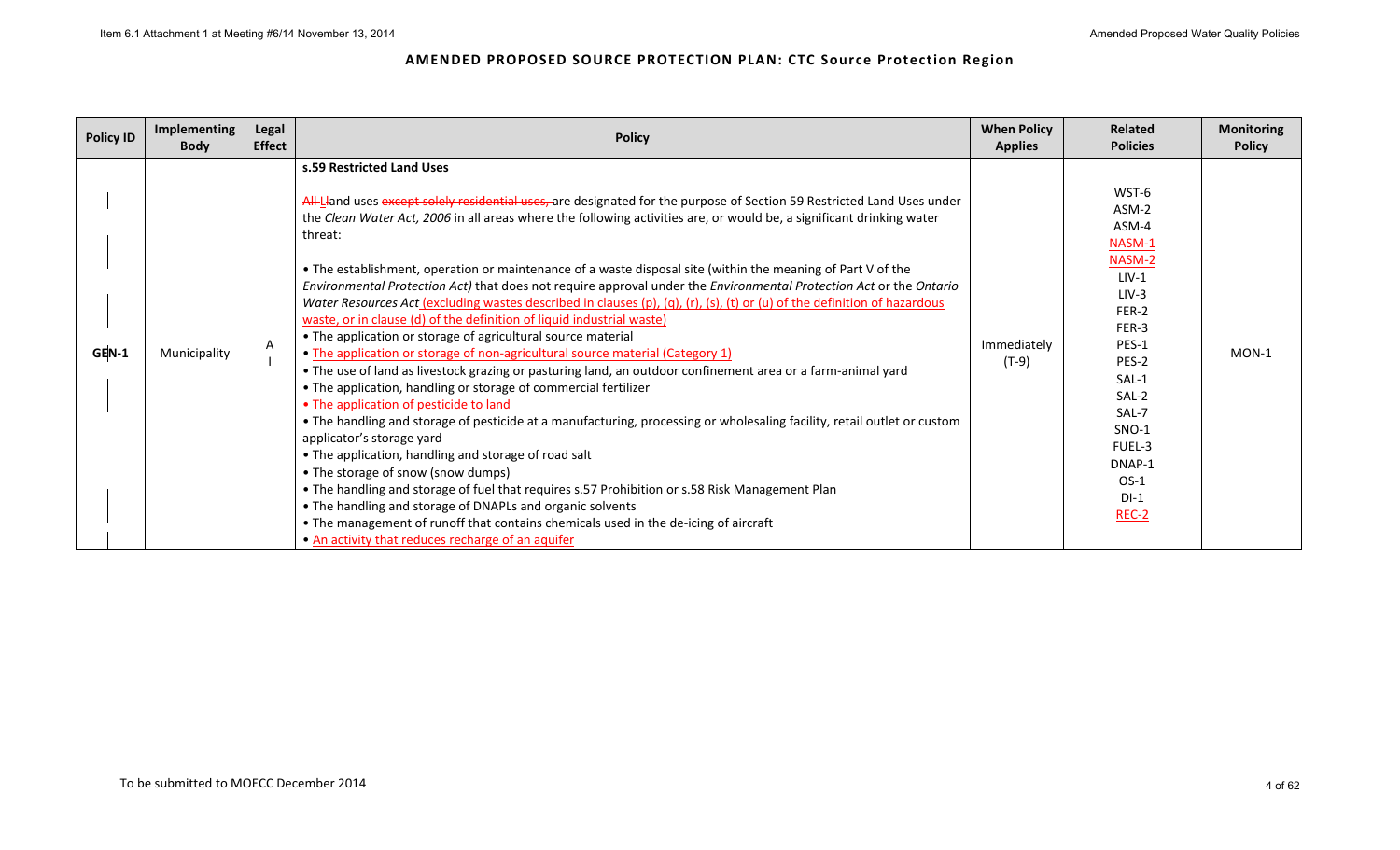| <b>Policy ID</b>                  | Implementing<br><b>Body</b> | Legal<br><b>Effect</b>   | <b>Policy</b>                                                                                                                                                                                                                                                                                                                                                                                                                                                                                                                                                                                                                                                                                                                                  | <b>When Policy</b><br><b>Applies</b>                   | <b>Related</b><br><b>Policies</b>                                                                                                                                                                                    | <b>Monitoring</b><br><b>Policy</b> |
|-----------------------------------|-----------------------------|--------------------------|------------------------------------------------------------------------------------------------------------------------------------------------------------------------------------------------------------------------------------------------------------------------------------------------------------------------------------------------------------------------------------------------------------------------------------------------------------------------------------------------------------------------------------------------------------------------------------------------------------------------------------------------------------------------------------------------------------------------------------------------|--------------------------------------------------------|----------------------------------------------------------------------------------------------------------------------------------------------------------------------------------------------------------------------|------------------------------------|
| <b>GEN-2</b>                      | Municipality                | $\underline{\mathsf{E}}$ | <b>Specify Action</b><br>Where an activity requires a Risk Management Plan, the municipality shall ensure through their authority that the<br>RMO and RMI responsible for enforcement will establish a priority for how inspections will be conducted to ensure<br>that the activity ceases to be, or does not become, a significant drinking water threat. Ongoing inspections should<br>be conducted at least once every five 5 years or on a basis deemed appropriate by the RMO and RMI.                                                                                                                                                                                                                                                   | <b>See Policy</b>                                      | WST-6<br>PES-2<br>$ASM-2$<br>SAL-1<br>SAL-2<br>ASM-4<br>NASM-1<br>$SAL-7$<br>$SNO-1$<br>NASM-2<br>FUEL-3<br>$LIV-1$<br>$LIV-3$<br>DNAP-1<br>FER-2<br>$OS-1$<br>$FER-3$<br>$DI-1$<br>REC-2<br><b>PES-1</b>            | MON-1                              |
| $rac{\text{GEN-3}}{\text{GEN-5}}$ | Provincial<br>Ministry      | K                        | <b>Specify Action</b><br>Where an activity that is, or would be, a significant drinking water threat requires approval using a Prescribed<br>Instrument, the regulatory authority shall undertake compliance/verification inspections to confirm that any new or<br>amended conditions of approval are, or have been, implemented by the facility owner within 3 years of the date of<br>the new or amended approval to ensure that the activity ceases to be, or does not become, a significant drinking<br>water threat. Ongoing inspections should be conducted at least once everyno less than 5 years intervals or on a<br>basis deemed appropriate by the Issuing Director.                                                              | See Policy                                             | WST-1<br>NASM-1<br>WST-4<br>NASM-2<br>WST-7<br>$LIV-2$<br>$H V - 4$<br>SWG-8<br><b>SWG-11</b><br>FER-1<br>SWG-13 FER-4<br>SWG-15 FUEL-1<br>SWG-17 FUEL-2<br>ASM-1<br>LO-SEW-1<br>ASM-3<br>LO-SEW-2<br>ASM-5<br>DEM-1 | MON-4                              |
| GEN-4<br>GEN-2                    | <b>MOECC</b>                | К                        | Incentive<br>The Ministry of the Environment and Climate Change should maintain and expand the Ontario Drinking Water<br>Stewardship Program and/or fund other relevant programs to enable local delivery to implement risk management<br>measures for the following activities where they are a significant drinking water threats:<br>a) Septic systems governed under the Building Code Act;<br>b) Application and storage of ASM;<br>c) Application, handling and storage of NASM;<br>d) Use of land as livestock grazing or pasturing land, an outdoor confinement area or farm-animal yard. O. Reg.<br>$385/08$ , s. 3;<br>e) Application, handling and storage of fertilizer; and<br>f) Application, handling and storage of pesticide. | Existing:<br>Consider<br>within<br>2 years<br>$(T-15)$ | SWG<br>ASM<br><b>NASM</b><br>LIV<br>FER<br>PES                                                                                                                                                                       | MON-4                              |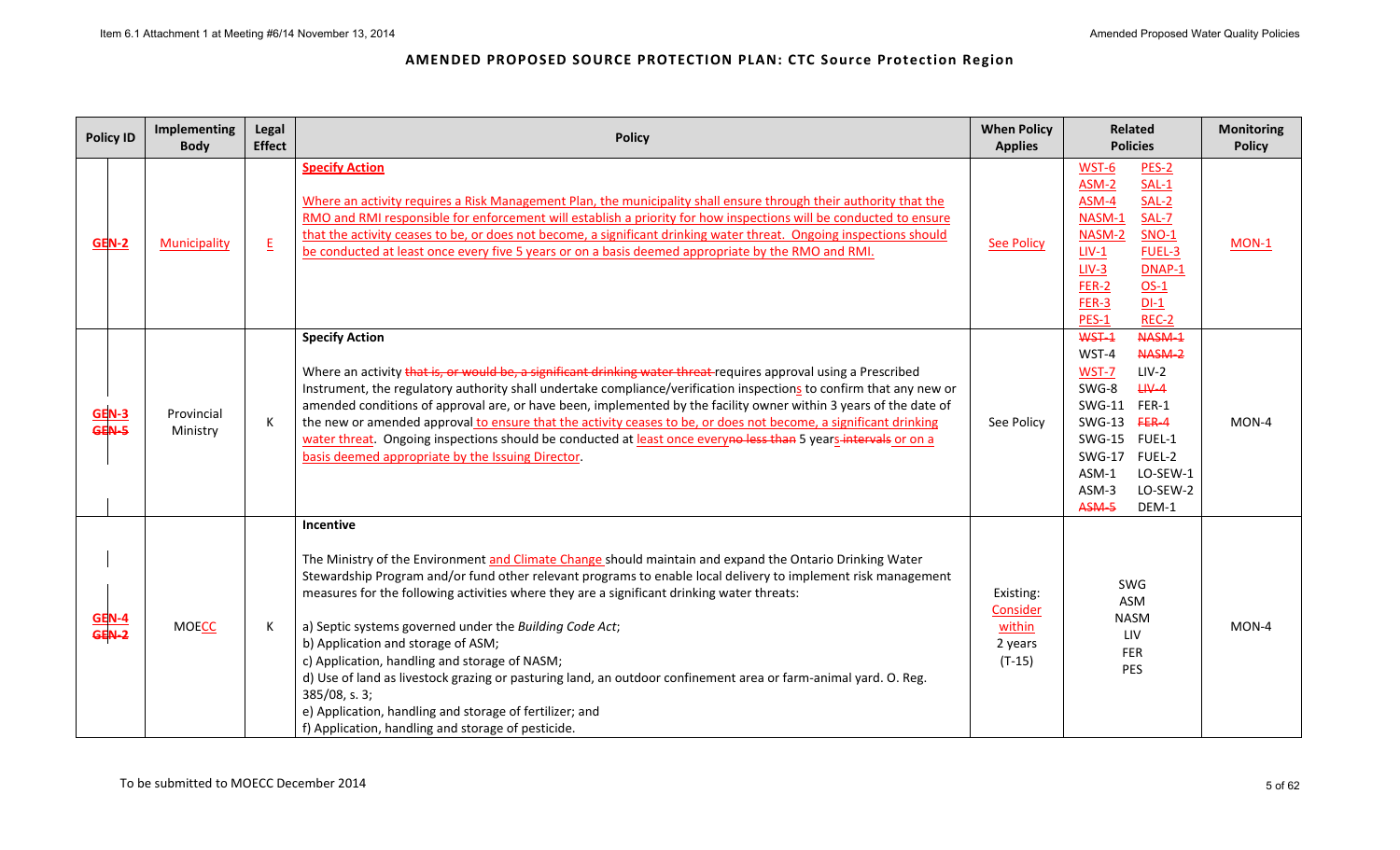| <b>Policy ID</b>      | Implementing<br><b>Body</b> | Legal<br><b>Effect</b> | <b>Policy</b>                                                                                                                                                                                                                                                                                                                                                                                                                                                                                                                                                                                                                                                                                                                                                                                                                                                                                                                               | <b>When Policy</b><br><b>Applies</b>                                       | <b>Related</b><br><b>Policies</b>                     | <b>Monitoring</b><br><b>Policy</b> |
|-----------------------|-----------------------------|------------------------|---------------------------------------------------------------------------------------------------------------------------------------------------------------------------------------------------------------------------------------------------------------------------------------------------------------------------------------------------------------------------------------------------------------------------------------------------------------------------------------------------------------------------------------------------------------------------------------------------------------------------------------------------------------------------------------------------------------------------------------------------------------------------------------------------------------------------------------------------------------------------------------------------------------------------------------------|----------------------------------------------------------------------------|-------------------------------------------------------|------------------------------------|
| <b>GEN-5</b>          | <b>Municipality</b>         | E                      | <b>Incentive</b><br>Where an activity is a significant drinking water threat, the municipality shall consider providing incentive programs<br>to encourage actions to reduce the risks to source water.                                                                                                                                                                                                                                                                                                                                                                                                                                                                                                                                                                                                                                                                                                                                     | Existing:<br>Consider<br>within<br>2 years<br>$(T-15)$                     | <b>All Threats</b>                                    | MON-1                              |
| GEN-3<br><b>GEN-6</b> | <b>MOECC</b>                |                        | <b>Specify Action</b><br>The Ministry of the Environment and Climate Change is requested to continue its funding to municipalities and<br>Source Protection Authorities under source protection programs to continue local research into lissues (nitrogen,<br>pathogen, sodium, chloride) to determine where the following activities are a contributing source of the<br>contaminant in Issue Contributing Areas:<br>a) Septic systems governed under the Building Code Act and the Ontario Water Resources Act;<br>b) Discharge of untreated stormwater from a stormwater retention pond;<br>c) Application and storage of ASM;<br>d) Application, handling and storage of NASM;<br>e) Use of land as livestock grazing or pasturing land, an outdoor confinement area or farm-animal yard. O. Reg.<br>$385/08$ , s. 3;<br>f) Application, handling and storage of fertilizer; and<br>g) Application, handling and storage of road salt. | Existing:<br>Consider<br>within<br>2 years<br>$(T-15)$                     | SWG<br>ASM<br><b>NASM</b><br>LIV<br><b>FER</b><br>SAL | MON-4                              |
| GEN-4<br>GEN-7        | Municipality                | E                      | <b>Specify Action</b><br>Where municipal groundwater monitoring shows increasing or decreasing trends and/or exceeds Ontario Drinking<br>Water Standards, the municipality shall investigate and share the information with the RMO, MOECC, OMAFRA (for<br>nitrates or pathogens) and the Source Protection Authority.                                                                                                                                                                                                                                                                                                                                                                                                                                                                                                                                                                                                                      | <b>Existing &amp;</b><br>Future:<br>Initiate within<br>2 years<br>$(T-12)$ | All Nitrogen and<br>Pathogen ICA<br>Threats           | $MON-1$                            |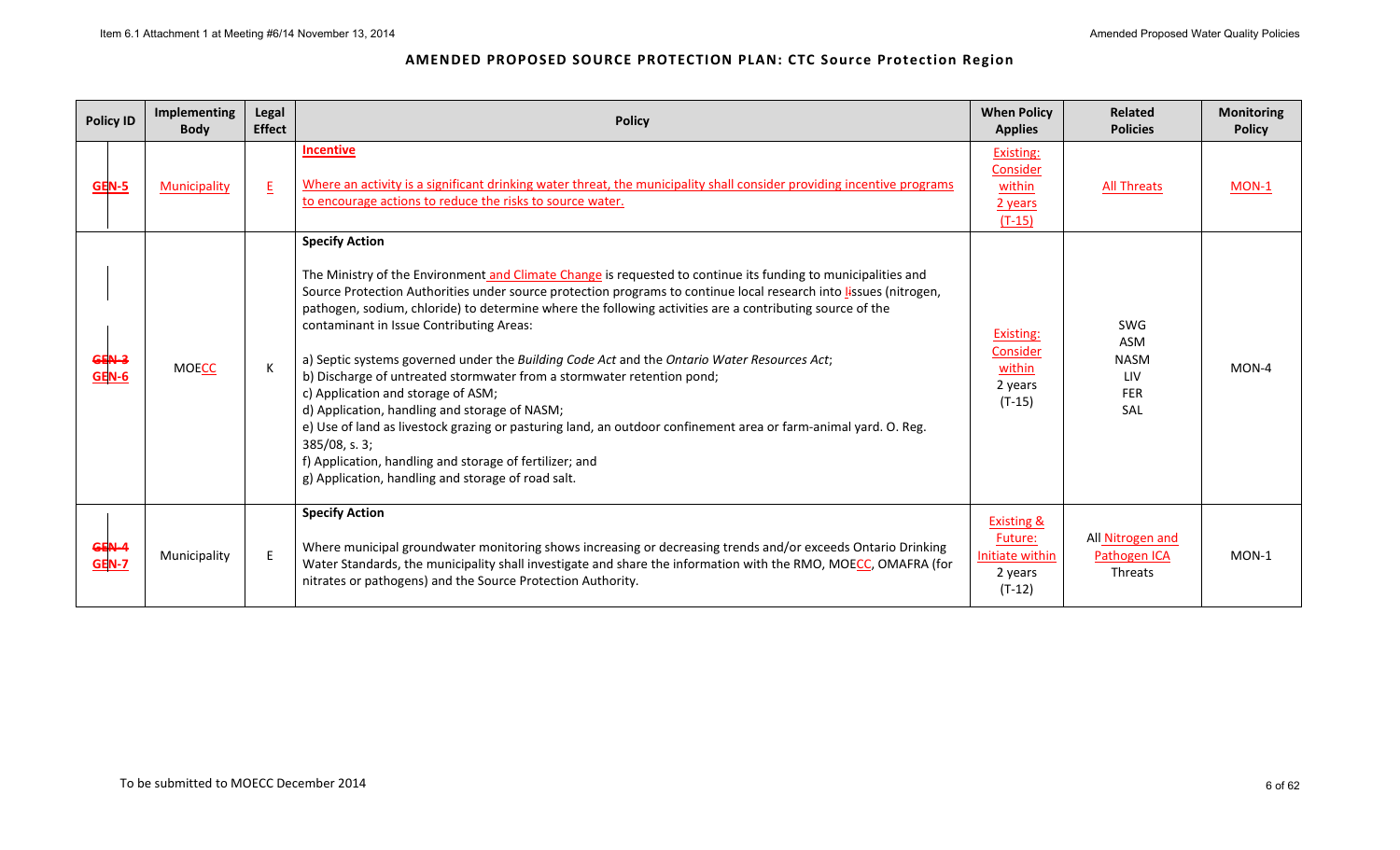| <b>Policy ID</b>      | Implementing<br><b>Body</b>         | Legal<br><b>Effect</b> | <b>Policy</b>                                                                                                                                                                                                                                                                                                                                                                                                                                                                                                                  | <b>When Policy</b><br>Related<br><b>Policies</b><br><b>Applies</b>                   |                                                                                                                        |            |
|-----------------------|-------------------------------------|------------------------|--------------------------------------------------------------------------------------------------------------------------------------------------------------------------------------------------------------------------------------------------------------------------------------------------------------------------------------------------------------------------------------------------------------------------------------------------------------------------------------------------------------------------------|--------------------------------------------------------------------------------------|------------------------------------------------------------------------------------------------------------------------|------------|
| GEN-6<br><b>GEN-8</b> | Municipality                        |                        | <b>Specify Action</b><br>Where education and outreach materials are prepared and delivered to significant drinking water threats areas, the<br>municipality is encouraged to deliver those materials to affected properties and businesses in moderate and low<br>threat areas.                                                                                                                                                                                                                                                | <b>Existing &amp;</b><br>Future:<br>Consider<br>within<br>2 years<br>$(T-15)$        | SWG-2<br>SAL-8<br>SWG-7<br>FUEL-4<br><b>SWG-10</b><br>DNAP-2<br>$OS-2$<br>NASM-5<br>FER-6<br>DEM-5<br>PES-3<br>$REC-3$ | MON-1      |
| OTHER-1               | Niagara<br>Escarpment<br>Commission |                        | <b>Specify Action</b><br>The Niagara Escarpment Commission is requested to initiate amendments to the Niagara Escarpment Plan, no later<br>than in their next scheduled plan review cycle, to incorporate from the Source Protection Plans the relevant policies,<br>restrictions and conditions into appropriate sections of the NEP, in order to protect existing and future drinking<br>water sources in Source Protection Areas by ensuring activities cease to be or do not become significant drinking<br>water threats. | <b>Existing &amp;</b><br>Future:<br><b>Initiate</b><br>within<br>2 years<br>$(T-16)$ | N/A                                                                                                                    | MON-1MON-4 |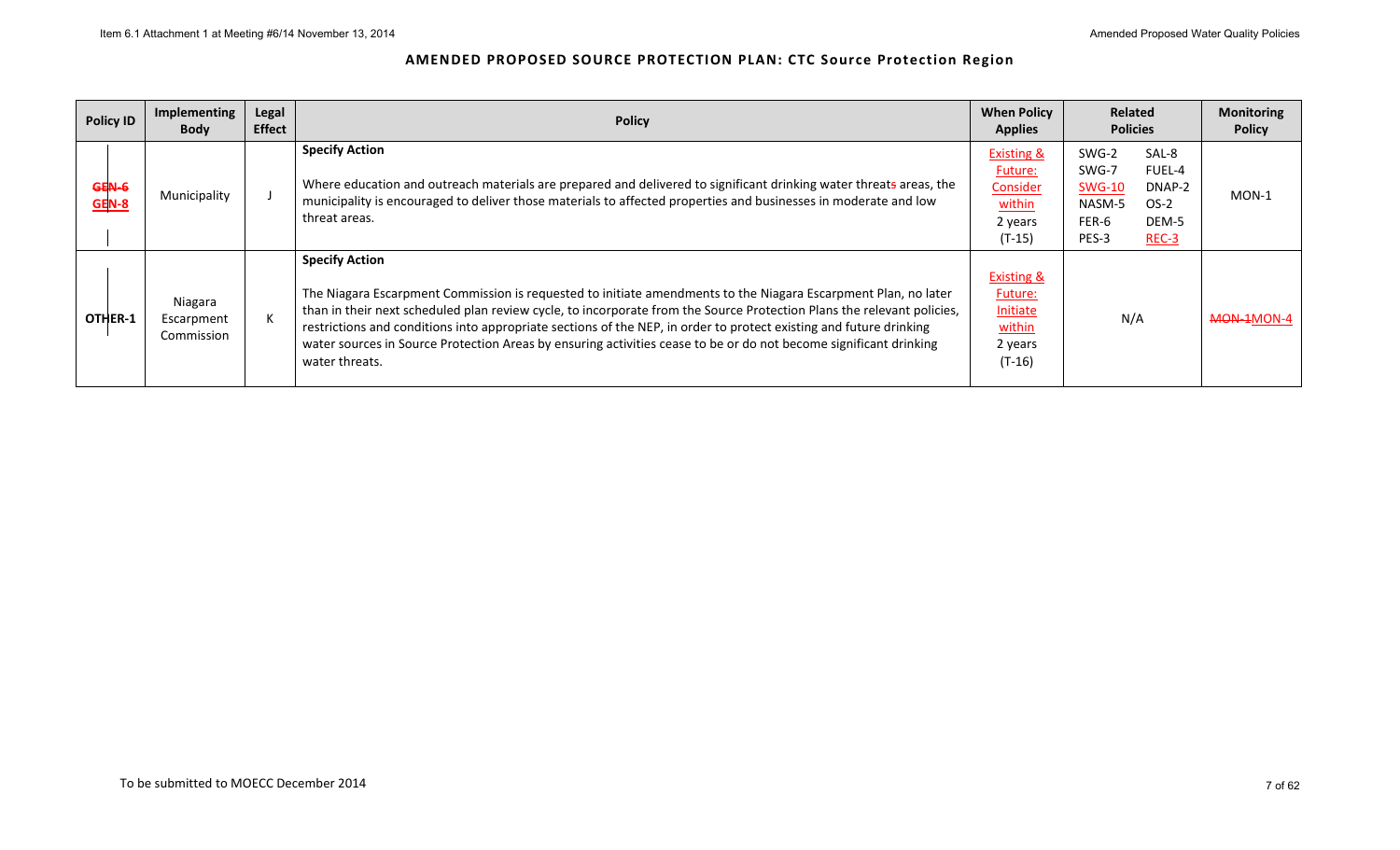| <b>Policy</b><br>ID | <b>Threat</b><br><b>Description</b>                                                                                      | <b>Implementing</b><br><b>Body</b>                                                                                                                                                                                                                                                                                                                                                                                                                                                                                                                                                                                                                                                                                                                                                                                     | Legal<br><b>Effect</b>                                                                                                                                                                                                                     | <b>Policy</b>                                                                                                                                                                                                                                                            | <b>Where Policy</b><br><b>Applies</b> | <b>When Policy</b><br><b>Applies</b> | Related<br><b>Policies</b> | <b>Monitoring</b><br><b>Policy</b> |
|---------------------|--------------------------------------------------------------------------------------------------------------------------|------------------------------------------------------------------------------------------------------------------------------------------------------------------------------------------------------------------------------------------------------------------------------------------------------------------------------------------------------------------------------------------------------------------------------------------------------------------------------------------------------------------------------------------------------------------------------------------------------------------------------------------------------------------------------------------------------------------------------------------------------------------------------------------------------------------------|--------------------------------------------------------------------------------------------------------------------------------------------------------------------------------------------------------------------------------------------|--------------------------------------------------------------------------------------------------------------------------------------------------------------------------------------------------------------------------------------------------------------------------|---------------------------------------|--------------------------------------|----------------------------|------------------------------------|
|                     |                                                                                                                          |                                                                                                                                                                                                                                                                                                                                                                                                                                                                                                                                                                                                                                                                                                                                                                                                                        |                                                                                                                                                                                                                                            | <b>Prescribed Instrument</b>                                                                                                                                                                                                                                             |                                       |                                      |                            |                                    |
|                     |                                                                                                                          |                                                                                                                                                                                                                                                                                                                                                                                                                                                                                                                                                                                                                                                                                                                                                                                                                        | 1) Waste disposal sites shall be prohibited where the activity would be a significant drinking water threat, where<br>waste disposal sites include:                                                                                        |                                                                                                                                                                                                                                                                          |                                       |                                      |                            |                                    |
|                     |                                                                                                                          |                                                                                                                                                                                                                                                                                                                                                                                                                                                                                                                                                                                                                                                                                                                                                                                                                        | a) Storage of hazardous or liquid industrial waste at disposal sites in any of the following areas:<br>• WHPA-A (future); or<br>• WHPA-B (VS ≥ 8) (future); or<br>• WHPA-C (VS=8) (future); or<br>$\bullet$ WHPA-E (VS $\geq$ 9) (future). |                                                                                                                                                                                                                                                                          | Future:<br>Immediately<br>$(+3)$      | WST-2                                | MON-4                      |                                    |
| WST-1               | Storage of<br>Hazardous or<br>Liquid Industrial<br>Waste at<br><b>Disposal Sites</b><br>Storage of                       | <b>MOE</b>                                                                                                                                                                                                                                                                                                                                                                                                                                                                                                                                                                                                                                                                                                                                                                                                             | $\epsilon$                                                                                                                                                                                                                                 | b) Storage of wastes described in clauses (p), (q), (r), (s), (t) or (u) of the definition of hazardous waste in any of the<br>following areas:<br>• WHPA-A (future); or<br>• WHPA-B (VS ≥ 8) (future); or<br>• WHPA-C (VS=8) (future); or<br>• WHPA-E (VS=10) (future). | <b>See Maps</b>                       |                                      |                            |                                    |
|                     | wastes described<br>in clauses $(p)$ , $(q)$ ,<br>$(r), (s), (t)$ or $(u)$<br>of the definition<br>of hazardous<br>waste | Environmental Compliance Approval that governs the activity shall be reviewed to ensure appropriate terms and<br>conditions are included so that the activity ceases to be a significant drinking water threat, where waste disposal<br>sites include:<br>a) Storage of hazardous or liquid industrial waste at disposal sites in any of the following areas:<br>• WHPA-A (existing); or<br>• WHPA-B (VS ≥ 8) (existing); or<br>• WHPA-C (VS=8) (existing); or<br>$\bullet$ WHPA-E (VS $\geq$ 9) (existing).<br>b) Storage of wastes described in clauses (p), (q), (r), (s), (t) or (u) of the definition of hazardous waste in any of the<br>following areas:<br>• WHPA-A (existing); or<br>$\triangle$ WHPA-B (VS $\geq$ 8) (existing); or<br>• WHPA-C (VS-8) (existing); or<br>• WHPA-E (VS $\geq$ 10) (existing). | 2) Where a waste disposal site is in an area where the activity is a significant drinking water threat, the                                                                                                                                | $1.1 - 1.21$                                                                                                                                                                                                                                                             | Existing:<br>3 years<br>$(+ - 1)$     | GEN-5                                | MON-4                      |                                    |
|                     |                                                                                                                          |                                                                                                                                                                                                                                                                                                                                                                                                                                                                                                                                                                                                                                                                                                                                                                                                                        |                                                                                                                                                                                                                                            |                                                                                                                                                                                                                                                                          |                                       |                                      |                            |                                    |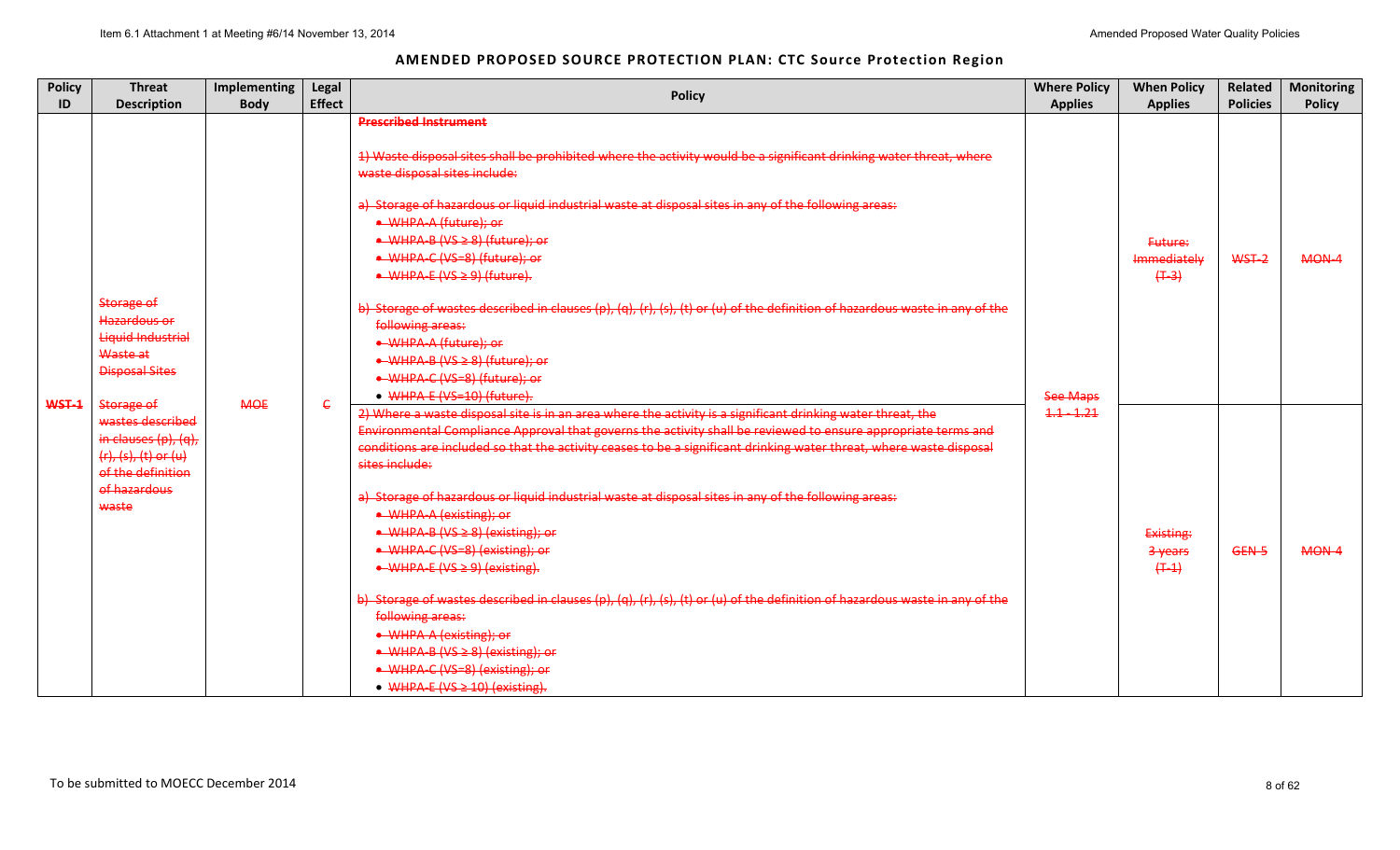| <b>Policy</b> | <b>Threat</b>                                                                                                                                                                                                              | Implementing                             | Legal         | <b>Policy</b>                                                                                                                                                                                                                                                                                                                                                                                                                                                                                                                                                                                                                                                                                                           | <b>Where Policy</b>      | <b>When Policy</b>                                                                                            | Related         | <b>Monitoring</b> |
|---------------|----------------------------------------------------------------------------------------------------------------------------------------------------------------------------------------------------------------------------|------------------------------------------|---------------|-------------------------------------------------------------------------------------------------------------------------------------------------------------------------------------------------------------------------------------------------------------------------------------------------------------------------------------------------------------------------------------------------------------------------------------------------------------------------------------------------------------------------------------------------------------------------------------------------------------------------------------------------------------------------------------------------------------------------|--------------------------|---------------------------------------------------------------------------------------------------------------|-----------------|-------------------|
| ID            | <b>Description</b>                                                                                                                                                                                                         | <b>Body</b>                              | <b>Effect</b> |                                                                                                                                                                                                                                                                                                                                                                                                                                                                                                                                                                                                                                                                                                                         | <b>Applies</b>           | <b>Applies</b>                                                                                                | <b>Policies</b> | <b>Policy</b>     |
| WST-2         | Storage of<br>Hazardous or<br>Liquid Industrial<br>Waste at<br><b>Disposal Sites</b><br>Storage of<br>wastes described<br>in clauses $(p)$ , $(q)$ ,<br>(r), (s), (t) or (u)<br>of the definition<br>of hazardous<br>waste | Planning<br>Approval<br><b>Authority</b> | $\mathsf{A}$  | <b>Land Use Planning</b><br>Waste disposal sites shall be prohibited where the activity would be a significant drinking water threat, where waste<br>disposal sites include:<br>a) Storage of hazardous or liquid industrial waste at disposal sites in any of the following areas:<br>• WHPA-A (future); or<br>• WHPA-B (VS ≥ 8) (future); or<br>• WHPA-C (VS=8) (future); or<br>$\rightarrow$ WHPA-E (VS $\geq$ 9) (future).<br>b) Storage of wastes described in clauses (p), (q), (r), (s), (t) or (u) of the definition of hazardous waste in any of the<br>following areas:<br>• WHPA-A (future); or<br>$\bullet$ WHPA-B (VS $\geq$ 8) (future); or<br>• WHPA-C (VS=8) (future); or<br>• WHPA-E (VS=10) (future). | See Maps<br>$1.1 - 1.21$ | Future:<br>Immediately<br>$(+ - 9)$<br>Amend OPs<br>and ZBLs for<br>conformity<br>within 5 years<br>$(+ - 8)$ | WST-1           | $MON-1$           |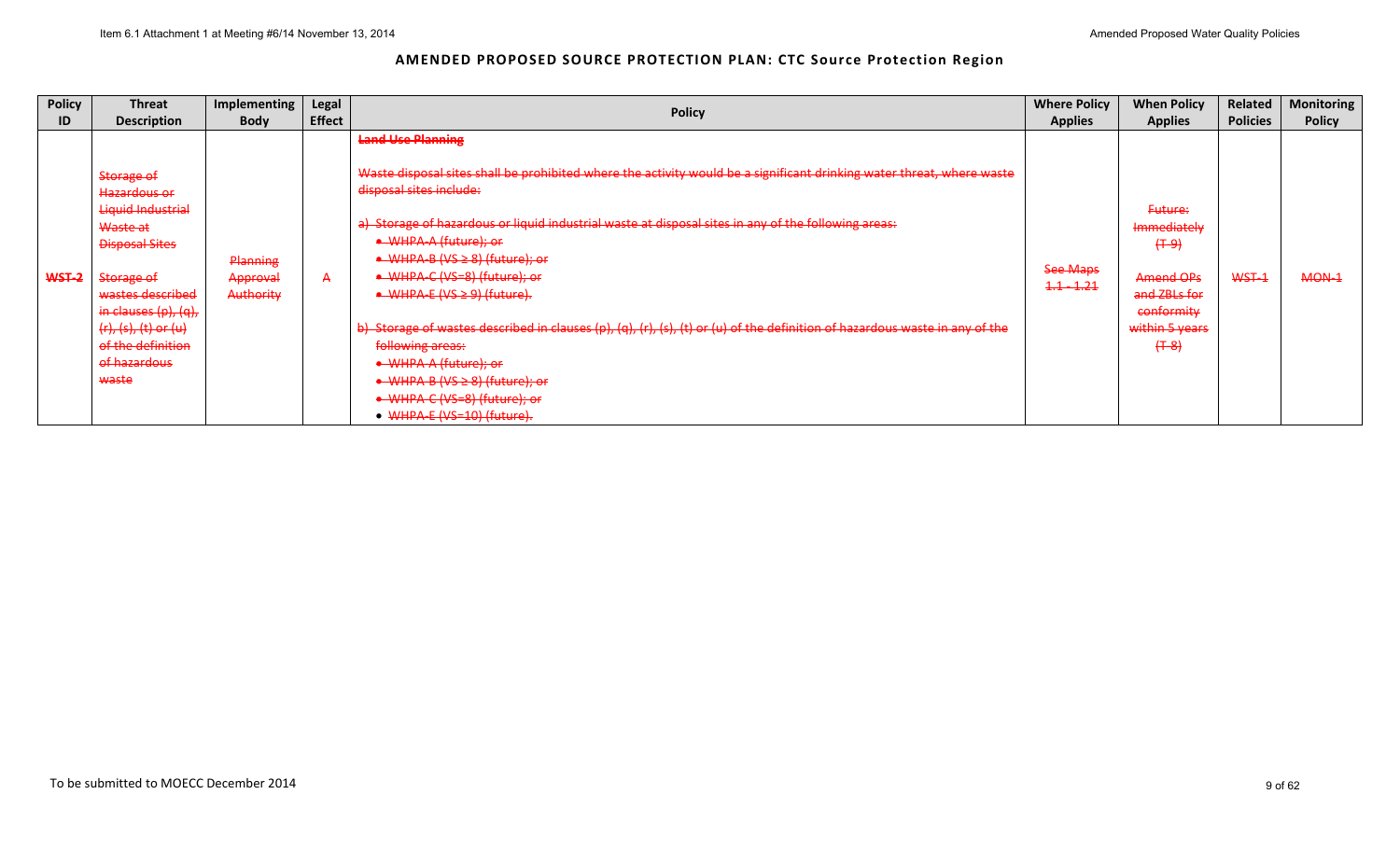| <b>Policy</b><br>ID                      | <b>Threat</b><br><b>Description</b>                                                                                                                                                                                   | <b>Implementing</b><br><b>Body</b> | Legal<br><b>Effect</b>                                                                                                                          | <b>Policy</b>                                                                                                                                                                                                                                                                                                                                                                                                                                                                                                                                                                                                                                                                                                                                                                                                                                                                                                                                                              | <b>Where Policy</b><br><b>Applies</b> | <b>When Policy</b><br><b>Applies</b>                    | Related<br><b>Policies</b> | <b>Monitoring</b><br><b>Policy</b> |
|------------------------------------------|-----------------------------------------------------------------------------------------------------------------------------------------------------------------------------------------------------------------------|------------------------------------|-------------------------------------------------------------------------------------------------------------------------------------------------|----------------------------------------------------------------------------------------------------------------------------------------------------------------------------------------------------------------------------------------------------------------------------------------------------------------------------------------------------------------------------------------------------------------------------------------------------------------------------------------------------------------------------------------------------------------------------------------------------------------------------------------------------------------------------------------------------------------------------------------------------------------------------------------------------------------------------------------------------------------------------------------------------------------------------------------------------------------------------|---------------------------------------|---------------------------------------------------------|----------------------------|------------------------------------|
| <b>WST-1</b><br><b>SPC to</b><br>discuss | Storage of<br><b>Hazardous or</b><br>Liquid Industrial<br>Waste at<br>Generator<br>(not covered by<br>small quantity                                                                                                  | <b>RMO</b>                         | $\underline{G}$                                                                                                                                 | Part IV, s.57, s.58<br>Where an approval under the <i>Environmental Protection Act</i> is not required for the establishment, operation or<br>maintenance of a site to store hazardous liquid industrial waste where it is, or would be, a significant drinking water<br>threat the following actions shall be taken:<br>1) The storage of hazardous or liquid industrial waste is designated for the purpose of s.57 under the Clean Water<br>Act, and is therefore prohibited where the threat would be significant in any of the following areas:<br>· WHPA-A (future); or<br>• WHPA-B (VS $\geq$ 8) (future); or<br>• WHPA-C (VS=8) (future); or<br>• WHPA-E (VS $\geq$ 9) (future).                                                                                                                                                                                                                                                                                   | <b>See Maps</b><br>$1.1 - 1.21$       | Future:<br>Immediately<br>$(T-5)$                       | GEN-1                      | MON-2                              |
|                                          | exemption)                                                                                                                                                                                                            |                                    | • WHPA-A (existing); or<br>旦<br>• WHPA-B ( $VS \ge 8$ ) (existing); or<br>• WHPA-C (VS=8) (existing); or<br>• WHPA-E ( $VS \ge 9$ ) (existing). | 2) The storage of hazardous or liquid industrial waste is designated for the purpose of s.58 under the Clean Water<br>Act, requiring risk management plans, where the threat is significant in any of the following areas:                                                                                                                                                                                                                                                                                                                                                                                                                                                                                                                                                                                                                                                                                                                                                 |                                       | Existing:<br>$1$ year/<br>5 years<br>$(T-6)$            | <b>GEN-1</b><br>GEN-2      | MON-2                              |
| <b>WST-2</b><br><b>SPC to</b><br>discuss | Storage of<br>wastes described<br>in clauses (p),<br>$(q)$ , $(r)$ , $(s)$ , $(t)$ or<br>(u) of the<br>definition of<br>hazardous<br>waste, or in<br>clause (d) of the<br>definition of<br>liquid industrial<br>waste | Municipality<br><b>MOECC</b>       | E<br>$\underline{\mathsf{K}}$                                                                                                                   | <b>Education and Outreach</b><br>The municipality shall deliver education and outreach materials and programs where the storage of wastes described<br>in clauses (p), (q), (r), (s), (t) or (u) of the definition of hazardous waste, or in clause (d) of the definition of liquid<br>industrial waste is, or would be, a significant drinking water threat targeted towards ensuring that facilities that<br>generate small quantities of waste manage the storage of these wastes so that they cease to be, or do not become, a<br>significant drinking water threat in any of the following areas:<br>• WHPA-A (existing, future); or<br>• WHPA-B (VS $\geq$ 8) (existing, future); or<br>• WHPA-C (VS=8) (existing, future); or<br>• WHPA-E (VS $\geq$ 10) (existing, future).<br>Where appropriate education and outreach materials prepared by the Ministry of the Environment and Climate<br>Change are available, the municipality shall deliver those materials. | <b>See Maps</b><br>$1.1 - 1.21$       | <b>Existing &amp;</b><br>Future:<br>2 years<br>$(T-10)$ | GEN-8                      | MON-1<br>MON-4                     |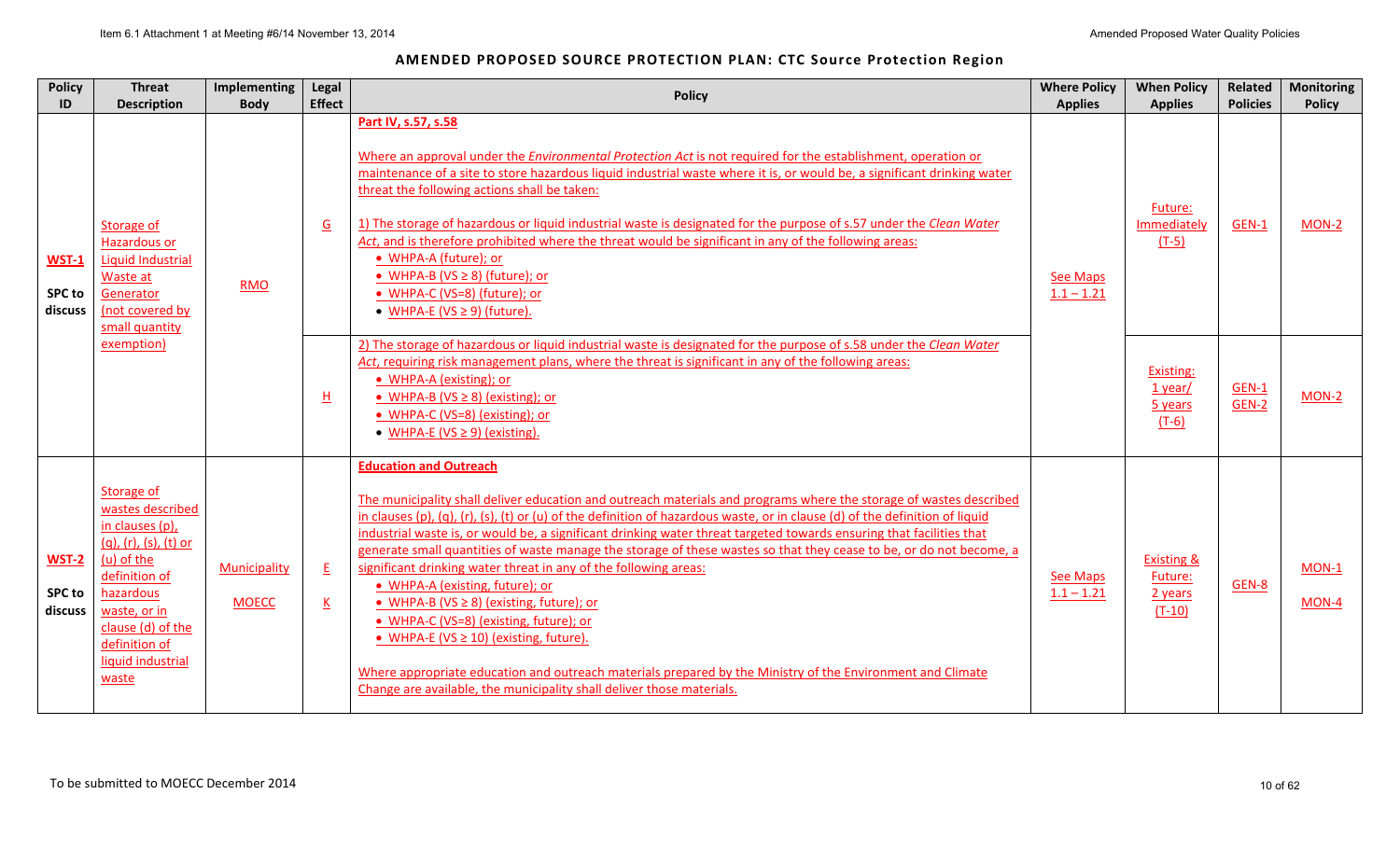| <b>Policy</b><br>ID | <b>Threat</b><br><b>Description</b>            | Implementing<br><b>Body</b>                                                                                                                                                                                                                                                                                                                                                      | <b>Legal</b><br><b>Effect</b> | <b>Policy</b>                                                                                                                                                                                                                                                                                                                                                                                  | <b>Where Policy</b><br><b>Applies</b> | <b>When Policy</b><br><b>Applies</b>                                                          | Related<br><b>Policies</b> | <b>Monitoring</b><br><b>Policy</b> |
|---------------------|------------------------------------------------|----------------------------------------------------------------------------------------------------------------------------------------------------------------------------------------------------------------------------------------------------------------------------------------------------------------------------------------------------------------------------------|-------------------------------|------------------------------------------------------------------------------------------------------------------------------------------------------------------------------------------------------------------------------------------------------------------------------------------------------------------------------------------------------------------------------------------------|---------------------------------------|-----------------------------------------------------------------------------------------------|----------------------------|------------------------------------|
| WST-3               | Application of<br>Untreated<br>Septage to Land | <b>MOECC</b>                                                                                                                                                                                                                                                                                                                                                                     | ◡                             | <b>Prescribed Instrument</b><br>1) The application of untreated septage to land shall be prohibited where the activity would be a significant drinking<br>water threat in the following areas:<br>• WHPA-A (existing, future); or<br>• WHPA-B (VS=10) (future); or<br>• WHPA-E (VS $\geq$ 8) (future); or<br>• the remainder of an Issue Contributing Area for Nitrates or Pathogens (future). | See Maps<br>$1.1 - 1.21$              | Future:<br>Immediately<br>$(T-3)$<br>Existing:<br>Upon expiry or<br>within 5 years<br>$(T-2)$ | N/A                        | $MON-4$                            |
|                     |                                                | 2) The application of untreated septage to land (existing) may continue only until the expiry of the current approval,<br>after which time it shall be considered a future activity in any of the following areas:<br>WHPA-B (VS=10) (existing); or<br>WHPA-E ( $VS \ge 8$ ) (existing); or<br>the remainder of an Issue Contributing Area for Nitrates or Pathogens (existing). |                               | Existing:<br>Upon expiry or<br>within 5 years<br>$(T-2)$                                                                                                                                                                                                                                                                                                                                       | N/A<br>GEN-5                          | MON-4                                                                                         |                            |                                    |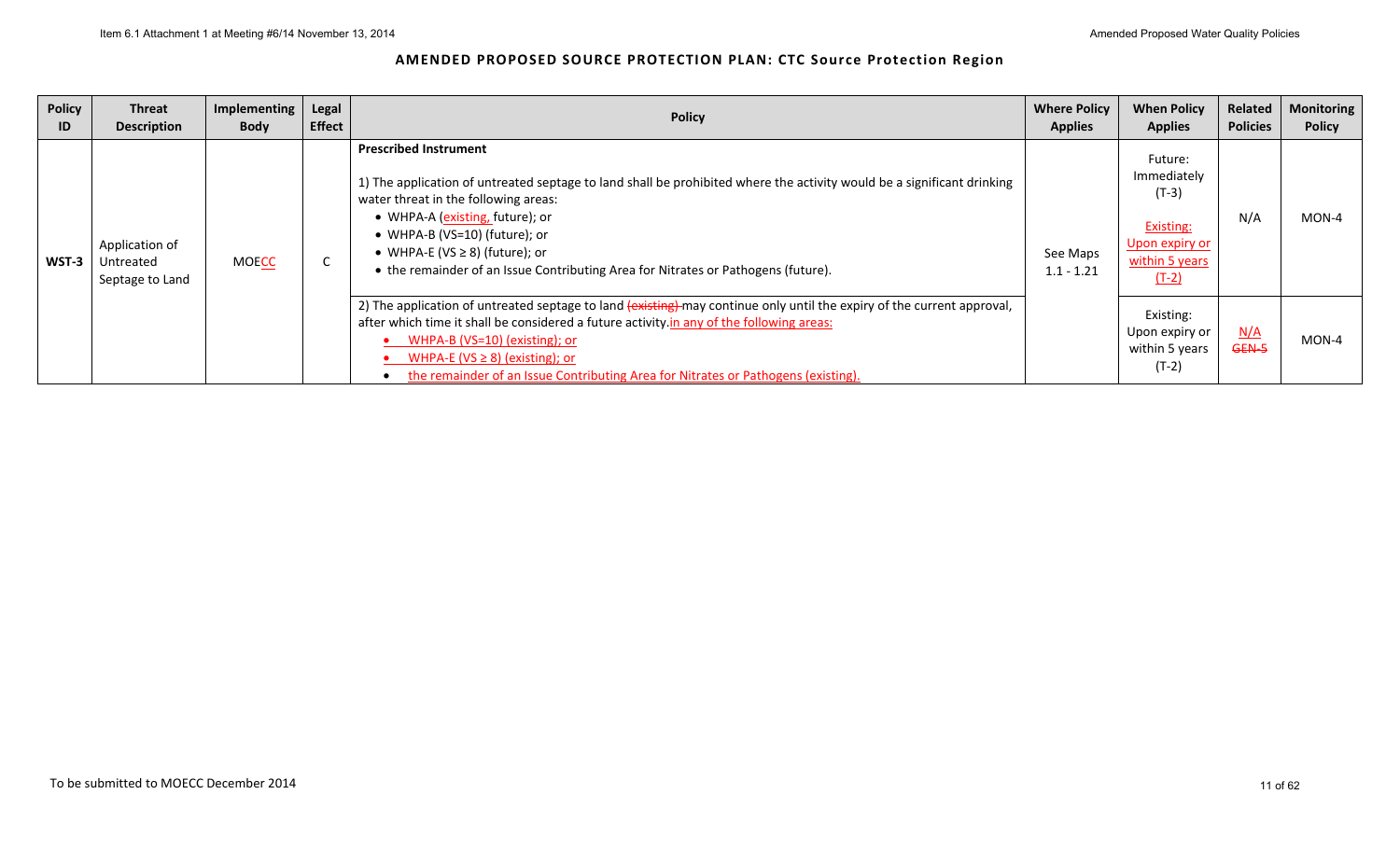| <b>Policy</b><br>ID | <b>Threat Description</b> | Implementing<br><b>Body</b> | Legal<br><b>Effect</b> | <b>Policy</b>                                                                                                               | <b>Where Policy</b><br><b>Applies</b>                            | <b>When Policy</b><br><b>Applies</b> | Related<br><b>Polices</b> | <b>Monitoring</b><br><b>Policy</b> |  |
|---------------------|---------------------------|-----------------------------|------------------------|-----------------------------------------------------------------------------------------------------------------------------|------------------------------------------------------------------|--------------------------------------|---------------------------|------------------------------------|--|
|                     | Storage,                  |                             |                        | <b>Prescribed Instrument</b>                                                                                                |                                                                  |                                      |                           |                                    |  |
|                     | Treatment, and            |                             |                        |                                                                                                                             |                                                                  |                                      |                           |                                    |  |
|                     | Discharge of              |                             |                        | 1) Waste disposal sites (future) shall be prohibited where the storage, generation or management of waste would             |                                                                  |                                      |                           |                                    |  |
|                     | Tailings from             |                             |                        | be a significant drinking water threat, where these activities include:                                                     |                                                                  |                                      |                           |                                    |  |
|                     | Mines                     |                             |                        |                                                                                                                             |                                                                  |                                      |                           |                                    |  |
|                     |                           |                             |                        | a) Storage, treatment, and discharge of tailings from mines;                                                                |                                                                  |                                      |                           |                                    |  |
|                     | Landfarming of            |                             |                        | b) landfarming of petroleum refining waste; and                                                                             |                                                                  |                                      |                           |                                    |  |
|                     | Petroleum Refining        |                             |                        |                                                                                                                             | c) landfilling (hazardous waste); in any of the following areas: |                                      |                           |                                    |  |
|                     | Waste                     |                             |                        | WHPA-A (future); or                                                                                                         |                                                                  |                                      |                           |                                    |  |
|                     |                           |                             |                        | WHPA-B (VS=10)(future); or                                                                                                  |                                                                  |                                      |                           |                                    |  |
|                     | Landfilling               |                             |                        | WHPA-E (VS ≥ 9) (future).                                                                                                   |                                                                  | Future:                              |                           |                                    |  |
|                     | (Hazardous Waste)         |                             |                        | db) Landfilling (municipal waste); and                                                                                      |                                                                  | Immediately                          | WST-5                     | MON-4                              |  |
|                     |                           |                             |                        | e) landfilling (solid non-hazardous industrial or commercial); in any of the following areas:                               |                                                                  | $(T-3)$                              |                           |                                    |  |
|                     | Landfilling               |                             |                        | WHPA-A (future); or                                                                                                         |                                                                  |                                      |                           |                                    |  |
|                     | (Municipal Waste)         |                             |                        | WHPA-B ( $VS \ge 8$ ) (future); or                                                                                          |                                                                  |                                      |                           |                                    |  |
|                     |                           |                             |                        | WHPA-C (VS=8) (future); or                                                                                                  | See Maps                                                         |                                      |                           |                                    |  |
|                     | Landfilling (Solid        |                             |                        | WHPA-E ( $VS \ge 9$ ) (future).                                                                                             |                                                                  |                                      |                           |                                    |  |
|                     | Non Hazardous             |                             |                        | $f$ E) Liquid industrial waste injection into a well; in any of the following areas:                                        |                                                                  |                                      |                           |                                    |  |
| WST-4               | Industrial or             | <b>MOECC</b>                | $\mathsf{C}$           | WHPA-A (future), or                                                                                                         | $1.1 - 1.21$                                                     |                                      |                           |                                    |  |
|                     | Commercial                |                             |                        | WHPA-B (VS $\geq$ 8) (future); or                                                                                           |                                                                  |                                      |                           |                                    |  |
|                     |                           |                             |                        | WHPA-C (VS=8) (future).                                                                                                     |                                                                  |                                      |                           |                                    |  |
|                     | Liquid Industrial         |                             |                        | g) the storage of hazardous or liquid industrial waste (large facilities such as landfills and transfer stations);          |                                                                  |                                      |                           |                                    |  |
|                     | Waste Injection           |                             |                        | h) Storage of wastes described in clauses (p), (q), (r), (s), (t) or (u) of the definition of hazardous waste, or in clause |                                                                  |                                      |                           |                                    |  |
|                     | into a Well               |                             |                        | (d) of the definition of liquid industrial waste (large facilities such as landfills and transfer stations)                 |                                                                  |                                      |                           |                                    |  |
|                     |                           |                             |                        | 2) Where a waste disposal site (existing) is in an area where the storage, generation or management of waste is a           |                                                                  |                                      |                           |                                    |  |
|                     | Storage of                |                             |                        | significant drinking water threat, the Environmental Compliance Approval that governs the activity shall be                 |                                                                  |                                      |                           |                                    |  |
|                     | <b>Hazardous or</b>       |                             |                        | reviewed to ensure appropriate terms and conditions are included so that the activity ceases to be a significant            |                                                                  |                                      |                           |                                    |  |
|                     | <b>Liquid Industrial</b>  |                             |                        | drinking water threat, where waste disposal sites include:                                                                  |                                                                  |                                      |                           |                                    |  |
|                     | Waste (at large           |                             |                        |                                                                                                                             |                                                                  |                                      |                           |                                    |  |
|                     | facilities such as        |                             |                        | a) Storage, treatment, and discharge of tailings from mines;                                                                |                                                                  | Existing:                            |                           |                                    |  |
|                     | landfills and             |                             |                        | b) landfarming of petroleum refining waste; and                                                                             |                                                                  | 3 years                              | <b>GEN-35</b>             | MON-4                              |  |
|                     | transfer stations)        |                             |                        | c) landfilling (hazardous waste); in any of the following areas:                                                            |                                                                  | $(T-1)$                              |                           |                                    |  |
|                     |                           |                             |                        | WHPA-A (existing); or                                                                                                       |                                                                  |                                      |                           |                                    |  |
|                     | <b>Storage of wastes</b>  |                             |                        | WHPA-B (VS=10) (existing); or                                                                                               |                                                                  |                                      |                           |                                    |  |
|                     | described in              |                             |                        | WHPA-E ( $VS \ge 9$ ) (existing).                                                                                           |                                                                  |                                      |                           |                                    |  |
|                     | clauses (p), (q), (r),    |                             |                        | db) Landfilling (municipal waste); and                                                                                      |                                                                  |                                      |                           |                                    |  |
|                     | $(s)$ , (t) or (u) of the |                             |                        | e) landfilling (solid non-hazardous industrial or commercial); in any of the following areas:                               |                                                                  |                                      |                           |                                    |  |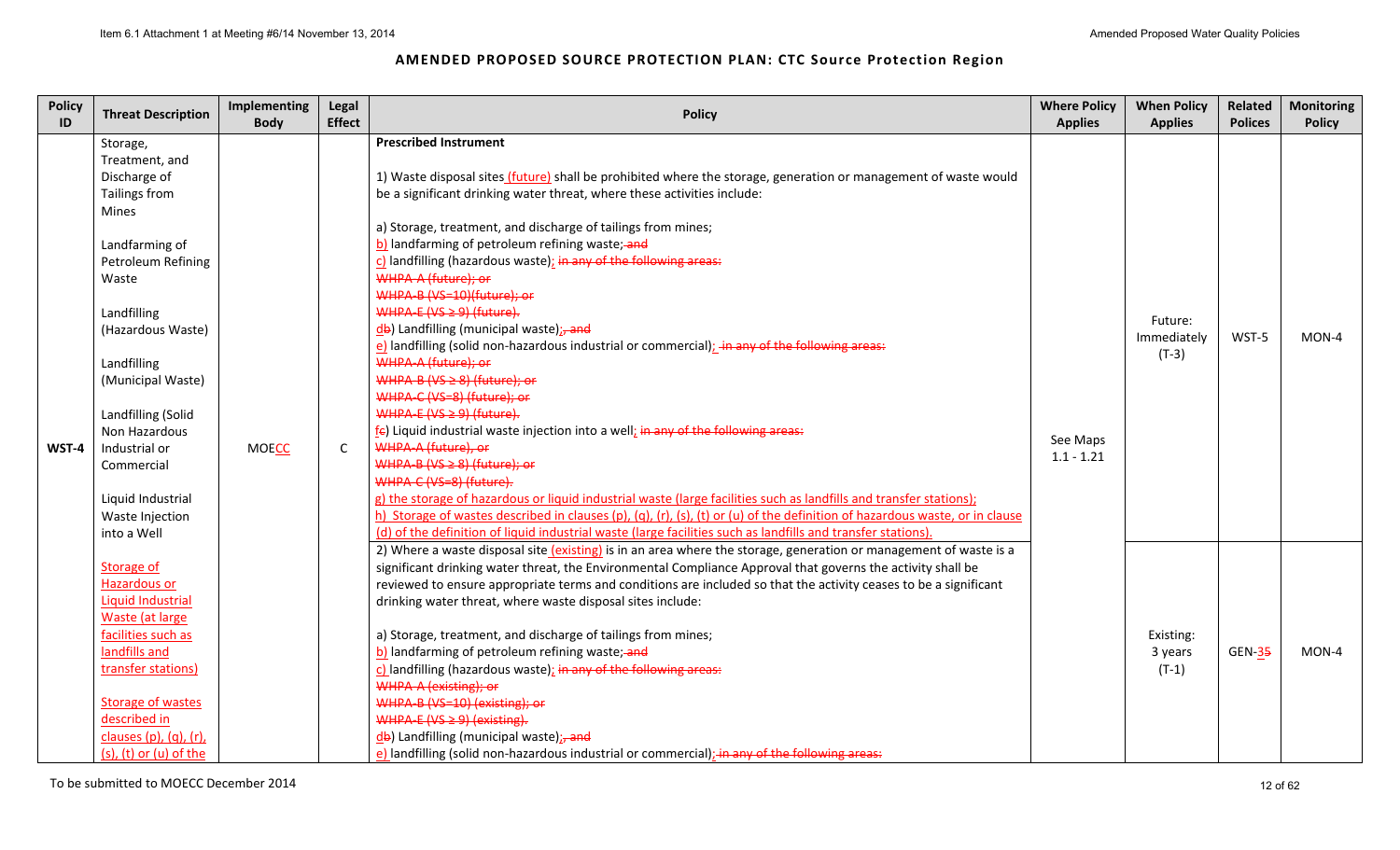| AMENDED PROPOSED SOURCE PROTECTION PLAN: CTC Source Protection Region |  |
|-----------------------------------------------------------------------|--|
|-----------------------------------------------------------------------|--|

| <b>Policy</b><br>ID | <b>Threat Description</b> | Implementing<br><b>Body</b> | Legal<br><b>Effect</b> | <b>Policy</b>                                                                                                               | <b>Where Policy</b><br><b>Applies</b> | <b>When Policy</b><br><b>Applies</b> | Related<br><b>Polices</b> | Monitoring<br><b>Policy</b> |
|---------------------|---------------------------|-----------------------------|------------------------|-----------------------------------------------------------------------------------------------------------------------------|---------------------------------------|--------------------------------------|---------------------------|-----------------------------|
|                     | definition of             |                             |                        | WHPA-A (existing); or                                                                                                       |                                       |                                      |                           |                             |
|                     | hazardous waste,          |                             |                        | WHPA-B ( $VS \ge 8$ ), (existing); or                                                                                       |                                       |                                      |                           |                             |
|                     | or in clause (d) of       |                             |                        | WHPA-C (VS-8) (existing); or                                                                                                |                                       |                                      |                           |                             |
|                     | the definition of         |                             |                        | WHPA-E $(VS \ge 9)$ (existing).                                                                                             |                                       |                                      |                           |                             |
|                     | liquid industrial         |                             |                        | $f_{\epsilon}$ ) Liquid industrial waste injection into a well; in any of the following areas:                              |                                       |                                      |                           |                             |
|                     | waste (at large           |                             |                        | WHPA-A (existing); or                                                                                                       |                                       |                                      |                           |                             |
|                     | facilities such as        |                             |                        | $WHPA-B (VS \geq 8) (existing); or$                                                                                         |                                       |                                      |                           |                             |
|                     | landfills and             |                             |                        | WHPA-C (VS=8) (existing).                                                                                                   |                                       |                                      |                           |                             |
|                     | transfer stations)        |                             |                        | g) the storage of hazardous or liquid industrial waste (at large facilities such as landfills and transfer stations);       |                                       |                                      |                           |                             |
|                     |                           |                             |                        | h) Storage of wastes described in clauses (p), (q), (r), (s), (t) or (u) of the definition of hazardous waste, or in clause |                                       |                                      |                           |                             |
|                     |                           |                             |                        | (d) of the definition of liquid industrial waste (at large facilities such as landfills and transfer stations).             |                                       |                                      |                           |                             |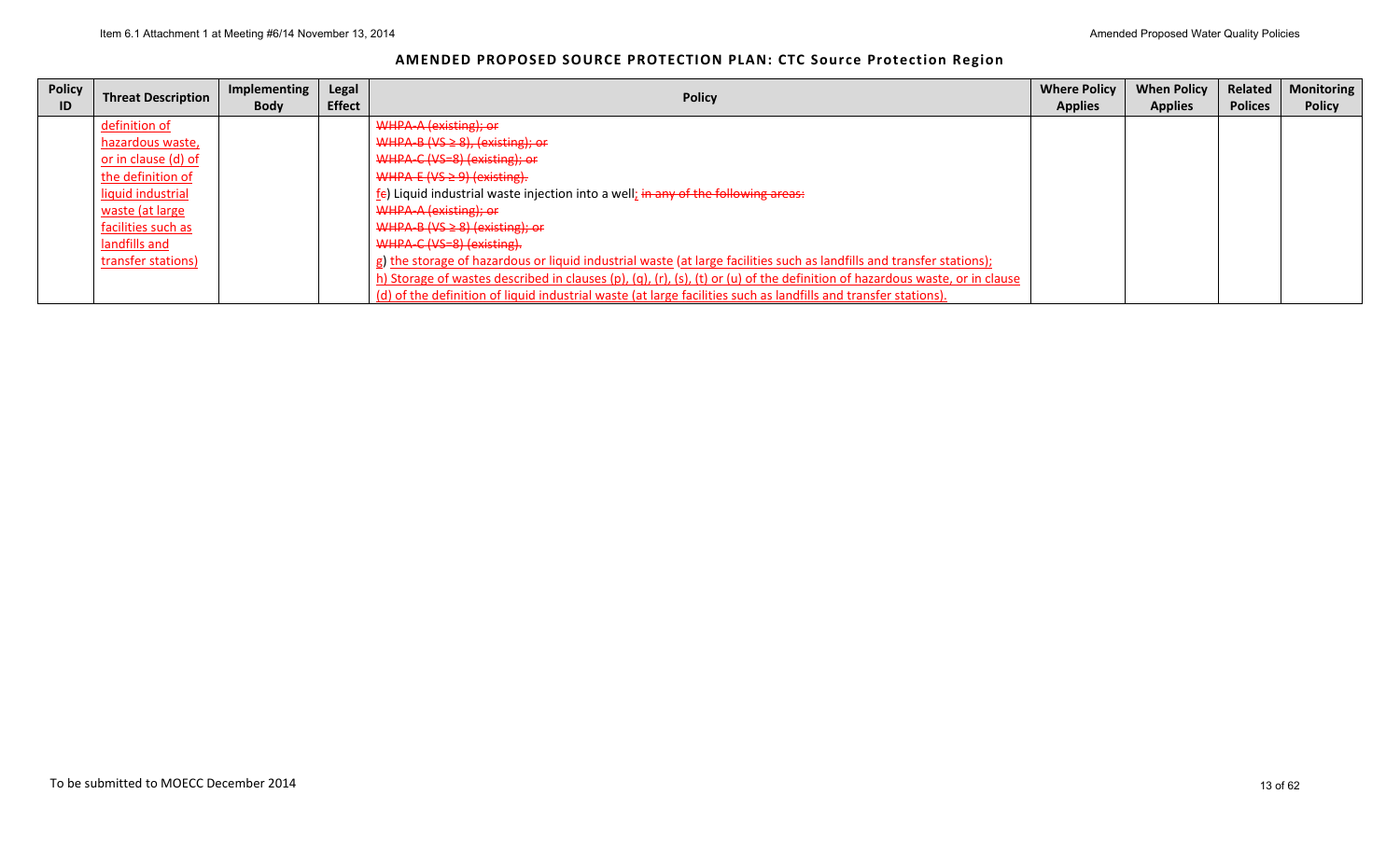| <b>Policy</b> | <b>Threat Description</b>                                                                                                                                                                                                                                                                                                                                                                                                                                                                                                                                                                                                                                                                                                          | Implementing                      | Legal         | <b>Policy</b>                                                                                                                                                                                                                                                                                                                                                                                                                                                                                                                                                                                                                                                                                                                                                                                                                                                                                                                                                                                                                                                                                                                                                                                                                                                                                                                                                                                                                                                    | <b>Where Policy</b>      | <b>When Policy</b>                                                                                                                                                  | Related        | <b>Monitoring</b> |
|---------------|------------------------------------------------------------------------------------------------------------------------------------------------------------------------------------------------------------------------------------------------------------------------------------------------------------------------------------------------------------------------------------------------------------------------------------------------------------------------------------------------------------------------------------------------------------------------------------------------------------------------------------------------------------------------------------------------------------------------------------|-----------------------------------|---------------|------------------------------------------------------------------------------------------------------------------------------------------------------------------------------------------------------------------------------------------------------------------------------------------------------------------------------------------------------------------------------------------------------------------------------------------------------------------------------------------------------------------------------------------------------------------------------------------------------------------------------------------------------------------------------------------------------------------------------------------------------------------------------------------------------------------------------------------------------------------------------------------------------------------------------------------------------------------------------------------------------------------------------------------------------------------------------------------------------------------------------------------------------------------------------------------------------------------------------------------------------------------------------------------------------------------------------------------------------------------------------------------------------------------------------------------------------------------|--------------------------|---------------------------------------------------------------------------------------------------------------------------------------------------------------------|----------------|-------------------|
| ID            |                                                                                                                                                                                                                                                                                                                                                                                                                                                                                                                                                                                                                                                                                                                                    | <b>Body</b>                       | <b>Effect</b> |                                                                                                                                                                                                                                                                                                                                                                                                                                                                                                                                                                                                                                                                                                                                                                                                                                                                                                                                                                                                                                                                                                                                                                                                                                                                                                                                                                                                                                                                  | <b>Applies</b>           | <b>Applies</b>                                                                                                                                                      | <b>Polices</b> | <b>Policy</b>     |
| WST-5         | Storage, Treatment, and<br>Discharge of Tailings from<br><b>Mines</b><br>Landfarming of Petroleum<br><b>Refining Waste</b><br>Landfilling (Hazardous<br>Waste)<br>Landfilling (Municipal<br>Waste)<br>Landfilling (Solid Non-<br>Hazardous Industrial or<br>Commercial)<br>Liquid Industrial Waste<br>Injection into a Well<br><b>Storage of Hazardous or</b><br>Liquid Industrial Waste (at<br>large facilities such as<br>landfills and transfer<br>stations)<br>Storage of wastes described<br>in clauses (p), (q), (r), (s), (t)<br>or (u) of the definition of<br>hazardous waste, or in<br>clause (d) of the definition<br>of liquid industrial waste (at<br>large facilities such as<br>landfills and transfer<br>stations) | Planning<br>Approval<br>Authority | A             | <b>Land Use Planning</b><br>The use of land for wwaste disposal (future) sites shall be prohibited where the storage or generation of<br>waste would be a significant drinking water threat, where these activities include at the following types of<br>waste disposal sites:<br>a) Storage, treatment, and discharge of tailings from mines;<br>b) landfarming of petroleum refining waste; and<br>c) landfilling (hazardous waste); in any of the following areas:<br>• WHPA-A (future); or<br>• WHPA-B (VS=10) (future); or<br>$\rightarrow$ WHPA-E (VS $\geq$ 9) (future).<br>db) Landfilling (municipal waste); and<br>e) landfilling (solid non-hazardous industrial or commercial); in any of the following areas:<br>• WHPA-A (future); or<br>$\rightarrow$ WHPA-B (VS $\geq$ 8)(future): or<br>• WHPA-C (VS=8) (future); or<br>$\rightarrow$ WHPA-E (VS $\geq$ 9) (future).<br>$f_{\epsilon}$ ) Liquid industrial waste injection into a well; in any of the following areas:<br>• WHPA-A (future); or<br>• WHPA-B (VS ≥ 8) (future); or<br>• WHPA-C (VS=8) (future).<br>g) the storage of hazardous or liquid industrial waste (at large facilities such as landfills and transfer<br>stations);<br>h) Storage of wastes described in clauses (p), (q), (r), (s), (t) or (u) of the definition of hazardous waste, or<br>in clause (d) of the definition of liquid industrial waste (at large facilities such as landfills and transfer<br>stations). | See Maps<br>$1.1 - 1.21$ | Future:<br>Immediately<br>$(T-9)$<br>Amend OPs<br>and ZBLs-for<br>conformity<br>within 5<br>years and<br><b>ZBLs within</b><br>3 years of OP<br>approval<br>$(T-8)$ | WST-4          | $MON-1$           |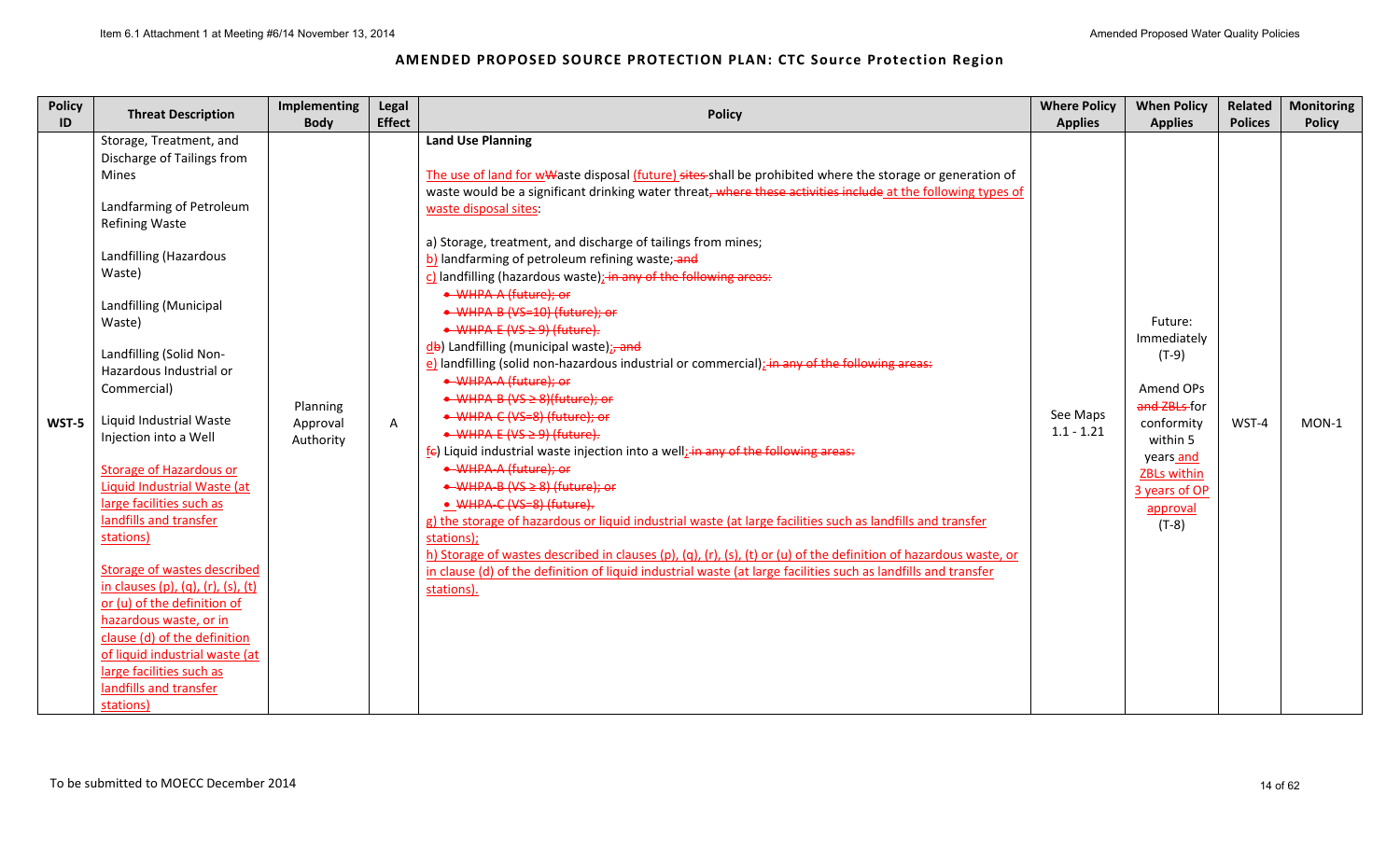| <b>Policy</b><br>ID | <b>Threat</b><br><b>Description</b>                                                | <b>Implementing</b><br><b>Body</b> | Legal<br><b>Effect</b>  | <b>Policy</b>                                                                                                                                                                                                                                                                                                                                                                                                                                                                                                                                                                                                                         | <b>Where Policy</b><br><b>Applies</b> | <b>When Policy</b><br><b>Applies</b>                                 | Related<br><b>Polices</b> | <b>Monitoring</b><br><b>Policy</b> |
|---------------------|------------------------------------------------------------------------------------|------------------------------------|-------------------------|---------------------------------------------------------------------------------------------------------------------------------------------------------------------------------------------------------------------------------------------------------------------------------------------------------------------------------------------------------------------------------------------------------------------------------------------------------------------------------------------------------------------------------------------------------------------------------------------------------------------------------------|---------------------------------------|----------------------------------------------------------------------|---------------------------|------------------------------------|
| WST-6               | <b>PCB Waste</b><br>Storage                                                        | <b>RMO</b>                         | G                       | Part IV, s.57, s.58<br>Where an approval under the <i>Environmental Protection Act</i> is not required, the establishment, operation or<br>maintenance of a waste disposal site, including for the storage of PCB waste where it is, or would be, a significant<br>drinking water threat, will require the following actions to be taken:<br>1) The storage of PCB waste is designated for the purpose of s.57 under the Clean Water Act, and is therefore<br>prohibited where the threat would be significant in any of the following areas:<br>• WHPA-A (future); or<br>• WHPA-B (VS=10) (future); or<br>• WHPA-E (VS=10) (future). | See Maps<br>$1.1 - 1.21$              | Future:<br>Immediately<br>$(T-5)$                                    | N/A<br>GEN-1              | $MON-2$                            |
|                     |                                                                                    |                                    | H                       | 2) The storage of PCB waste (existing) is designated for the purpose of s.58 under the Clean Water Act, requiring risk<br>management plans, where the threat is significant in any of the following areas:<br>• WHPA-A (existing); or<br>• WHPA-B (VS=10) (existing); or<br>• WHPA-E (VS=10) (existing).                                                                                                                                                                                                                                                                                                                              |                                       | Existing:<br>1 year/5 years<br>$(T-6)$                               | <b>GEN-1</b><br>A/A       | MON-2                              |
| WST-7               | <b>PCB Waste</b><br><b>Storage</b><br>(temporary<br>waste<br>destruction<br>units) | <b>MOECC</b>                       | $\overline{\mathsf{c}}$ | <b>Prescribed Instrument</b><br>Where a temporary waste destruction unit for PCBs is required in an area where the storage of PCB waste is, or<br>would be, a significant drinking water threat, the Environmental Compliance Approval that governs the activity shall<br>be reviewed or established to ensure appropriate terms and conditions are included so that the activity ceases to be<br>or does not become, a significant drinking water threat in any of the following areas:<br>• WHPA-A (existing, future); or<br>• WHPA-B (VS=10) (existing, future); or<br>• WHPA-E (VS=10) (existing, future).                        | <b>See Maps</b><br>$1.1 - 1.21$       | Future:<br>Immediately<br>$(T-3)$<br>Existing:<br>3 years<br>$(T-1)$ | GEN-3                     | MON-4                              |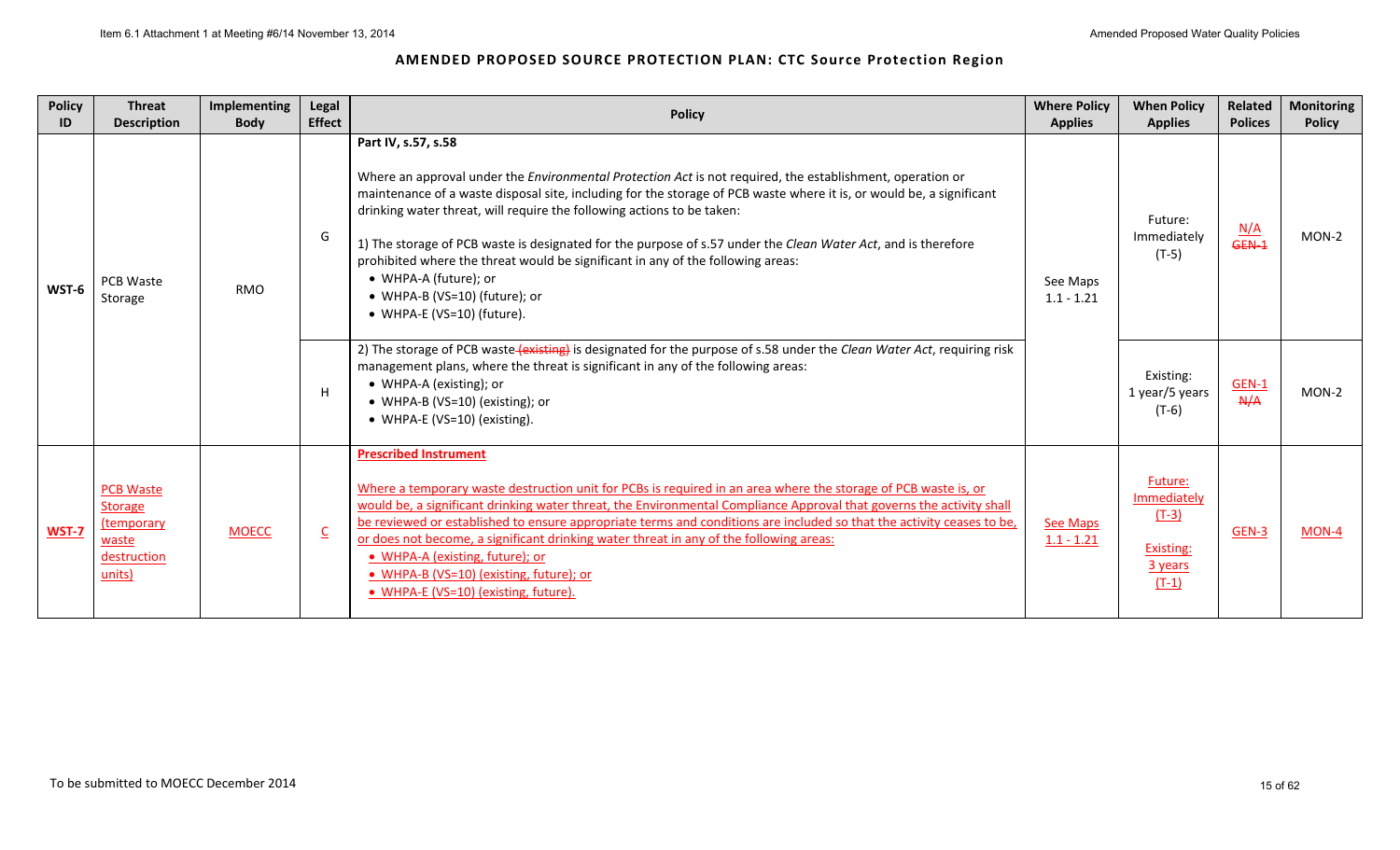| <b>Policy</b> | <b>Threat</b>                                                                                | Implementing                        | Legal                | <b>Policy</b>                                                                                                                                                                                                                                                                                                                                                                                                                                                                                                                                                                                                                                                                                                                                                                            | <b>Where Policy</b>                        | <b>When Policy</b>                                                             | Related                | <b>Monitoring</b>        |
|---------------|----------------------------------------------------------------------------------------------|-------------------------------------|----------------------|------------------------------------------------------------------------------------------------------------------------------------------------------------------------------------------------------------------------------------------------------------------------------------------------------------------------------------------------------------------------------------------------------------------------------------------------------------------------------------------------------------------------------------------------------------------------------------------------------------------------------------------------------------------------------------------------------------------------------------------------------------------------------------------|--------------------------------------------|--------------------------------------------------------------------------------|------------------------|--------------------------|
| ID<br>SWG-1   | <b>Description</b><br>Septic Systems<br>Governed<br>under the<br><b>Building Code</b><br>Act | <b>Body</b><br>Municipality         | <b>Effect</b><br>E   | <b>Specify Action</b><br>A prioritized maintenance inspection program for septic systems governed under the Building Code Act, in<br>locations where the threat is, or would be, significant, shall be implemented by the municipality or Principal<br>Authority under the Ontario Building Code no later than January 2017. Inspection efforts should be prioritized<br>based on systems that pose the greatest risk to sources of drinking water, such as the oldest systems or those in<br>any of the areas of highest vulnerability:<br>• WHPA-A (existing, future); or<br>• WHPA-B (VS=10) (existing, future); or<br>• WHPA-E (VS=10) (existing, future); or<br>• the remainder of an Issue Contributing Area for Nitrates or Pathogens (existing, future).                         | <b>Applies</b><br>See Maps<br>$1.1 - 1.21$ | <b>Applies</b><br>January 2017<br>$(T-13)$                                     | <b>Policies</b><br>N/A | <b>Policy</b><br>$MON-1$ |
| SWG-2         | Septic Systems<br>Governed<br>under the<br><b>Building Code</b><br>Act                       | <b>MOECC</b><br><b>Municipality</b> | K<br>$E_{\parallel}$ | <b>Education and Outreach</b><br>The Ministry of the Environment and Climate Change should develop and produce education and outreach<br>materials which shall be delivered for delivery by local municipalities to landowners with septic systems governed<br>under the Building Code Act within significant threat areas that explains the rationale for the maintenance<br>inspection program and the benefits of regular maintenance and properly functioning septic systems where the<br>threat is, or would be, significant in any of the following areas:<br>• WHPA-A (existing, future); or<br>• WHPA-B (VS=10) (existing, future); or<br>• WHPA-E (VS=10) (existing, future); or<br>• the remainder of an Issue Contributing Area for Nitrates or Pathogens (existing, future). | See Map<br>$1.1 - 1.21$                    | <b>Existing &amp;</b><br>Future:<br>Implement<br>within<br>2 years<br>$(T-10)$ | GEN-86                 | MON-4<br>$MON-1$         |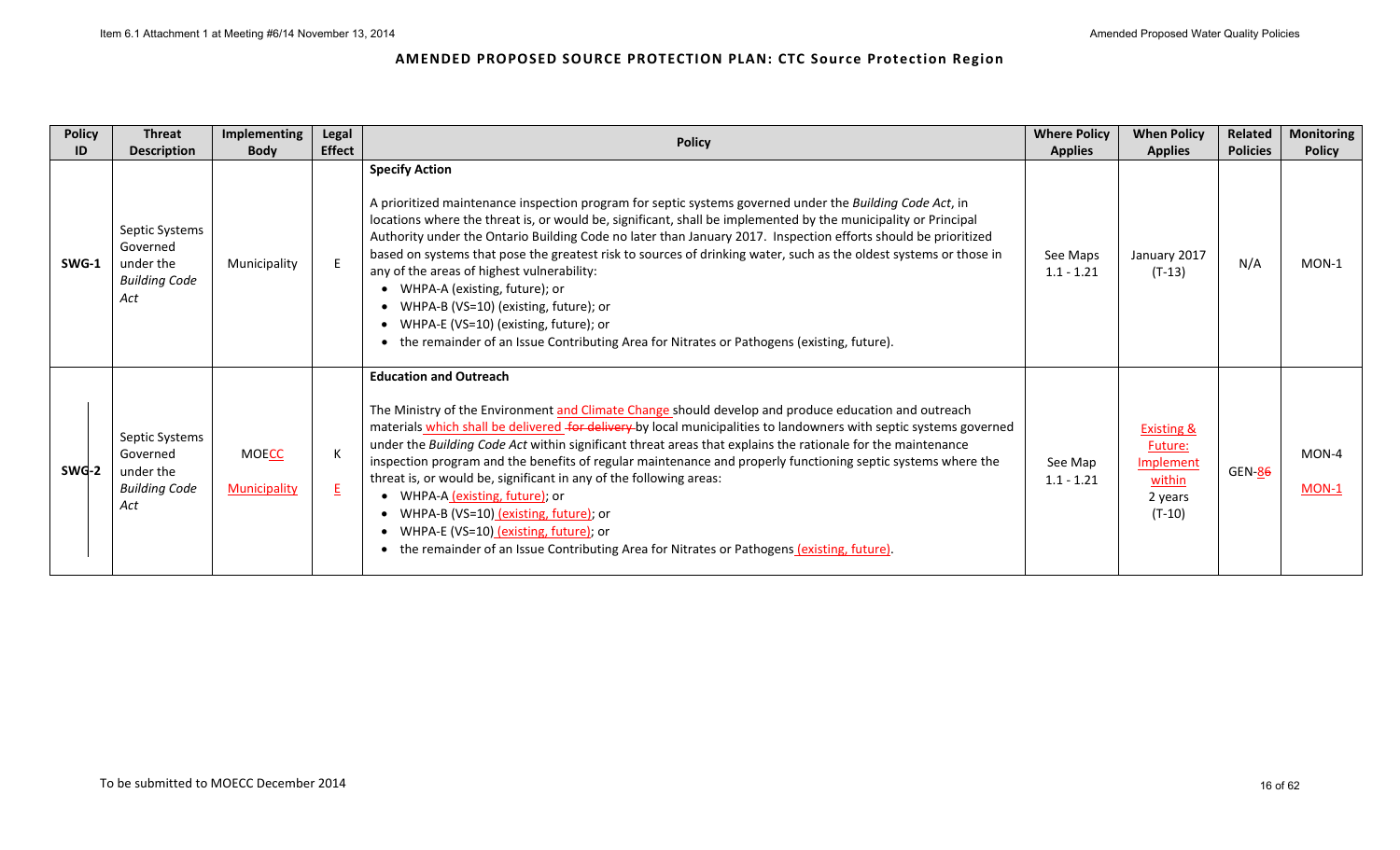| <b>Policy</b> | <b>Threat</b>                                                          | <b>Implementing</b>                                             | <b>Legal</b>  | <b>Policy</b>                                                                                                                                                                                                                                                                                                                                                                                                                                                                                                                                                                                                                                                                                                                                                                                                                                                                                                                                                                                      | <b>Where Policy</b>      | <b>When Policy</b>                                                                                                                                                               | Related         | <b>Monitoring</b> |
|---------------|------------------------------------------------------------------------|-----------------------------------------------------------------|---------------|----------------------------------------------------------------------------------------------------------------------------------------------------------------------------------------------------------------------------------------------------------------------------------------------------------------------------------------------------------------------------------------------------------------------------------------------------------------------------------------------------------------------------------------------------------------------------------------------------------------------------------------------------------------------------------------------------------------------------------------------------------------------------------------------------------------------------------------------------------------------------------------------------------------------------------------------------------------------------------------------------|--------------------------|----------------------------------------------------------------------------------------------------------------------------------------------------------------------------------|-----------------|-------------------|
| ID            | <b>Description</b>                                                     | <b>Body</b>                                                     | <b>Effect</b> |                                                                                                                                                                                                                                                                                                                                                                                                                                                                                                                                                                                                                                                                                                                                                                                                                                                                                                                                                                                                    | <b>Applies</b>           | <b>Applies</b>                                                                                                                                                                   | <b>Policies</b> | <b>Policy</b>     |
| SWG-3         | Septic Systems<br>Governed<br>under the<br><b>Building Code</b><br>Act | <b>Municipality</b><br>Planning<br>Approval<br><b>Authority</b> | E             | <b>Specify ActionLand Use Planning</b><br>Where septic systems governed under the Building Code Act (vacant existing lot of record) would be a significant<br>drinking water threat, vacant lots of record shall be subject to site plan control so that the location of the<br>individual on-site sewage systems and replacement beds only be permitted if they are sited to ensure they do not<br>become a significant drinking water threat septic systems shall only be permitted if the municipality is satisfied<br>that the activity does not become a significant drinking water threat. The hydrogeological assessment to<br>determine appropriate development density shall be conducted by a professional licensed to carry out that work<br>for existing lots of record-in any of the following areas:<br>• WHPA-A (future); or<br>• WHPA-B (VS=10) (future); or<br>• WHPA-E (VS=10) (future); or<br>• the remainder of an Issue Contributing Area for Nitrates or Pathogens (future). | See Maps<br>$1.1 - 1.21$ | Immediately<br>$(+ -17)$<br>Future:<br>Immediately<br>$(T-9)$<br><b>Amend OPs</b><br>for conformity<br>within 5 years<br>and ZBLs<br>within 3 years<br>of OP approval<br>$(T-8)$ | N/A             | $MON-1$           |
| SWG-4         | Septic Systems<br>Governed<br>under the<br><b>Building Code</b><br>Act | Planning<br>Approval<br>Authority                               | $\mathsf{A}$  | <b>Land Use Planning</b><br>1) No new lots requiring septic systems governed under the Building Code Act shall be created where the activity<br>would be a significant drinking water threat in the following area:<br>• WHPA-A (future).<br>2) New lots requiring septic systems governed under the Building Code Act in an area where the activity would be<br>a significant drinking water threat shall only be permitted if the municipality is satisfied that the activity will not<br>become a significant drinking water threat. The hydrogeological assessment to determine appropriate<br>development density shall be conducted by a professional licensed to carry out that work in any of the following<br>areas:<br>• WHPA-B (VS=10) (future); or<br>• WHPA-E (VS=10) (future); or<br>• the remainder of an Issue Contributing Area for Nitrates, or Pathogens, Sodium or Chloride (future).                                                                                          | See Maps<br>$1.1 - 1.21$ | Future:<br>Immediately<br>$(T-9)$<br>Amend OPs<br>and ZBLs-for<br>conformity<br>within 5 years<br>and ZBLs<br>within 3 years<br>of OP approval<br>$(T-8)$                        | N/A             | $MON-1$           |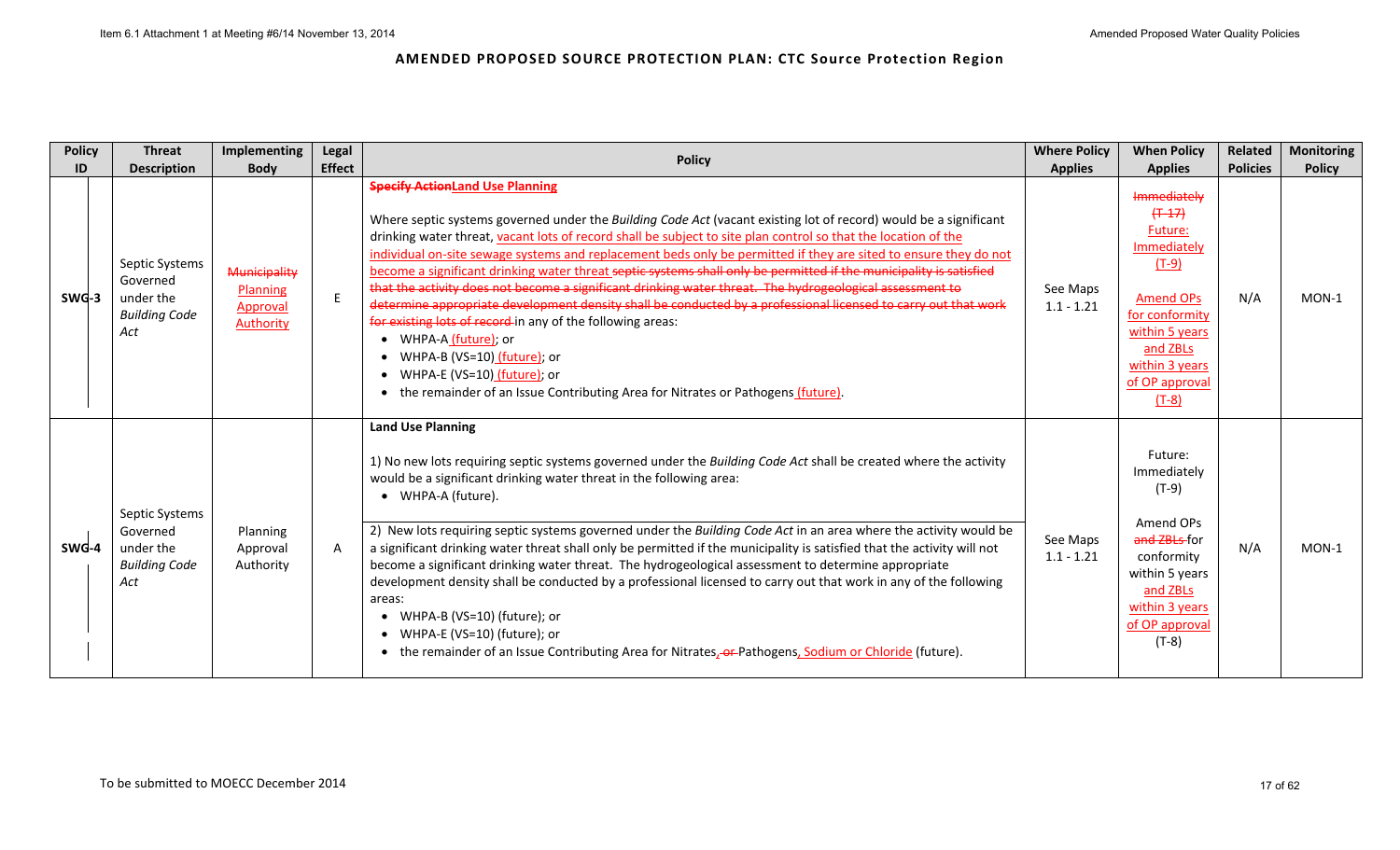| <b>Policy</b> | <b>Threat</b>                                                                                                       | Implementing               | Legal                | <b>Policy</b>                                                                                                                                                                                                                                                                                                                                                                                                                                                                                                                                                                                                                                                                                                                                                 | <b>Where Policy</b>                    | <b>When Policy</b>                                                            | Related         | <b>Monitoring</b> |
|---------------|---------------------------------------------------------------------------------------------------------------------|----------------------------|----------------------|---------------------------------------------------------------------------------------------------------------------------------------------------------------------------------------------------------------------------------------------------------------------------------------------------------------------------------------------------------------------------------------------------------------------------------------------------------------------------------------------------------------------------------------------------------------------------------------------------------------------------------------------------------------------------------------------------------------------------------------------------------------|----------------------------------------|-------------------------------------------------------------------------------|-----------------|-------------------|
| ID            | <b>Description</b>                                                                                                  | <b>Body</b>                | <b>Effect</b>        |                                                                                                                                                                                                                                                                                                                                                                                                                                                                                                                                                                                                                                                                                                                                                               | <b>Applies</b>                         | <b>Applies</b>                                                                | <b>Policies</b> | <b>Policy</b>     |
| SWG-5         | Septic Systems<br>Governed<br>under the<br><b>Building Code</b><br>Act                                              | <b>MMAH</b>                | K.                   | <b>Specify Action</b><br>The Ministry of Municipal Affairs and Housing is requested to amend the Building Code Act to permit<br>municipalities to require higher standards for septic systems governed under the Building Code Act to deal with<br>nitrate and pathogen threats where they would be a significant drinking water threat in any of the following areas:<br>• WHPA-A (future); or<br>• WHPA-B (VS=10) (future); or<br>• WHPA-E (VS=10) (future); or<br>• the remainder of an Issue Contributing Area for Nitrates or Pathogens (future).                                                                                                                                                                                                        | See Maps<br>$1.1 - 1.21$               | Future:<br>Immediately<br>$(T-187)$                                           | N/A             | MON-4             |
| SWG-6         | Septic Systems<br>Governed<br>under the<br><b>Building Code</b><br>Act and<br><b>Ontario Water</b><br>Resources Act | Municipality               | E                    | <b>Specify Action</b><br>Where municipal sanitary sewers and capacity are available, the municipality is encouraged to pass by-laws under<br>the Municipal Act to require mandatory connections to the municipal sewer system for new development and<br>existing septic systems governed under the Building Code Act and the Ontario Water Resources Act, and the<br>decommissioning of existing systems, where they are a significant drinking water threat located in any of the<br>following areas:<br>• WHPA-A (existing, future); or<br>WHPA-B (VS=10) (existing, future); or<br>$\bullet$<br>WHPA-E (VS=10) (existing, future); or<br>• the remainder of an Issue Contributing Area for Nitrates, -or-Pathogens, Sodium or Chloride (existing, future) | See Maps<br>$1.1 - 1.21$               | <b>Existing &amp;</b><br>Future:<br>Consider<br>within<br>2 years<br>$(T-15)$ | N/A             | MON-1             |
| SWG-7         | Septic Systems<br>Governed<br>under the<br><b>Building Code</b><br>Act and<br><b>Ontario Water</b><br>Resources Act | Municipality<br><b>SPA</b> | E<br>$E_{\parallel}$ | <b>Specify Action</b><br>The municipality in cooperation with local health units and Source Protection Authorities shall provide education<br>and outreach materials for septic systems governed under the Building Code Act and the Ontario Water Resources<br>Act (existing) to landowners in the entire Issue Contributing Area for Sodium or Chloride regarding:<br>a) the use of more efficient water softeners to reduce the discharge of salt to the septic system; and<br>b) promoting best management practices to ensure outdoor taps are not connected to the softened water line.                                                                                                                                                                 | See Maps<br>1.2<br>1.3<br>1.11<br>1.14 | Existing:<br>Implement<br>within<br>2 years<br>$(T-10)$                       | <b>GEN-86</b>   | MON-1<br>MON-3    |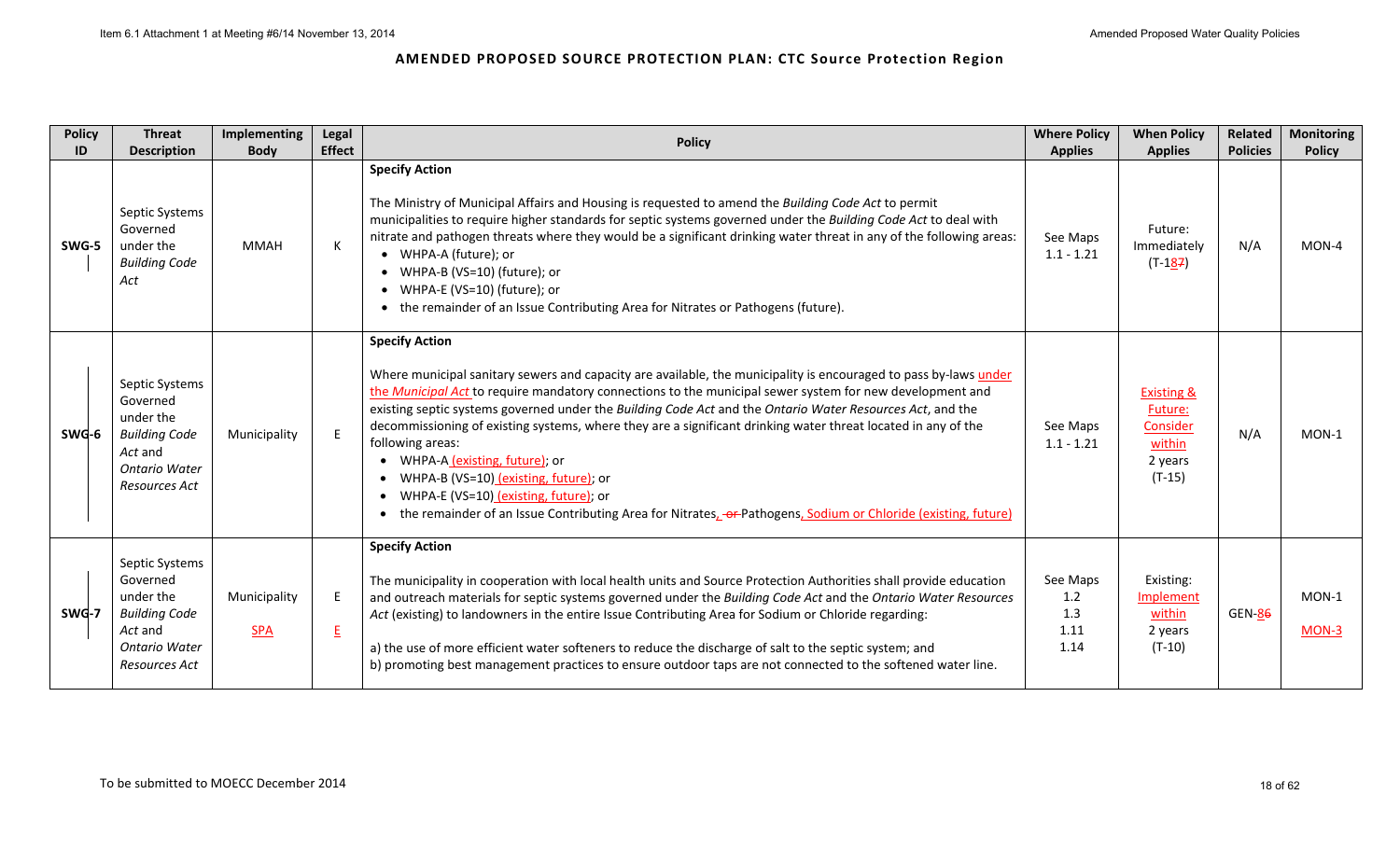| <b>Policy</b> | <b>Threat</b>                                                                     | Implementing                      | Legal         | <b>Policy</b>                                                                                                                                                                                                                                                                                                                                                                                                                                                                                                                                                                                                                                                                                                                                                                                                                                                                                                                                                                                                                           | <b>Where Policy</b>      | <b>When Policy</b>                                                                                                                                                  | Related                                                     | <b>Monitoring</b> |
|---------------|-----------------------------------------------------------------------------------|-----------------------------------|---------------|-----------------------------------------------------------------------------------------------------------------------------------------------------------------------------------------------------------------------------------------------------------------------------------------------------------------------------------------------------------------------------------------------------------------------------------------------------------------------------------------------------------------------------------------------------------------------------------------------------------------------------------------------------------------------------------------------------------------------------------------------------------------------------------------------------------------------------------------------------------------------------------------------------------------------------------------------------------------------------------------------------------------------------------------|--------------------------|---------------------------------------------------------------------------------------------------------------------------------------------------------------------|-------------------------------------------------------------|-------------------|
| ID            | <b>Description</b>                                                                | <b>Body</b>                       | <b>Effect</b> |                                                                                                                                                                                                                                                                                                                                                                                                                                                                                                                                                                                                                                                                                                                                                                                                                                                                                                                                                                                                                                         | <b>Applies</b>           | <b>Applies</b>                                                                                                                                                      |                                                             | <b>Policy</b>     |
|               |                                                                                   |                                   |               | <b>Prescribed Instrument</b><br>1) Septic systems with subsurface disposal of effluent, as regulated by the Ontario Water Resources Act, shall be<br>prohibited where the activity would be a significant drinking water threat in the following area:<br>• WHPA-A (future).                                                                                                                                                                                                                                                                                                                                                                                                                                                                                                                                                                                                                                                                                                                                                            |                          | Future:<br>Immediately<br>$(T-3)$                                                                                                                                   | <b>Policies</b><br>SWG-9<br><b>GEN-35</b><br>SWG-9<br>SWG-8 | MON-4             |
| SWG-8         | Septic Systems<br>Regulated<br>under the<br><b>Ontario Water</b><br>Resources Act | <b>MOECC</b>                      | $\mathsf{C}$  | 2) Where septic systems with subsurface disposal of effluent, as regulated by the Ontario Water Resources Act, are<br>in an area where the activity is, or would be, a significant drinking water threat, the Environmental Compliance<br>Approval that governs the activity shall be reviewed or established to ensure appropriate terms and conditions are<br>included so that the activity ceases to be, or does not become, a significant drinking water threat in any of the<br>following areas:<br>• WHPA-A (existing); or<br>WHPA-B (VS=10) (existing, future); or<br>• WHPA-E (VS=10) (existing, future); or<br>• the remainder of an Issue Contributing Area for Nitrates, or Pathogens, Sodium or Chloride (existing, future).                                                                                                                                                                                                                                                                                                | See Maps<br>$1.1 - 1.21$ | Future:<br>Immediately<br>$(T-3)$<br>Existing:<br>3 years<br>$(T-1)$                                                                                                |                                                             | MON-4             |
| SWG-9         | Septic Systems<br>Regulated<br>under the<br><b>Ontario Water</b><br>Resources Act | Planning<br>Approval<br>Authority | $\mathsf{A}$  | <b>Land Use Planning</b><br>1) New development dependent on septic systems with subsurface disposal of effluent, as regulated by the Ontario<br>Water Resources Act, shall be prohibited where the activity would be a significant drinking water threat in the<br>following area:<br>• WHPA-A (future).<br>2) New development dependent on septic systems with subsurface disposal of effluent, as regulated by the Ontario<br>Water Resources Act, in an area where the activity would be a significant drinking water threat, shall only be<br>permitted where it has been demonstrated by the proponent through an approved Environmental Assessment or<br>similar planning process that the location for the septic system is the preferred alternative and the safety of the<br>drinking water system has been assured in any of the following areas:<br>• WHPA-B (VS=10) (future); or<br>• WHPA-E (VS=10) (future); or<br>• the remainder of an Issue Contributing Area for Nitrates, er-Pathogens, Sodium or Chloride (future). | See Maps<br>$1.1 - 1.21$ | Future:<br>Immediately<br>$(T-9)$<br>Amend OPs<br>and ZBLs for<br>conformity<br>within<br>5 years and<br><b>ZBLs within</b><br>3 years of OP<br>approval<br>$(T-8)$ |                                                             | MON-1             |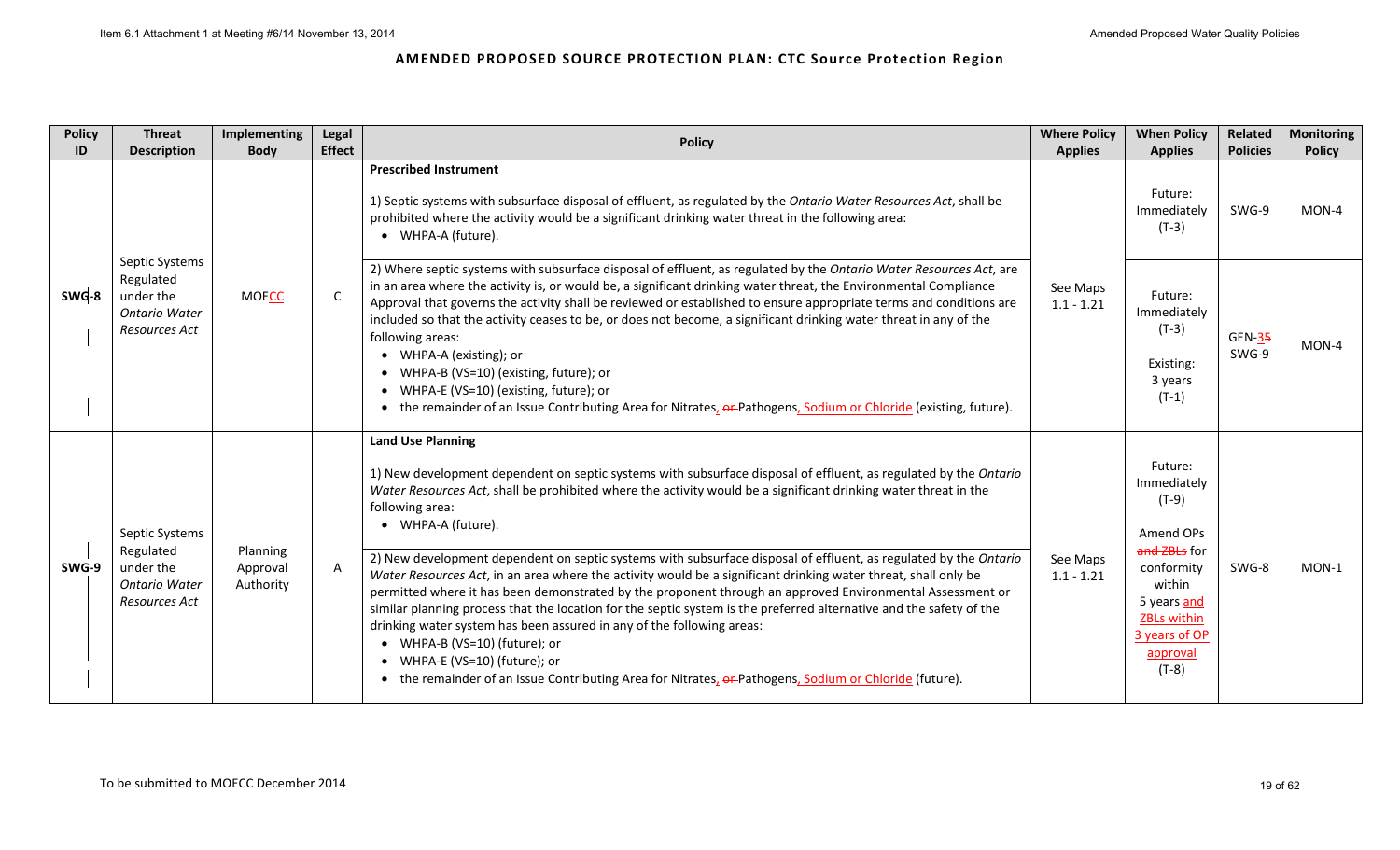| <b>Policy</b> | <b>Threat</b>                                                              | Implementing | Legal         | <b>Policy</b>                                                                                                                                                                                                                                                                                                                                                                                                                                                                                                                                                                                                                               | <b>Where Policy</b>      | <b>When Policy</b>                                                            | Related             | <b>Monitoring</b> |
|---------------|----------------------------------------------------------------------------|--------------|---------------|---------------------------------------------------------------------------------------------------------------------------------------------------------------------------------------------------------------------------------------------------------------------------------------------------------------------------------------------------------------------------------------------------------------------------------------------------------------------------------------------------------------------------------------------------------------------------------------------------------------------------------------------|--------------------------|-------------------------------------------------------------------------------|---------------------|-------------------|
| ID            | <b>Description</b>                                                         | <b>Body</b>  | <b>Effect</b> |                                                                                                                                                                                                                                                                                                                                                                                                                                                                                                                                                                                                                                             | <b>Applies</b>           | <b>Applies</b>                                                                | <b>Policies</b>     | <b>Policy</b>     |
| SWG-10        | Septic Systems<br>Regulated<br>under the<br>Ontario Water<br>Resources Act | <b>MOECC</b> | К             | <b>Specify Action</b><br>The Ministry of the Environment and Climate Change is requested to develop guidelines for managing significant<br>drinking water threats from septic systems with subsurface disposal of effluent, as regulated by the Ontario Water<br>Resources Act, for distribution to developers, municipalities and other interested or affected parties in any of the<br>following areas:<br>WHPA-A (existing, future); or<br>WHPA-B (VS=10) (existing, future); or<br>WHPA-E (VS=10) (existing, future); or<br>the remainder of an Issue Contributing Area for Nitrates, Pathogens, Sodium or Chloride (existing, future). | See Maps<br>$1.1 - 1.21$ | <b>Existing &amp;</b><br>Future:<br>Consider<br>within<br>2 years<br>$(T-15)$ | A/A<br><b>GEN-8</b> | $MON-4$           |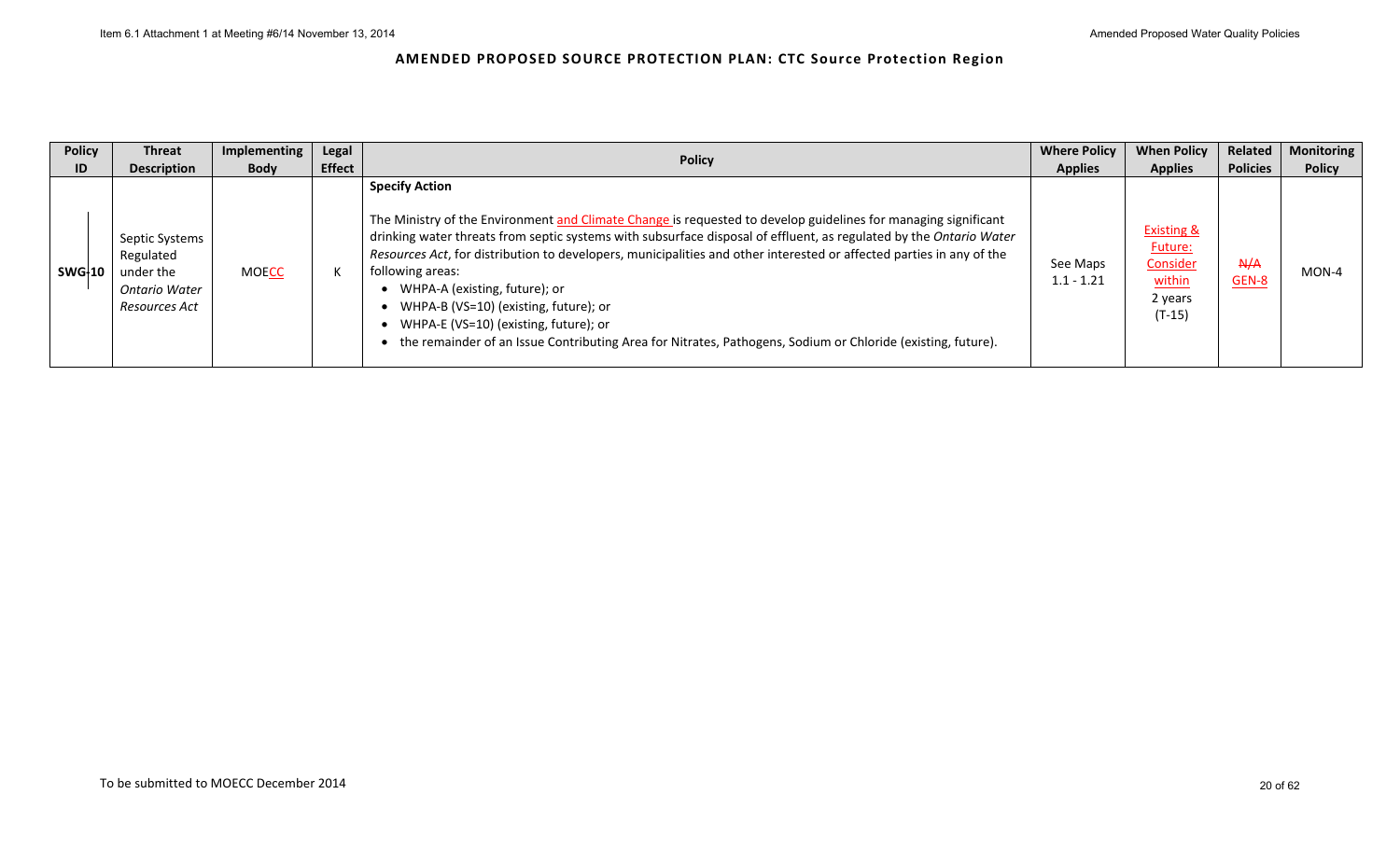| <b>Policy</b> | <b>Threat</b>                                          | Implementing                      | Legal         | <b>Policy</b>                                                                                                                                                                                                                                                                                                                                                                                                                                                                                                                                                                                                                                                                                                                                                                                                                                                                                                                                                                                                                                                                                                                                                                                                                                                                                      | <b>Where Policy</b>      | <b>When Policy</b>                                                                                                                                                  | Related                   | <b>Monitoring</b> |
|---------------|--------------------------------------------------------|-----------------------------------|---------------|----------------------------------------------------------------------------------------------------------------------------------------------------------------------------------------------------------------------------------------------------------------------------------------------------------------------------------------------------------------------------------------------------------------------------------------------------------------------------------------------------------------------------------------------------------------------------------------------------------------------------------------------------------------------------------------------------------------------------------------------------------------------------------------------------------------------------------------------------------------------------------------------------------------------------------------------------------------------------------------------------------------------------------------------------------------------------------------------------------------------------------------------------------------------------------------------------------------------------------------------------------------------------------------------------|--------------------------|---------------------------------------------------------------------------------------------------------------------------------------------------------------------|---------------------------|-------------------|
| ID            | <b>Description</b>                                     | <b>Body</b>                       | <b>Effect</b> |                                                                                                                                                                                                                                                                                                                                                                                                                                                                                                                                                                                                                                                                                                                                                                                                                                                                                                                                                                                                                                                                                                                                                                                                                                                                                                    | <b>Applies</b>           | <b>Applies</b>                                                                                                                                                      | <b>Policies</b>           | <b>Policy</b>     |
|               |                                                        |                                   |               | <b>Prescribed Instrument</b><br>1) Discharge, including infiltration, from a stormwater retention pond shall be prohibited into an area where the<br>discharge would be a significant drinking water threat in the following area:<br>• WHPA-A (future).                                                                                                                                                                                                                                                                                                                                                                                                                                                                                                                                                                                                                                                                                                                                                                                                                                                                                                                                                                                                                                           |                          | Future:<br>Immediately<br>$(T-3)$                                                                                                                                   | <b>SWG-12</b>             | MON-4             |
| <b>SWG-11</b> | Discharge<br>from a<br>Stormwater<br>Retention<br>Pond | <b>MOECC</b>                      | $\mathsf{C}$  | 2) Where the discharge from a stormwater retention pond is in an area where the activity is, or would be, a<br>significant drinking water threat, the Environmental Compliance Approval that governs the activity shall be<br>reviewed or established to ensure appropriate terms and conditions are included so that the activity ceases to be,<br>or does not become, a significant drinking water threat in the following areas:<br>• WHPA-A (existing); or<br>• WHPA-B (VS=10) (existing, future); or<br>• WHPA-E (VS $\geq$ 8) (existing, future); or<br>• the remainder of an Issue Contributing Area for Nitrates, Pathogens, Sodium or Chloride (existing, future).<br>Not limiting any other conditions to be included in the Environmental Compliance Approval, the Issuing Director<br>should include the following conditions, where possible:<br>• no untreated-stormwater is discharged from the pond into a WHPA-E where it would be classified as a<br>significant drinking water threat;<br>• existing infiltration ponds are lined to prevent infiltration of contaminants; and<br>• in an Issue Contributing Area for Sodium or Chloride, require actions to reduce sodium and chloride loading<br>into the pond from upstream lands where the application of road salt occurs. | See Maps<br>$1.1 - 1.21$ | Future:<br>Immediately<br>$(T-3)$<br>Existing:<br>3 years<br>$(T-1)$                                                                                                | $GEN-35$<br><b>SWG-12</b> | MON-4             |
| <b>SWG-12</b> | Discharge<br>from a<br>Stormwater<br>Retention<br>Pond | Planning<br>Approval<br>Authority | $\mathsf{A}$  | <b>Land Use Planning</b><br>1) The use of land for the establishment of new stormwater retention ponds shall be prohibited where the<br>discharge (including infiltration) of stormwater would be into a significant threat area in the following area:<br>• WHPA-A (future).<br>2) The use of land for the discharge from a stormwater retention pond in an area where the activity would be a<br>significant drinking water threat, shall only be permitted where it has been demonstrated by the proponent<br>through an approved Environmental Assessment or similar planning process that the location of discharge from a<br>stormwater retention pond is the preferred alternative and the safety of the drinking water system has been<br>assured in any of the following areas:<br>• WHPA-B (VS=10) (future); or<br>• WHPA-E (VS $\geq$ 8) (future); or<br>• the remainder of an Issue Contributing Area for Nitrates, Pathogens, Sodium or Chloride (future).                                                                                                                                                                                                                                                                                                                            | See Maps<br>$1.1 - 1.21$ | Future:<br>Immediately<br>$(T-9)$<br>Amend OPs<br>and ZBLs-for<br>conformity<br>within 5<br>years and<br><b>ZBLs within</b><br>3 years of<br>OP approval<br>$(T-8)$ | <b>SWG-11</b>             | $MON-1$           |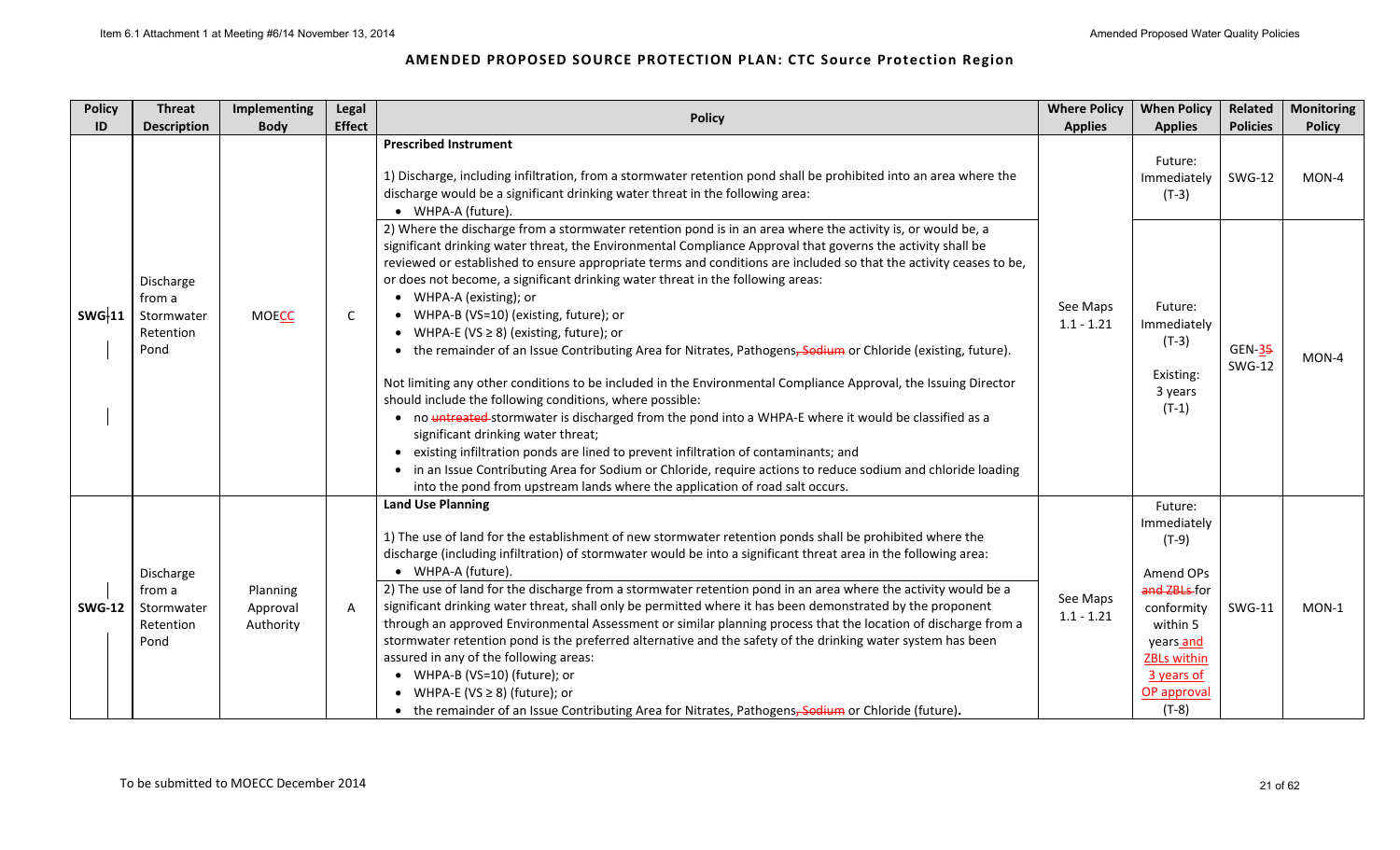| <b>Policy</b><br>ID | <b>Threat</b><br><b>Description</b>        | Implementing<br><b>Body</b>       | Legal<br><b>Effect</b> | <b>Policy</b>                                                                                                                                                                                                                                                                                                                                                                                                                                                                                                                                                                                                                                                                                                                                                                                                                                                                                                                                    | <b>Where Policy</b><br><b>Applies</b> | <b>When Policy</b><br><b>Applies</b>                                                                                                                                | Related<br><b>Policies</b> | <b>Monitoring</b><br><b>Policy</b> |
|---------------------|--------------------------------------------|-----------------------------------|------------------------|--------------------------------------------------------------------------------------------------------------------------------------------------------------------------------------------------------------------------------------------------------------------------------------------------------------------------------------------------------------------------------------------------------------------------------------------------------------------------------------------------------------------------------------------------------------------------------------------------------------------------------------------------------------------------------------------------------------------------------------------------------------------------------------------------------------------------------------------------------------------------------------------------------------------------------------------------|---------------------------------------|---------------------------------------------------------------------------------------------------------------------------------------------------------------------|----------------------------|------------------------------------|
| SWG <sub>13</sub>   | Sanitary<br>Sewers and<br>Related<br>Pipes | <b>MOECC</b>                      | C                      | <b>Prescribed Instrument</b><br>Where sanitary sewers and related pipes are in an area where the activity is, or would be, a significant drinking<br>water threat, the Environmental Compliance Approval that governs the activity shall be reviewed or established to<br>ensure appropriate terms and conditions so that the activity ceases to be, or does not become, a significant<br>drinking water threat in any of the following areas:<br>• WHPA-A (existing, future); or<br>• WHPA-B (VS=10) (existing, future); or<br>• WHPA-E (VS=10) (existing, future); or<br>• the remainder of an Issue Contributing Area for Nitrates or Pathogens (existing, future).<br>Not limiting any other conditions to be included in the Environmental Compliance Approval, the Issuing Director<br>should include the following conditions, where possible:<br>• requiring higher construction standards; and<br>• inspections by the owner for leaks. | See Maps<br>$1.1 - 1.21$              | Future:<br>Immediately<br>$(T-3)$<br>Existing:<br>3 years<br>$(T-1)$                                                                                                | $GEN-35$<br><b>SWG-14</b>  | MON-4                              |
| <b>SWG-14</b>       | Sanitary<br>Sewers and<br>Related<br>Pipes | Planning<br>Approval<br>Authority | $\mathsf{A}$           | <b>Land Use Planning</b><br>New development dependent on sanitary sewers and related pipes, in an area where the activity would be a<br>significant drinking water threat, shall only be permitted where it has been demonstrated by the proponent<br>through an approved Environmental Assessment or similar planning process, that the location for the sanitary<br>sewer and related pipes is the preferred alternative and the safety of the drinking water system has been assured<br>in any of the following areas:<br>• WHPA-A (future); or<br>• WHPA-B (VS=10) (future); or<br>WHPA-E (VS=10) (future); or<br>• the remainder of an Issue Contributing Area for Nitrates or Pathogens (future).                                                                                                                                                                                                                                          | See Maps<br>$1.1 - 1.21$              | Future:<br>Immediately<br>$(T-9)$<br>Amend OPs<br>and ZBLs for<br>conformity<br>within 5<br>years and<br><b>ZBLs within</b><br>3 years of<br>OP approval<br>$(T-8)$ | <b>SWG-13</b>              | $MON-1$                            |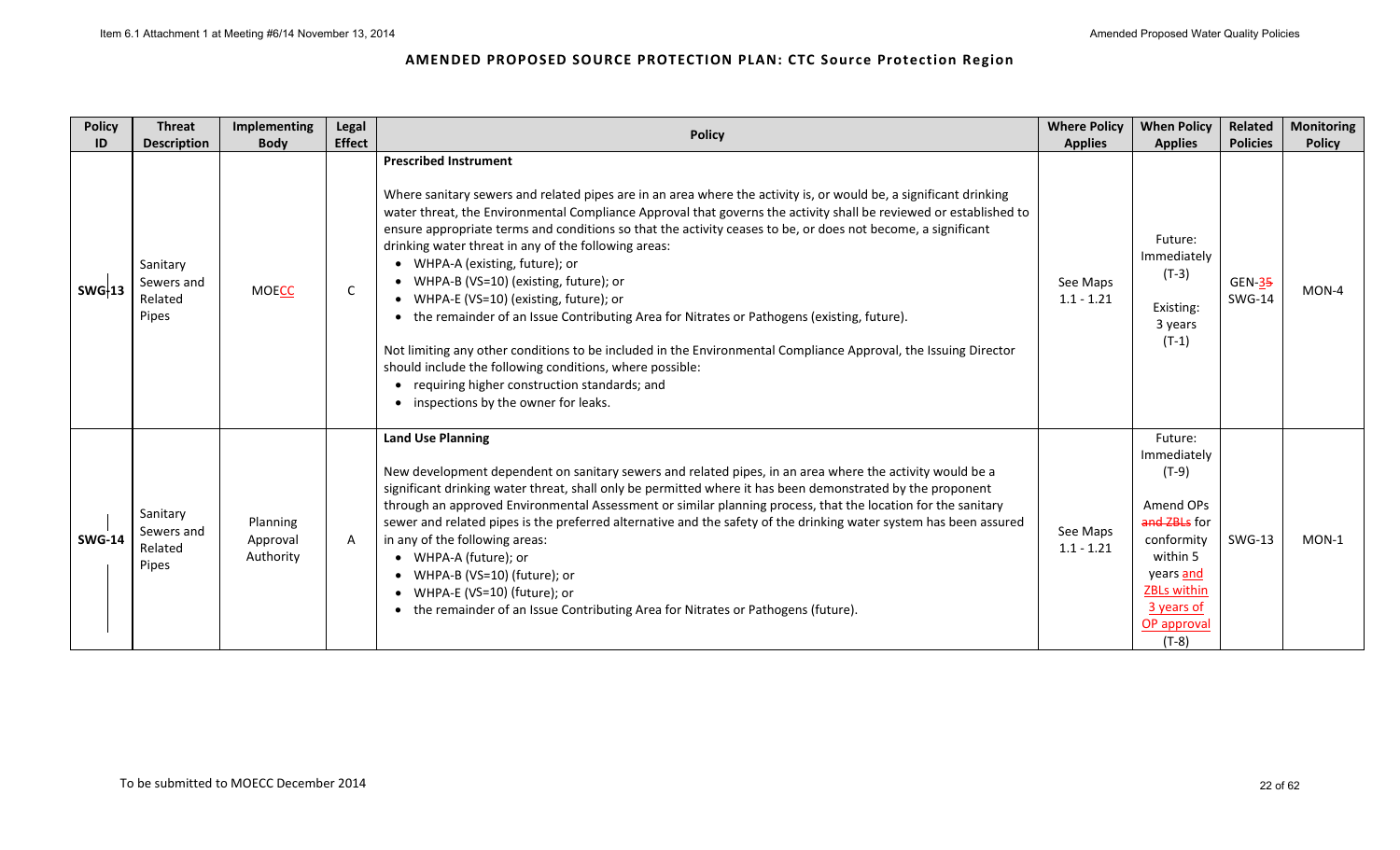| <b>Policy</b><br>ID | <b>Threat</b><br><b>Description</b> | Implementing<br><b>Body</b>       | Legal<br><b>Effect</b> | <b>Policy</b>                                                                                                                                                                                                                                                                                                                                                                                                                                                                                                                                                                                                                                                                                                                                                                                                                                                                                                                                                                                                                                                   | <b>Where Policy</b><br><b>Applies</b> | <b>When Policy</b><br><b>Applies</b>                                                                                                                              | Related<br><b>Polices</b>      | <b>Monitoring</b><br><b>Policy</b> |
|---------------------|-------------------------------------|-----------------------------------|------------------------|-----------------------------------------------------------------------------------------------------------------------------------------------------------------------------------------------------------------------------------------------------------------------------------------------------------------------------------------------------------------------------------------------------------------------------------------------------------------------------------------------------------------------------------------------------------------------------------------------------------------------------------------------------------------------------------------------------------------------------------------------------------------------------------------------------------------------------------------------------------------------------------------------------------------------------------------------------------------------------------------------------------------------------------------------------------------|---------------------------------------|-------------------------------------------------------------------------------------------------------------------------------------------------------------------|--------------------------------|------------------------------------|
|                     |                                     |                                   |                        | <b>Prescribed Instrument</b><br>1) The storage of sewage shall be prohibited where the activity would be a significant drinking water threat in any<br>of the following areas:<br>• WHPA-A (future); or<br>• WHPA-E (VS $\geq$ 9) (future); or<br>• WHPA-E (VS $\geq$ 4.5) in an Issue Contributing Area for Nitrates or Pathogens (future).                                                                                                                                                                                                                                                                                                                                                                                                                                                                                                                                                                                                                                                                                                                    |                                       | Future:<br>Immediately<br>$(T-3)$                                                                                                                                 | <b>SWG-16</b>                  | MON-4                              |
| <b>SWG-15</b>       | Storage of<br>Sewage                | <b>MOECC</b>                      | C.                     | 2) Where facilities for the storage of sewage are in an area where the activity is, or would be, a significant drinking<br>water threat, the Environmental Compliance Approval that governs the activity shall be reviewed or established to<br>ensure appropriate terms and conditions are included so that the activity ceases to be, or does not become, a<br>significant drinking water threat in any of the following areas:<br>• WHPA-A (existing); or<br>• WHPA-B (VS $\geq$ 8) (existing, future); or<br>• WHPA-C (VS=8) (existing, future); or<br>• WHPA-E (VS $\geq$ 9) (existing); or<br>• WHPA-E (VS $\geq$ 4.5) in an Issue Contributing Area for Nitrates or Pathogens (existing); or<br>• the remainder of an Issue Contributing Area for Nitrates or Pathogens (existing, future).                                                                                                                                                                                                                                                              | See Maps<br>$1.1 - 1.21$              | Future:<br>Immediately<br>$(T-3)$<br>Existing:<br>3 years<br>$(T-1)$                                                                                              | <b>GEN-35</b><br><b>SWG-16</b> | MON-4                              |
| <b>SWG-16</b>       | Storage of<br>Sewage                | Planning<br>Approval<br>Authority | $\mathsf{A}$           | <b>Land Use Planning</b><br>1) The use of land for the establishment of facilities for the storage of sewage shall be prohibited where the<br>activity would be a significant drinking water threat in any of the following areas:<br>• WHPA-A (future); or<br>• WHPA-E (VS $\geq$ 9) (future); or<br>• WHPA-E (VS $\geq$ 4.5) in an Issue Contributing Area for Nitrates or Pathogens (future).<br>2) The use of land for the establishment of facilities for the storage of sewage, in an area where the activity would<br>be a significant drinking water threat, shall only be permitted where it has been demonstrated by the proponent<br>through an approved Environmental Assessment or similar planning process that the location for the storage of<br>sewage is the preferred alternative and the safety of the drinking water system has been assured in any of the<br>following areas:<br>• WHPA-B (VS $\geq$ 8) (future); or<br>• WHPA-C (VS=8) (future); or<br>• the remainder of an Issue Contributing Area for Nitrates or Pathogens (future). | See Maps<br>$1.1 - 1.21$              | Future:<br>Immediately<br>$(T-9)$<br>Amend OPs<br>and ZBLs for<br>conformity<br>within 5<br>years and<br><b>ZBLs within</b><br>3 years of<br>OP approval<br>(T-8) | <b>SWG-15</b>                  | MON-1                              |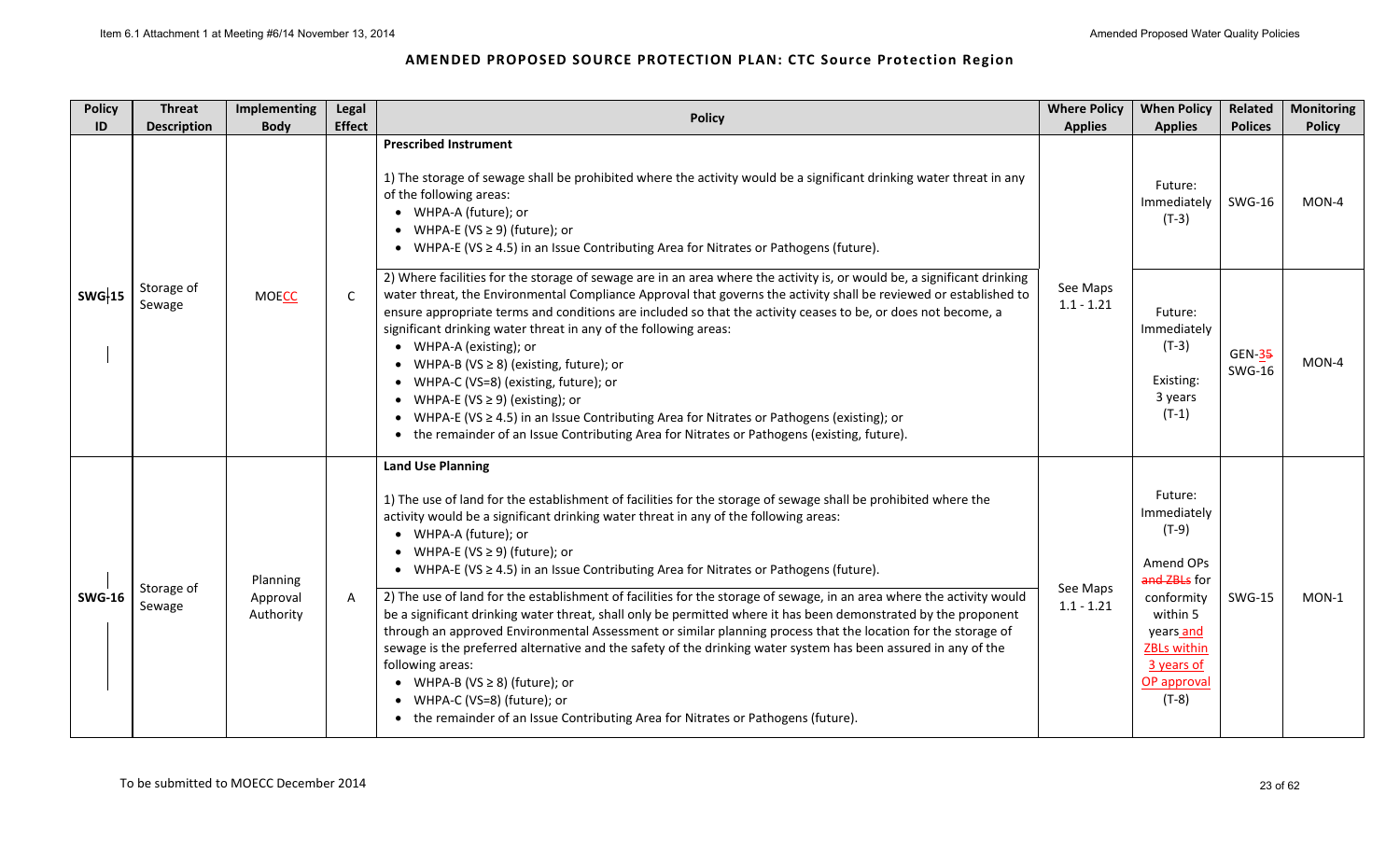| <b>Policy</b><br>ID | <b>Threat</b><br><b>Description</b>                                                                                                                    | Implementing<br><b>Body</b> | Legal<br><b>Effect</b> | <b>Policy</b>                                                                                                                                                                                                                                                                                                                                                                                                                                                                                                                                                                                                                                                                                                                                                                                                                                                                                                                                                                                                                                                                                                                                                                                                                                                                                                                                                                                                      | <b>Where Policy</b><br><b>Applies</b> | <b>When Policy</b><br><b>Applies</b> | Related<br><b>Polices</b> | <b>Monitoring</b><br><b>Policy</b> |
|---------------------|--------------------------------------------------------------------------------------------------------------------------------------------------------|-----------------------------|------------------------|--------------------------------------------------------------------------------------------------------------------------------------------------------------------------------------------------------------------------------------------------------------------------------------------------------------------------------------------------------------------------------------------------------------------------------------------------------------------------------------------------------------------------------------------------------------------------------------------------------------------------------------------------------------------------------------------------------------------------------------------------------------------------------------------------------------------------------------------------------------------------------------------------------------------------------------------------------------------------------------------------------------------------------------------------------------------------------------------------------------------------------------------------------------------------------------------------------------------------------------------------------------------------------------------------------------------------------------------------------------------------------------------------------------------|---------------------------------------|--------------------------------------|---------------------------|------------------------------------|
|                     | Combined<br>Sewer<br>Discharge<br>from a<br>Stormwater<br>Outlet to<br>Surface<br>Water<br>Sewage<br>Treatment<br><b>Bypass</b><br>Discharge to        |                             |                        | <b>Prescribed Instrument</b><br>1) Future sewage works shall be prohibited where the establishment, operation and maintenance of sewage<br>works would be a significant drinking water threat, where the sewage works discharge is to surface water from:<br>a) Combined sewer discharge from a stormwater outlet to surface water;<br>b) Industrial effluent discharges;<br>$\Theta$ b) Sewage treatment bypass discharge to surface water; and<br>$\frac{d}{c}$ Sewage treatment plant effluent discharge (includes lagoons); in any of the following areas:<br>• WHPA-E (VS $\geq$ 8) (future); or<br>• WHPA-E (VS ≥ 4.2) in an Issue Contributing Area for Nitrates <sub>7</sub> or Pathogens <del>, Sodium or Chloride</del> (future); and<br>where the discharge is to land, also in:<br>• the remainder of an Issue Contributing Area for Nitrates, or Pathogens, Sodium or Chloride (future).<br>d) Industrial effluent discharges, in any of the following areas:<br>• WHPA-E (VS $\geq$ 8) (future); or<br>• WHPA-E (VS $\geq$ 4.2) in an Issue Contributing Area for Nitrates, Pathogens or Chloride (future); and<br>where the discharge is to land, also in:<br>• the remainder of an Issue Contributing Area for Nitrates, Pathogens or Chloride (future).                                                                                                                                           | See Maps                              | Future:<br>Immediately<br>$(T-3)$    | <b>SWG-18</b>             | MON-4                              |
| <b>SWG-17</b>       | Surface<br>Water<br>Sewage<br>Treatment<br><b>Plant Effluent</b><br>Discharges<br>(Includes<br>Lagoons)<br>Industrial<br>Effluent<br><b>Discharges</b> | <b>MOE</b>                  | $\mathsf{C}$           | 2) Where sewage works are in an area where the activity is a significant drinking water threat, the Environmental<br>Compliance Approval that governs the activity shall be reviewed to ensure appropriate terms and conditions are<br>included so that the activity ceases to be a significant drinking water threat, where the sewage works discharge is<br>to surface water from:<br>a) Combined sewer discharge from a stormwater outlet to surface water;<br>b) Industrial effluent discharges;<br>$\Theta$ b) Sewage treatment bypass discharge to surface water; and<br>_Sewage treatment plant effluent discharges (includes lagoons); in any of the following areas:<br>el)c)<br>• WHPA-E (VS $\geq$ 8) (existing); or<br>• WHPA-E (VS $\geq$ 4.2) in an Issue Contributing Area for Nitrates <sub>z</sub> or Pathogens <del>, Sodium or Chloride</del> (existing); and<br>where the discharge is to land, also in:<br>• the remainder of an Issue Contributing Area for Nitrates, or Pathogens, Sodium or Chloride (existing).<br>d) Industrial effluent discharges, in any of the following areas:<br>• WHPA-E ( $VS \ge 8$ ) (existing); or<br>• WHPA-E (VS $\geq$ 4.2) in an Issue Contributing Area for Nitrates, Pathogens or Chloride (existing); and<br>where the discharge is to land, also in:<br>• the remainder of an Issue Contributing Area for Nitrates, Pathogens or Chloride (existing). | $1.1 - 1.21$                          | Existing:<br>3 years<br>$(T-1)$      | <b>GEN-35</b>             | MON-4                              |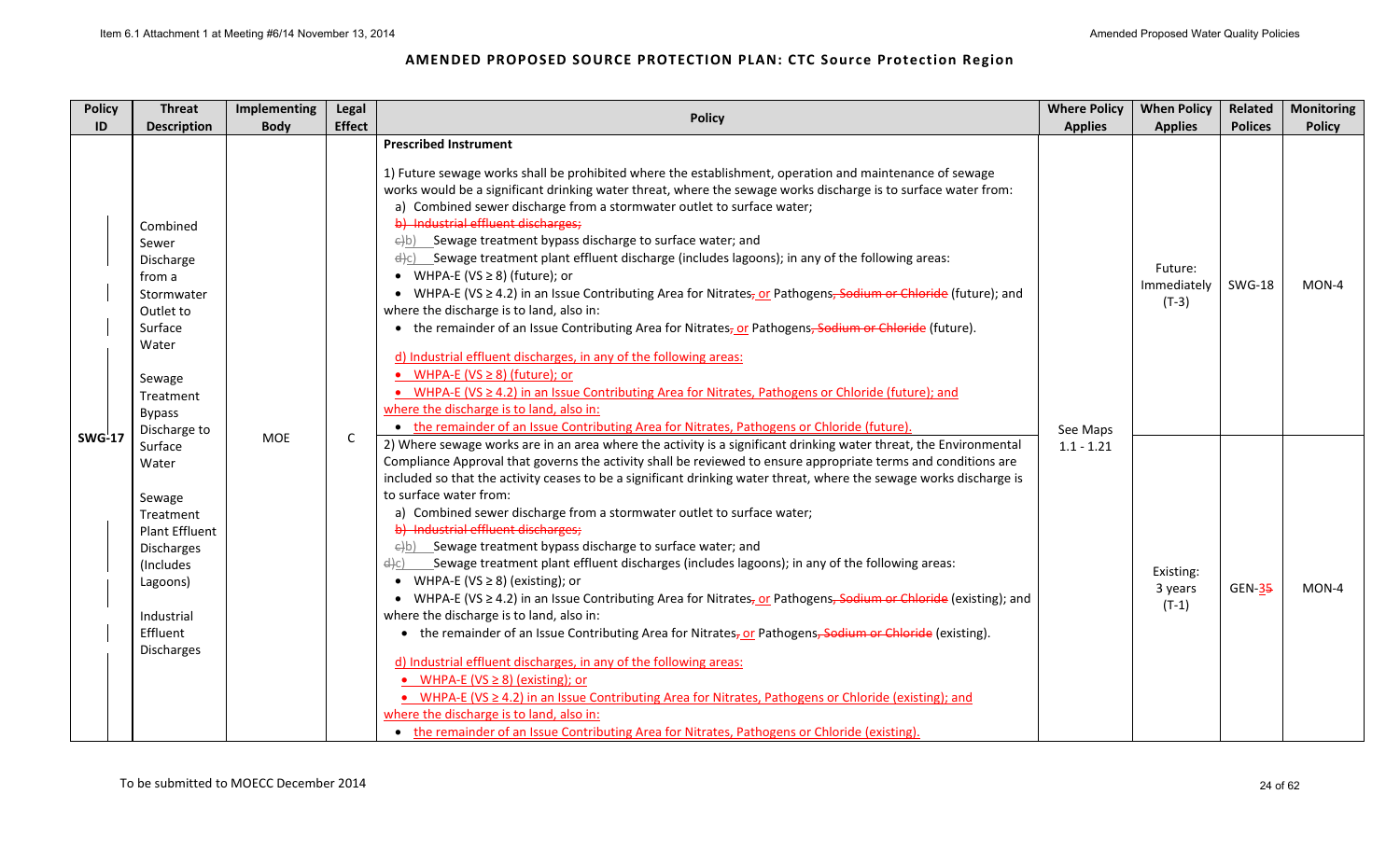| <b>Policy</b> | <b>Threat</b><br>Implementing                                                                                                                                                                                                                                                                                                                              | <b>Legal</b><br><b>Policy</b>                                                                                                                                                                                                                                                                                                                                                                                                                                                                                                                                                                                                                                                                                                                                                                                                                                                                                                                                                                                                                                                                                                                                                                                                                                                                                                                      | <b>Where Policy</b>                        | <b>When Policy</b>                                                                                                                                                                    | Related                         | Monitoring               |
|---------------|------------------------------------------------------------------------------------------------------------------------------------------------------------------------------------------------------------------------------------------------------------------------------------------------------------------------------------------------------------|----------------------------------------------------------------------------------------------------------------------------------------------------------------------------------------------------------------------------------------------------------------------------------------------------------------------------------------------------------------------------------------------------------------------------------------------------------------------------------------------------------------------------------------------------------------------------------------------------------------------------------------------------------------------------------------------------------------------------------------------------------------------------------------------------------------------------------------------------------------------------------------------------------------------------------------------------------------------------------------------------------------------------------------------------------------------------------------------------------------------------------------------------------------------------------------------------------------------------------------------------------------------------------------------------------------------------------------------------|--------------------------------------------|---------------------------------------------------------------------------------------------------------------------------------------------------------------------------------------|---------------------------------|--------------------------|
| ID            |                                                                                                                                                                                                                                                                                                                                                            |                                                                                                                                                                                                                                                                                                                                                                                                                                                                                                                                                                                                                                                                                                                                                                                                                                                                                                                                                                                                                                                                                                                                                                                                                                                                                                                                                    |                                            |                                                                                                                                                                                       |                                 |                          |
| <b>SWG-18</b> | <b>Description</b><br><b>Body</b><br>Combined<br>Sewer<br>Discharge<br>from a<br>Stormwater<br>Outlet to<br>Surface Water<br>Industrial<br>Effluent<br>Discharges<br>Planning<br>Approval<br>Sewage<br>Authority<br>Treatment<br><b>Bypass</b><br>Discharge to<br>Surface Water<br>Sewage<br>Treatment<br><b>Plant Effluent</b><br>Discharges<br>(Includes | <b>Effect</b><br><b>Land Use Planning</b><br>The use of land for the Development dependent on the establishment of sewage works, or any use of land for<br>any purpose that would be dependent on these sewage works, shall be prohibited where sewage works the<br>activity-would be a significant drinking water threat where the sewage works discharge is to surface water from:<br>a) Combined sewer discharge from a stormwater outlet to surface water;<br>Industrial effluent discharges;<br>b) Sewage treatment bypass discharge to surface water; and<br>Sewage treatment plant effluent discharges (includes lagoons); in any of the following areas:<br>C)<br>WHPA-E (VS $\geq$ 8) (future); or<br>WHPA-E (VS ≥ 4.2) in an Issue Contributing Area for Nitrates, or Pathogens, Sodium or Chloride (future); and<br>A<br>where the discharge is to land, also in:<br>the remainder of an Issue Contributing Area for Nitrates, or Pathogens, Sodium or Chloride (future).<br>d) Industrial effluent discharges, in any of the following areas:<br>WHPA-E (VS $\geq$ 8) (future); or<br>WHPA-E ( $VS \ge 4.2$ ) in an Issue Contributing Area for Nitrates, Pathogens or Chloride (future); and<br>where the discharge is to land, also in:<br>the remainder of an Issue Contributing Area for Nitrates, Pathogens or Chloride (future). | <b>Applies</b><br>See Maps<br>$1.1 - 1.21$ | <b>Applies</b><br>Future:<br>Immediately<br>$(T-9)$<br>Amend OPs<br>and ZBLs for<br>conformity<br>within 5<br>years and<br><b>ZBLs within</b><br>3 years of<br>OP approval<br>$(T-8)$ | <b>Polices</b><br><b>SWG-17</b> | <b>Policy</b><br>$MON-1$ |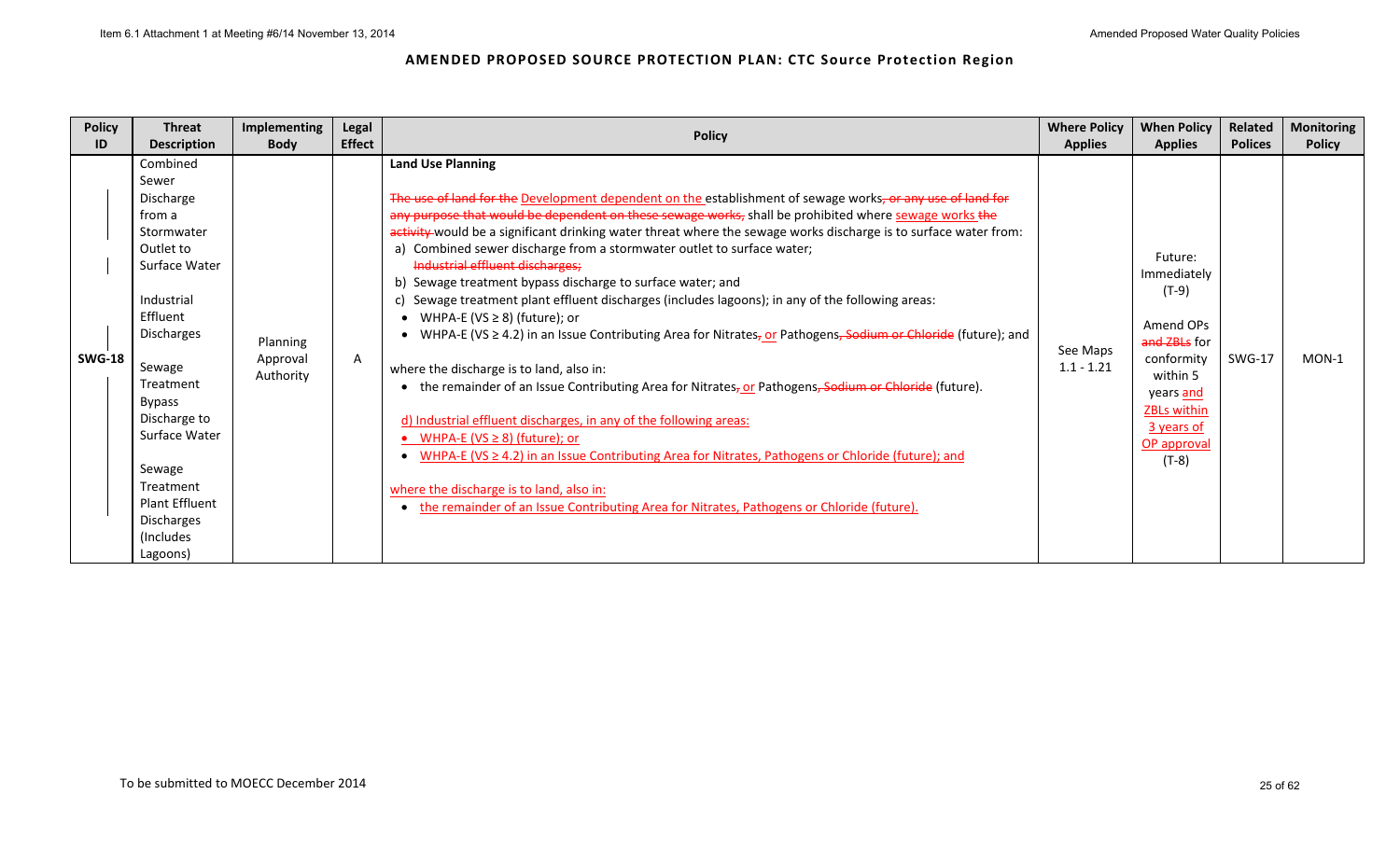| ID<br>Sewer                                                  | <b>Body</b><br><b>Description</b><br>Combined                                                                                                                                                                                               | <b>Effect</b> | <b>Policy</b>                                                                                                                                                                                                                                                                                                                                                                                                                                                                                                                                                                                                                                                                                                                                                                                                                                                                                                                                 |                |                   |                                |                    |
|--------------------------------------------------------------|---------------------------------------------------------------------------------------------------------------------------------------------------------------------------------------------------------------------------------------------|---------------|-----------------------------------------------------------------------------------------------------------------------------------------------------------------------------------------------------------------------------------------------------------------------------------------------------------------------------------------------------------------------------------------------------------------------------------------------------------------------------------------------------------------------------------------------------------------------------------------------------------------------------------------------------------------------------------------------------------------------------------------------------------------------------------------------------------------------------------------------------------------------------------------------------------------------------------------------|----------------|-------------------|--------------------------------|--------------------|
|                                                              |                                                                                                                                                                                                                                             |               |                                                                                                                                                                                                                                                                                                                                                                                                                                                                                                                                                                                                                                                                                                                                                                                                                                                                                                                                               | <b>Applies</b> | <b>Applies</b>    | <b>Polices</b>                 | <b>Policy</b>      |
| from a<br>Sewage<br><b>SWG-19</b><br><b>Bypass</b><br>Sewage | <b>Discharge</b><br>Stormwater<br>Outlet to<br><b>Surface Water</b><br>Town of<br>Orangeville<br>Treatment<br>Discharge to<br><b>CVSPA</b><br><b>Surface Water</b><br>Treatment<br><b>Plant Effluent</b><br><b>Discharges</b><br>(Includes) |               | Research<br>The Town of Orangeville shall undertake research to determine the extent to which the sodium and chloride<br>loading from the Town's Water Pollution Control Plant (WPCP) outfall into WHPA-E for Well 10 influences the<br>rising sodium and chloride levels measured at this well and report back to the Credit Valley Source Protection<br>Authority (CVSPA) within 2 years from the date the Source Protection Plan takes effect.<br>The CVSPA in partnership with the Town of Orangeville shall provide the report along with recommendations to<br>the CTC Source Protection Committee to determine whether to make a formal request to the Director pursuant<br>to section 119 of the Technical Rules: Assessment Report under the Clean Water Act, 2006 dated November 2009<br>to add this WPCP outfall as a Local Threat. If the WPCP outfall is added as a Local Threat then policies SWG-17<br>and SWG-18 shall apply. | See Map 1.3    | <b>See Policy</b> | <b>SWG-17</b><br><b>SWG-18</b> | $MON-1$<br>$MON-3$ |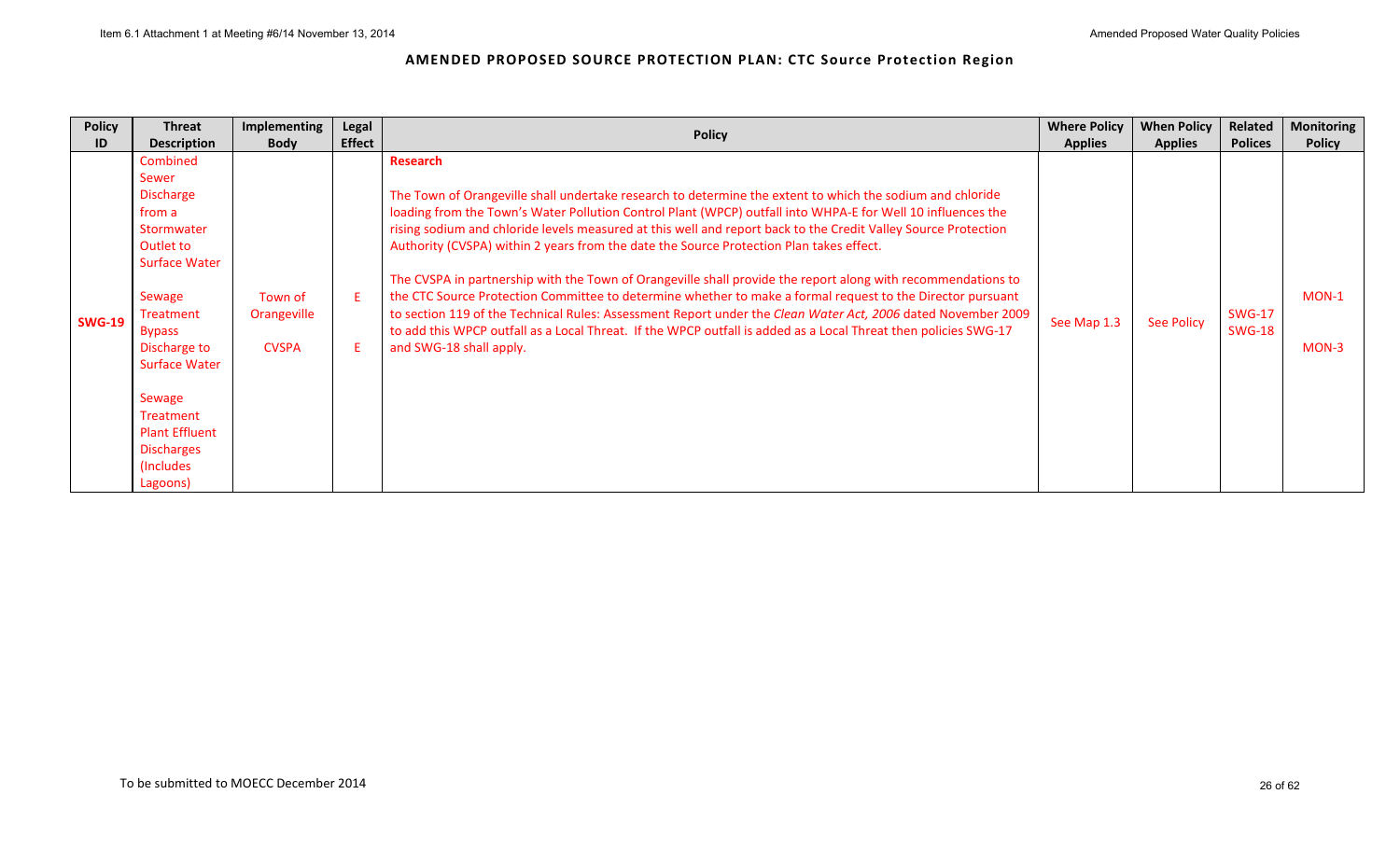| <b>Policy</b><br>ID | <b>Threat</b><br><b>Description</b>                                      | Implementing<br><b>Body</b> | Legal<br><b>Effect</b> | <b>Policy</b>                                                                                                                                                                                                                                                                                                                                                                                                                                                                                                                                                                                                                                                                                                                                                                                                                                                                                                                                                                                                                                                                                                                                                                                                                                                                                                                                                                                                                                                                                                                                                                                                                                                                       | <b>Where Policy</b><br><b>Applies</b> | <b>When Policy</b><br><b>Applies</b>                                                          | Related<br><b>Policies</b> | <b>Monitoring</b><br><b>Policy</b> |
|---------------------|--------------------------------------------------------------------------|-----------------------------|------------------------|-------------------------------------------------------------------------------------------------------------------------------------------------------------------------------------------------------------------------------------------------------------------------------------------------------------------------------------------------------------------------------------------------------------------------------------------------------------------------------------------------------------------------------------------------------------------------------------------------------------------------------------------------------------------------------------------------------------------------------------------------------------------------------------------------------------------------------------------------------------------------------------------------------------------------------------------------------------------------------------------------------------------------------------------------------------------------------------------------------------------------------------------------------------------------------------------------------------------------------------------------------------------------------------------------------------------------------------------------------------------------------------------------------------------------------------------------------------------------------------------------------------------------------------------------------------------------------------------------------------------------------------------------------------------------------------|---------------------------------------|-----------------------------------------------------------------------------------------------|----------------------------|------------------------------------|
|                     |                                                                          |                             |                        | <b>Prescribed Instrument</b><br>1) The application of ASM to land shall be prohibited where the activity is, or would be, a significant drinking water<br>threat in any of the following areas:<br>• WHPA-A (existing, future); or<br>• WHPA-B (VS=10) in an Issue Contributing Area for <b>Nitrates or</b> -Pathogens (future); or<br>• WHPA-E (VS $\geq$ 4.2) in an Issue Contributing Area for Nitrates or Pathogens (future).                                                                                                                                                                                                                                                                                                                                                                                                                                                                                                                                                                                                                                                                                                                                                                                                                                                                                                                                                                                                                                                                                                                                                                                                                                                   |                                       | Future:<br>Immediately<br>$(T-3)$<br>Existing:<br>Upon expiry or<br>within 5 years<br>$(T-2)$ | N/A                        | MON-4                              |
| $ASM-1$             | Application of<br>Agricultural<br>Source<br>Material<br>(ASM) to<br>Land | <b>OMAFRA</b>               | C                      | 2) Where the application of ASM to land is in an area where the activity is, or would be, a significant drinking water<br>threat, the Nutrient Management Plan or Strategy that governs the activity shall be reviewed or established to ensure<br>appropriate terms and conditions are included so that the activity ceases to be, or does not become, a significant<br>drinking water threat. In addition to any other risk management measures required through the Prescribed<br>Instrument, the Prescribed Instrument shall as a minimum ensure: in any of the following areas:<br>a) the application of ASM is not applied during restricted periods, or any other time when the soil is snow covered or<br>frozen consistent with the limitations of subsection 52.2 - 52.4 of Ontario Regulation 267/03 under the Nutrient<br>Management Act, 2002 to avoid runoff; and<br>b) soil testing is required for plant available nitrogen each year prior to application of ASM to determine appropriate<br>application rates, in any of the following areas:<br>• WHPA-B (VS=10) which is not in an Issue Contributing Area for Nitrates or Pathogens (existing, future); or<br>■ WHPA-E (VS ≥ 8) which is not in an Issue Contributing Area for Nitrates or Pathogens (existing, future); or<br>• WHPA-B (VS=10) in an Issue Contributing Area for Nitrates (existing, future); or<br>• WHPA-B (VS=10) in an Issue Contributing Area for Nitrates or Pathogens (existing); or<br>• WHPA-E (VS $\geq$ 4.2) in an Issue Contributing Area for Nitrates or Pathogens (existing); or<br>• the remainder of an Issue Contributing Area for Nitrates or Pathogens (existing, future). | See Maps<br>$1.1 - 1.21$              | Future:<br>Immediately<br>$(T-3)$<br>Existing:<br>3 years<br>$(T-1)$                          | <b>GEN-35</b><br>ASM-5     | MON-4                              |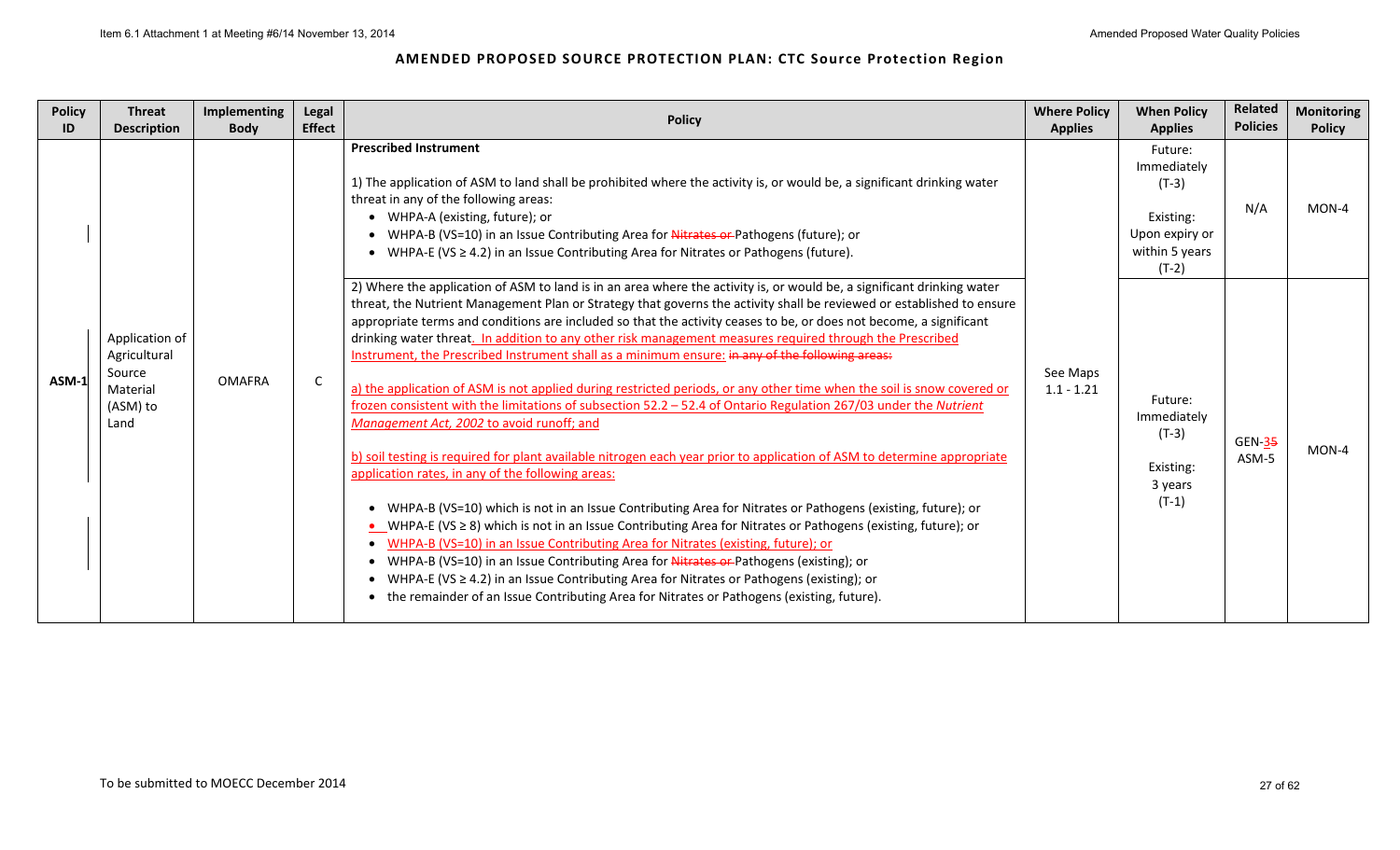| <b>Policy</b><br>ID | <b>Threat</b><br><b>Description</b>                                      | Implementing<br><b>Body</b> | Legal<br><b>Effect</b> | <b>Policy</b>                                                                                                                                                                                                                                                                                                                                                                                                                                                                                                                                                                                                                                                                                                                                                                                                                                                                                                                                                                                                                                                                                                                                                                                                                                                                                                                                                                                                                                                          | <b>Where Policy</b><br><b>Applies</b> | <b>When Policy</b><br><b>Applies</b>                                        | Related<br><b>Policies</b> | <b>Monitoring</b><br><b>Policy</b> |
|---------------------|--------------------------------------------------------------------------|-----------------------------|------------------------|------------------------------------------------------------------------------------------------------------------------------------------------------------------------------------------------------------------------------------------------------------------------------------------------------------------------------------------------------------------------------------------------------------------------------------------------------------------------------------------------------------------------------------------------------------------------------------------------------------------------------------------------------------------------------------------------------------------------------------------------------------------------------------------------------------------------------------------------------------------------------------------------------------------------------------------------------------------------------------------------------------------------------------------------------------------------------------------------------------------------------------------------------------------------------------------------------------------------------------------------------------------------------------------------------------------------------------------------------------------------------------------------------------------------------------------------------------------------|---------------------------------------|-----------------------------------------------------------------------------|----------------------------|------------------------------------|
|                     |                                                                          |                             | G                      | Part IV, s.57, s.58<br>For farms that do not require a Nutrient Management Plan or Strategy, where the application of ASM is, or would be,<br>a significant drinking water threat, the following actions shall be taken:<br>1) The application of ASM is designated for the purpose of s.57 under the Clean Water Act, and is therefore<br>prohibited where the threat is, or would be, significant in any of the following areas:<br>• WHPA-A (existing, future); or<br>• WHPA-B (VS=10) in an Issue Contributing Area for Nitrates or Pathogens (future); or<br>• WHPA-E (VS $\geq$ 4.2) in an Issue Contributing Area for Nitrates or Pathogens (future).                                                                                                                                                                                                                                                                                                                                                                                                                                                                                                                                                                                                                                                                                                                                                                                                           |                                       | Future:<br>Immediately<br>$(T-5)$<br>Existing:<br>180 days<br>$(T-4)$       | GEN-1                      | MON-2                              |
| ASM-2               | Application of<br>Agricultural<br>Source<br>Material<br>(ASM) to<br>Land | <b>RMO</b>                  | н                      | 2) The application of ASM is designated for the purpose of s.58 under the Clean Water Act, requiring risk<br>management plans, where the threat is, or would be significant. In addition to any other risk management measures<br>required through the risk management plan, the risk management plan shall as a minimum ensure: in any of the<br>following areas:<br>a) the application of ASM is not applied during restricted periods, or any other time when the soil is snow covered or<br>frozen consistent with the limitations of subsection 52.2 - 52.4 of Ontario Regulation 267/03 under the Nutrient<br>Management Act, 2002 to avoid runoff; and<br>b) soil testing is required for plant available nitrogen each year prior to application of ASM to determine appropriate<br>application rates, in any of the following areas:<br>• WHPA-B (VS=10) which is not in an Issue Contributing Area for Nitrates or Pathogens (existing, future); or<br>• WHPA-E (VS $\geq$ 8) which is not in an Issue Contributing Area for Nitrates or Pathogens (existing, future); or<br>• WHPA-B (VS=10) in an Issue Contributing Area for Nitrates (existing, future); or<br>• WHPA-B (VS=10) in an Issue Contributing Area for Nitrates or Pathogens (existing); or<br>• WHPA-E (VS $\geq$ 4.2) in an Issue Contributing Area for Nitrates or Pathogens (existing); or<br>• the remainder of an Issue Contributing Area for Nitrates or Pathogens (existing, future). | See Maps<br>$1.1 - 1.21$              | Future:<br>Immediately<br>$(T-7)$<br>Existing:<br>1 year/5 years<br>$(T-6)$ | GEN-1<br>GEN-2<br>ASM-6    | $MON-2$                            |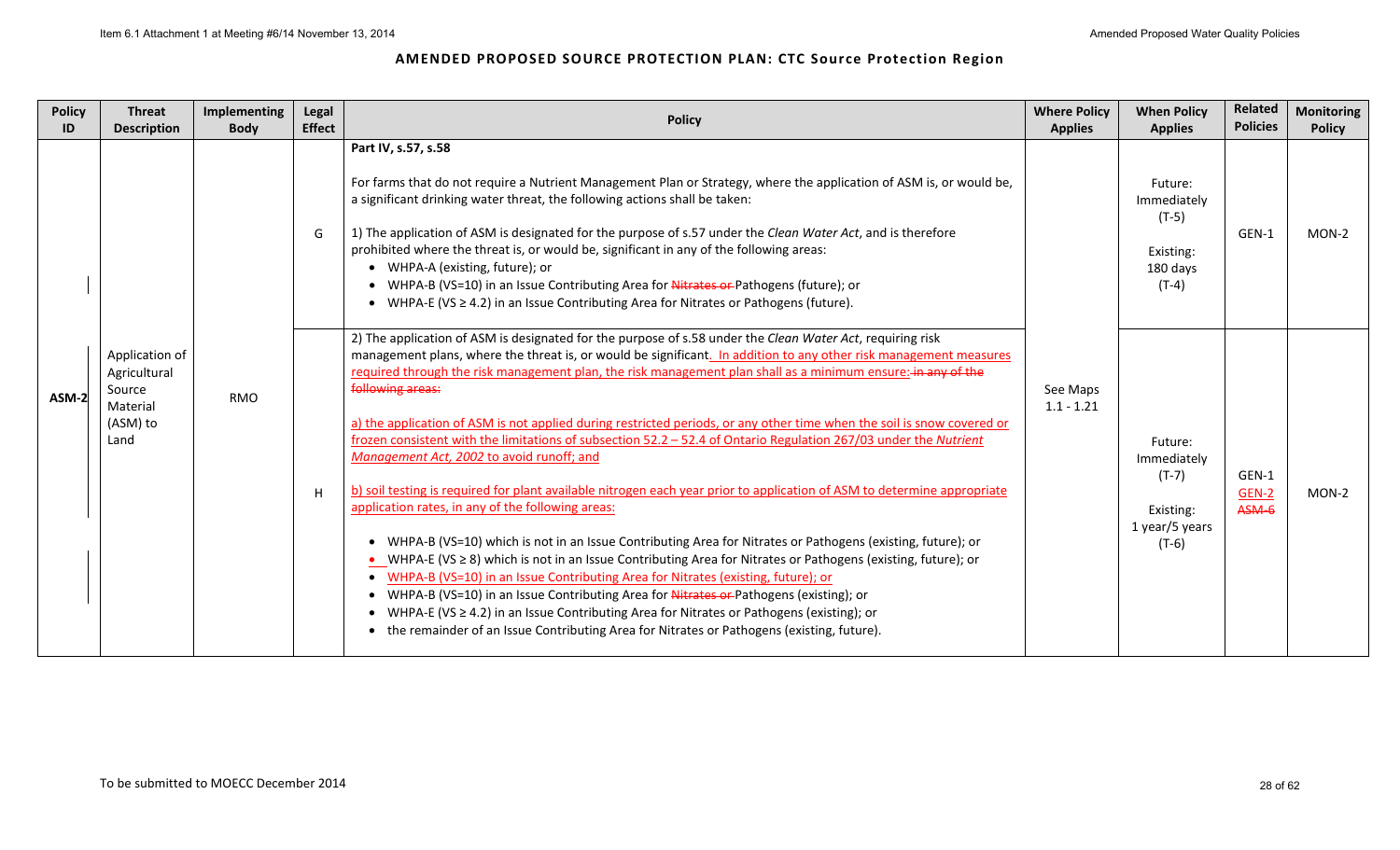| <b>Policy</b><br>ID | <b>Threat</b><br><b>Description</b>         | <b>Implementing</b><br><b>Body</b> | Legal<br><b>Effect</b> | <b>Policy</b>                                                                                                                                                                                                                                                                                                                                                                                                                                                                                                                                                                                                                                                                                                                                                                                                                                                                                                                                                              | <b>Where Policy</b><br><b>Applies</b> | <b>When Policy</b><br><b>Applies</b>                                        | Related<br><b>Policies</b>       | <b>Monitoring</b><br><b>Policy</b> |
|---------------------|---------------------------------------------|------------------------------------|------------------------|----------------------------------------------------------------------------------------------------------------------------------------------------------------------------------------------------------------------------------------------------------------------------------------------------------------------------------------------------------------------------------------------------------------------------------------------------------------------------------------------------------------------------------------------------------------------------------------------------------------------------------------------------------------------------------------------------------------------------------------------------------------------------------------------------------------------------------------------------------------------------------------------------------------------------------------------------------------------------|---------------------------------------|-----------------------------------------------------------------------------|----------------------------------|------------------------------------|
|                     | Storage of                                  |                                    |                        | <b>Prescribed Instrument</b><br>1) The storage of ASM shall be prohibited where the activity would be a significant drinking water threat in any of the<br>following areas:<br>• WHPA-A (future); or<br>• WHPA-B (VS=10) in an Issue Contributing Area for Nitrates or Pathogens (future); or<br>• WHPA-E (VS $\geq$ 4.2) in an Issue Contributing Area for Nitrates or Pathogens (future).                                                                                                                                                                                                                                                                                                                                                                                                                                                                                                                                                                                |                                       | Future:<br>Immediately<br>$(T-3)$                                           | N/A                              | MON-4                              |
| ASM-3               | Agricultural<br>Source<br>Material<br>(ASM) | <b>OMAFRA</b>                      | C                      | 2) Where the storage of ASM is in an area where the activity is, or would be, a significant drinking water threat, the<br>Nutrient Management Plan or Strategy that governs the activity shall be reviewed or established to ensure<br>appropriate terms and conditions are included so that the activity ceases to be, or does not become, a significant<br>drinking water threat in any of the following areas:<br>• WHPA-A (existing); or<br>• WHPA-B (VS=10) which is not in an Issue Contributing Area for Nitrates or Pathogens (existing, future); or<br>• WHPA-E (VS ≥ 8) which is not in an Issue Contributing Area for Nitrates or Pathogens (existing, future); or<br>• WHPA-B (VS=10) in an Issue Contributing Area for Nitrates or Pathogens (existing); or<br>• WHPA-E (VS $\geq$ 4.2) in an Issue Contributing Area for Nitrates or Pathogens (existing); or<br>• the remainder of an Issue Contributing Area for Nitrates or Pathogens (existing, future). | See Maps<br>$1.1 - 1.21$              | Future:<br>Immediately<br>$(T-3)$<br>Existing:<br>3 years<br>$(T-1)$        | <b>GEN-35</b><br>ASM-5           | MON-4                              |
| ASM-4               | Storage of<br>Agricultural<br>Source        | <b>RMO</b>                         | G                      | Part IV, s.57, s.58<br>For farms that do not require a Nutrient Management Plan or Strategy, where the storage of ASM would be a<br>significant drinking water threat, the following actions shall be taken:<br>1) The storage of ASM is designated for the purpose of s.57 under the Clean Water Act, and is therefore prohibited<br>where the threat would be significant in any of the following areas:<br>• WHPA-A (future); or<br>• WHPA-B (VS=10) in an Issue Contributing Area for Nitrates or Pathogens (future); or<br>• WHPA-E (VS $\geq$ 4.2) in an Issue Contributing Area for Nitrates or Pathogens (future).                                                                                                                                                                                                                                                                                                                                                 | See Maps                              | Future:<br>Immediately<br>$(T-5)$                                           | GEN-1                            | $MON-2$                            |
|                     | Material<br>(ASM)                           |                                    | H                      | 2) The storage of ASM is designated for the purpose of s.58 under the Clean Water Act, requiring risk management<br>plans, where the threat is, or would be, significant in any of the following areas:<br>• WHPA-A (existing); or<br>• WHPA-B (VS=10) which is not in an Issue Contributing Area for Nitrates or Pathogens (existing, future); or<br>• WHPA-E (VS $\geq$ 8) which is not in an Issue Contributing Area for Nitrates or Pathogens (existing, future); or<br>• WHPA-B (VS=10) in an Issue Contributing Area for Nitrates or Pathogens (existing); or<br>• WHPA-E (VS $\geq$ 4.2) in an Issue Contributing Area for Nitrates or Pathogens (existing); or<br>• the remainder of an Issue Contributing Area for Nitrates or Pathogens (existing, future).                                                                                                                                                                                                      | $1.1 - 1.21$                          | Future:<br>Immediately<br>$(T-7)$<br>Existing:<br>1 year/5 years<br>$(T-6)$ | GEN-1<br>$GEN-2$<br><b>ASM-6</b> | $MON-2$                            |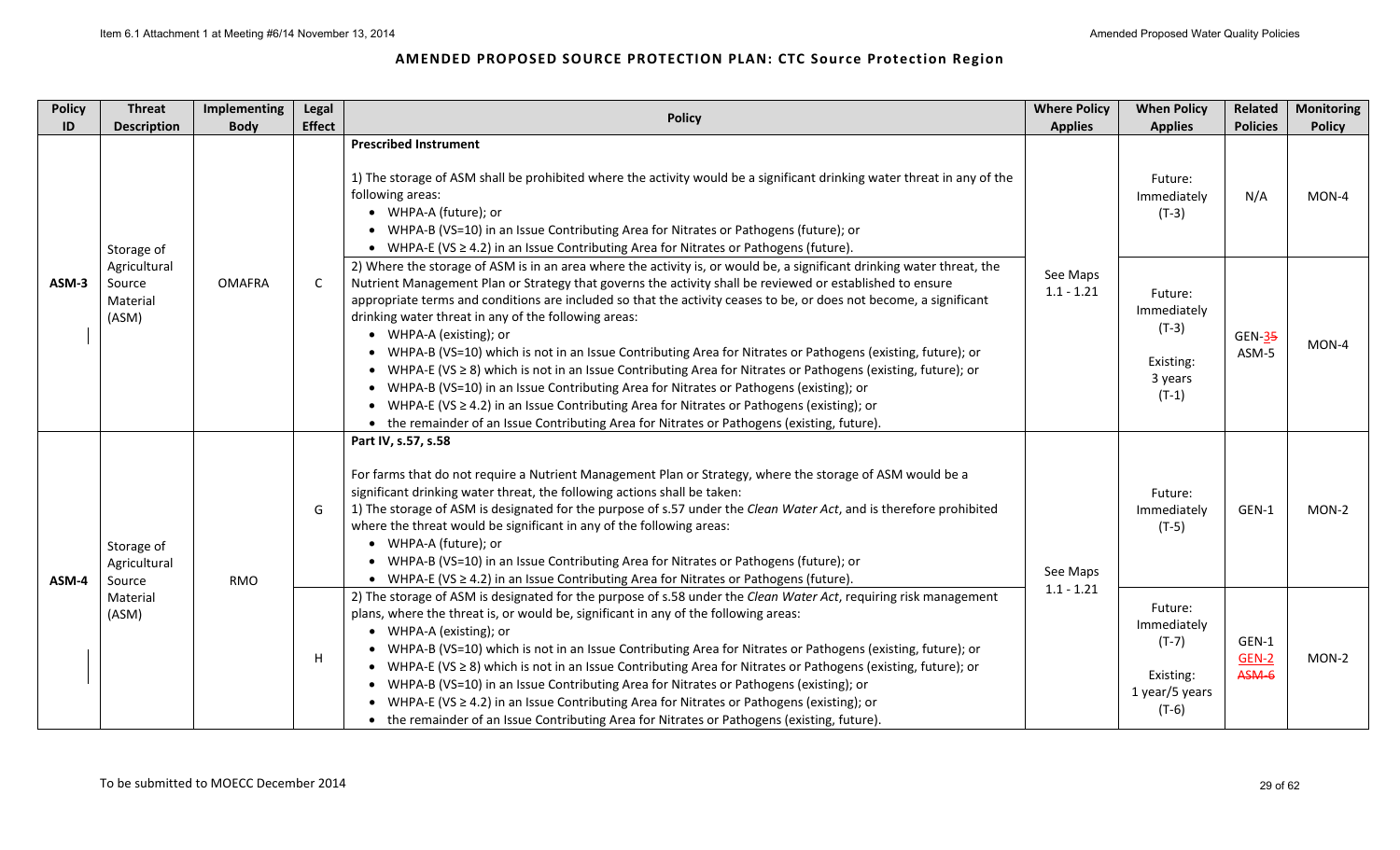| <b>Policy</b><br>ID | <b>Threat</b><br><b>Description</b>                                                                                                                                            | Implementing<br><b>Body</b> | Legal<br><b>Effect</b> | <b>Policy</b>                                                                                                                                                                                                                                                                                                                                                                                                                                                                                                                                                                                                                                                                                                                                                                                                                                                                                                                                                                                                                                                                                                                                                                                                                                                                                                                                                                                                                                                                                                                               | <b>Where Policy</b><br><b>Applies</b> | <b>When Policy</b><br><b>Applies</b>                      | <b>Related</b><br><b>Policies</b> | <b>Monitoring</b><br><b>Policy</b> |
|---------------------|--------------------------------------------------------------------------------------------------------------------------------------------------------------------------------|-----------------------------|------------------------|---------------------------------------------------------------------------------------------------------------------------------------------------------------------------------------------------------------------------------------------------------------------------------------------------------------------------------------------------------------------------------------------------------------------------------------------------------------------------------------------------------------------------------------------------------------------------------------------------------------------------------------------------------------------------------------------------------------------------------------------------------------------------------------------------------------------------------------------------------------------------------------------------------------------------------------------------------------------------------------------------------------------------------------------------------------------------------------------------------------------------------------------------------------------------------------------------------------------------------------------------------------------------------------------------------------------------------------------------------------------------------------------------------------------------------------------------------------------------------------------------------------------------------------------|---------------------------------------|-----------------------------------------------------------|-----------------------------------|------------------------------------|
|                     |                                                                                                                                                                                |                             |                        | <b>Specify Action</b><br>For farms that require a Nutrient Management Plan or Strategy, the Ministry of the Environment shall prioritize and                                                                                                                                                                                                                                                                                                                                                                                                                                                                                                                                                                                                                                                                                                                                                                                                                                                                                                                                                                                                                                                                                                                                                                                                                                                                                                                                                                                                |                                       |                                                           |                                   |                                    |
| ASM-5               | <b>Application of</b><br>Agricultural<br>Source<br><b>Material</b><br>(ASM) to<br>Land<br>Storage of<br>Agricultural<br><b>Source</b><br><b>Material</b><br>(ASM)              | <b>MOE</b>                  | K                      | conduct regular inspections of these farms where the application and storage of ASM is, or would be, a significant<br>drinking water threat for:<br>a) the application of ASM to land in any of the following areas:<br>• WHPA-B (VS=10) which is not in an Issue Contributing Area for Nitrates or Pathogens (existing, future); or<br>• WHPA E (VS ≥ 8) which is not in an Issue Contributing Area for Nitrates or Pathogens (existing, future); or<br>• WHPA B (VS=10) in an Issue Contributing Area for Nitrates or Pathogens (existing); or<br>• WHPA E (VS ≥ 4.2) in an Issue Contributing Area for Nitrates or Pathogens (existing); or<br>• the remainder of an Issue Contributing Area for Nitrates or Pathogens (existing, future).<br>b) The storage of ASM in any of the following areas:<br>• WHPA-A (existing); or<br>• WHPA-B (VS=10) which is not in an Issue Contributing Area for Nitrates or Pathogens (existing, future); or<br>• WHPA-E (VS ≥ 8) which is not in an Issue Contributing Area for Nitrates or Pathogens (existing, future); or<br>• WHPA-B (VS=10) in an Issue Contributing Area for Nitrates or Pathogens (existing); or<br>• WHPA-E (VS ≥ 4.2) in an Issue Contributing Area for Nitrates or Pathogens (existing); or<br>• the remainder of an Issue Contributing Area for Nitrates or Pathogens (existing, future).                                                                                                                                                                                   | <b>See Maps</b><br>$1.1 - 1.21$       | GEN-5                                                     | ASM-1<br>ASM-3                    | MON-4                              |
| ASM-6               | <b>Application of</b><br>Agricultural<br><b>Source</b><br>Material<br>(ASM) to<br>Land<br>Storage of<br><b>Agricultural</b><br><b>Source</b><br><b>Material</b><br>$4$ ASM $3$ | Municipality                | €                      | <b>Specify Action</b><br>For farms and other lands that do not require a Nutrient Management Plan or Strategy, the municipality shall<br>prioritize and conduct regular inspections of these lands where the application and storage of ASM is, or would be, a<br>significant drinking water threat in any of the following areas:<br>a) the application of ASM to land in any of the following areas:<br>• WHPA-B (VS=10) which is not in an Issue Contributing Area for Nitrates or Pathogens (existing, future); or<br>• WHPA-E (VS ≥ 8) which is not in an Issue Contributing Area for Nitrates or Pathogens (existing, future); or<br>• WHPA-B (VS=10) in an Issue Contributing Area for Nitrates or Pathogens (existing); or<br>• WHPA-E (VS ≥ 4.2) in an Issue Contributing Area for Nitrates or Pathogens (existing); or<br>• the remainder of an Issue Contributing Area for Nitrates or Pathogens (existing, future).<br>b) The storage of ASM in any of the following areas:<br>• WHPA-A (existing); or<br>• WHPA B (VS=10) which is not in an Issue Contributing Area for Nitrates or Pathogens (existing, future); or<br>• WHPA-E (VS ≥ 8) which is not in an Issue Contributing Area for Nitrates or Pathogens (existing, future); or<br>• WHPA B (VS=10) in an Issue Contributing Area for Nitrates or Pathogens (existing); or<br>• WHPA-E (VS ≥ 4.2) in an Issue Contributing Area for Nitrates or Pathogens (existing); or<br>• the remainder of an Issue Contributing Area for Nitrates or Pathogens (existing, future). | <b>See Maps</b><br>$1.1 - 1.21$       | After RMP is<br>approved per<br>policy ASM-2<br>and ASM-4 | ASM-2<br>ASM-4                    | MON-1                              |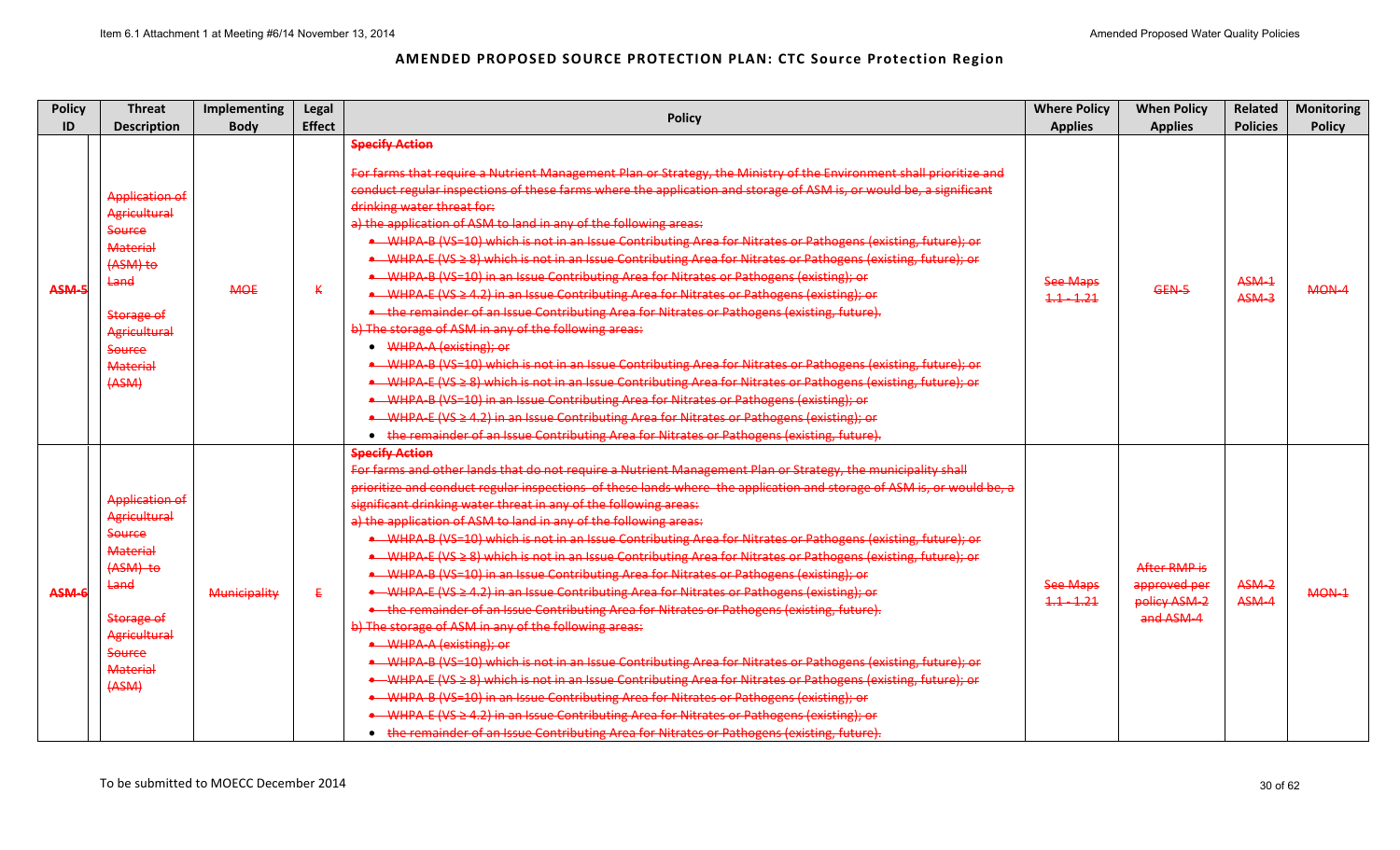| <b>Policy</b> | <b>Threat</b>                                                                            | Implementing | Legal         | <b>Policy</b>                                                                                                                                                                                                                                                | <b>Where Policy</b> | <b>When Policy</b>                                                                                          | Related         | <b>Monitoring</b> |
|---------------|------------------------------------------------------------------------------------------|--------------|---------------|--------------------------------------------------------------------------------------------------------------------------------------------------------------------------------------------------------------------------------------------------------------|---------------------|-------------------------------------------------------------------------------------------------------------|-----------------|-------------------|
| ID            | <b>Description</b>                                                                       | <b>Body</b>  | <b>Effect</b> |                                                                                                                                                                                                                                                              | <b>Applies</b>      | <b>Applies</b>                                                                                              | <b>Policies</b> | <b>Policy</b>     |
| ASM-5         | Management<br><b>Agricultural</b><br>Source<br><b>Material</b><br>(ASM)<br>(Aquaculture) | <b>MOECC</b> |               | <b>Prescribed Instrument</b><br>The management of ASM (aquaculture) shall be prohibited where the activity is, or would be, a significant drinking<br>water threat in the following areas:<br>• An Issue Contributing Area for Pathogens (existing, future). | See Map 1.9         | <b>Future:</b><br>Immediately<br>$(T-3)$<br><b>Existing:</b><br>Upon expiry or<br>within 5 years<br>$(T-2)$ | N/A             | $MON-4$           |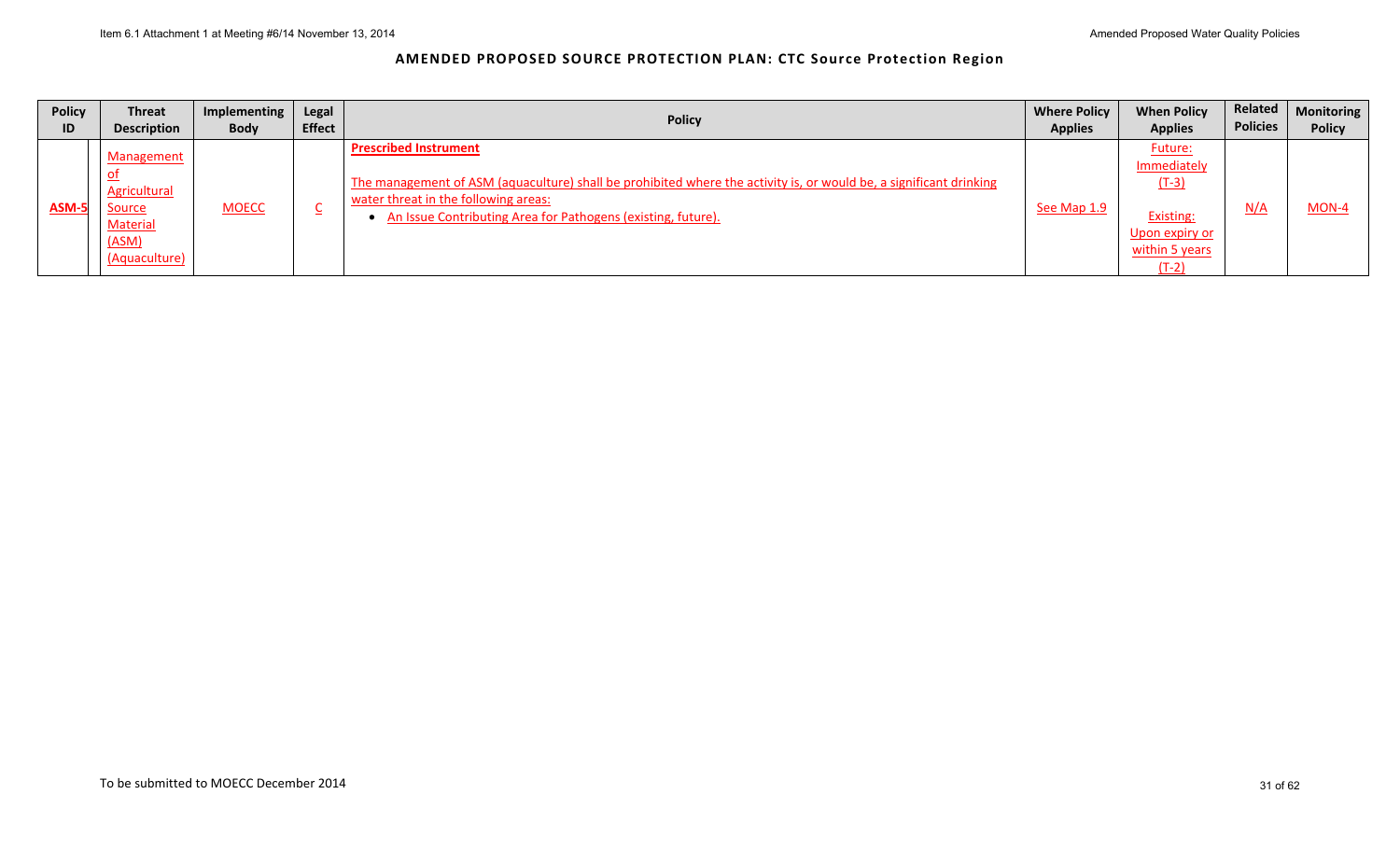| <b>Policy</b> | <b>Threat</b>                                    | <b>Implementing</b>         | Legal         | <b>Policy</b>                                                                                                                                                                                                                                                                                                                                                                                                                                                                                                                                                                                                                                                                                                                                                                                                                                                                                                                                                         | <b>Where Policy</b> | <b>When Policy</b>                                                                                                     | <b>Related</b>                          | <b>Monitoring</b> |
|---------------|--------------------------------------------------|-----------------------------|---------------|-----------------------------------------------------------------------------------------------------------------------------------------------------------------------------------------------------------------------------------------------------------------------------------------------------------------------------------------------------------------------------------------------------------------------------------------------------------------------------------------------------------------------------------------------------------------------------------------------------------------------------------------------------------------------------------------------------------------------------------------------------------------------------------------------------------------------------------------------------------------------------------------------------------------------------------------------------------------------|---------------------|------------------------------------------------------------------------------------------------------------------------|-----------------------------------------|-------------------|
| ID            | <b>Description</b>                               | <b>Body</b>                 | <b>Effect</b> |                                                                                                                                                                                                                                                                                                                                                                                                                                                                                                                                                                                                                                                                                                                                                                                                                                                                                                                                                                       | <b>Applies</b>      | <b>Applies</b>                                                                                                         | <b>Policies</b>                         | <b>Policy</b>     |
| NASM-1        | Application of<br>Non-<br>Agricultural<br>Source | <b>RMO</b><br><b>OMAFRA</b> | $rac{G}{C}$   | Part IV, s.57, s.58 Prescribed Instrument<br>Where the application of NASM (Category 1) to land is, or would be, a significant drinking water threat, the following<br>actions shall be taken:<br>1) The application of NASM (Category 1) to land is designated for the purpose of s.57 under the Clean Water Act, and<br>is therefore prohibited where the threat is, or would be, significant shall be prohibited where the activity is, or would<br>be, a significant drinking water threat in any of the following areas:<br>WHPA-A (existing, future); or<br>WHPA-E (VS ≥ 4.2) in an Issue Contributing Area for Pathogens (future).                                                                                                                                                                                                                                                                                                                             | See Maps            | Future:<br>Immediately<br>$(T-53)$<br>Existing:<br>180 days<br>$(T-4)$<br>Upon expiry or<br>within 5 years<br>$(+ -2)$ | <b>GEN-1</b><br>A/A                     | <b>MON-24</b>     |
|               | Material<br>(NASM) to<br>Land<br>(Category 1)    | <b>MOE</b>                  | H             | 2) Where +The application of NASM (Category 1) to land is designated for the purpose of s.58 under the Clean Water<br>Act, requiring risk management plans, where the threat is significant is in an area where the activity is, or would be,<br>a significant drinking water threat, the NASM Plan that governs the activity shall be reviewed or established to<br>ensure appropriate terms and conditions are included so that the activity ceases to be, or does not become, a<br>significant drinking water threat in any of the following areas:<br>WHPA-B (VS=10) which is not in an Issue Contributing Area for Nitrates or Pathogens-(existing, future); or<br>WHPA-E (VS $\geq$ 8) which is not in an Issue Contributing Area for Nitrates or Pathogens-(existing, future); or<br>WHPA-E (VS ≥ 4.2) in an Issue Contributing Area for Pathogens (existing); or<br>the remainder of an Issue Contributing Area for Nitrates or Pathogens (existing, future). | $1.1 - 1.21$        | Future:<br>Immediately<br>$(T - 73)$<br>Existing:<br>1 year/5 years<br>$(T-6)$<br>3-years<br>$(+ - 1)$                 | <b>GEN-1</b><br><b>GEN-25</b><br>NASM-5 | $MON-24$          |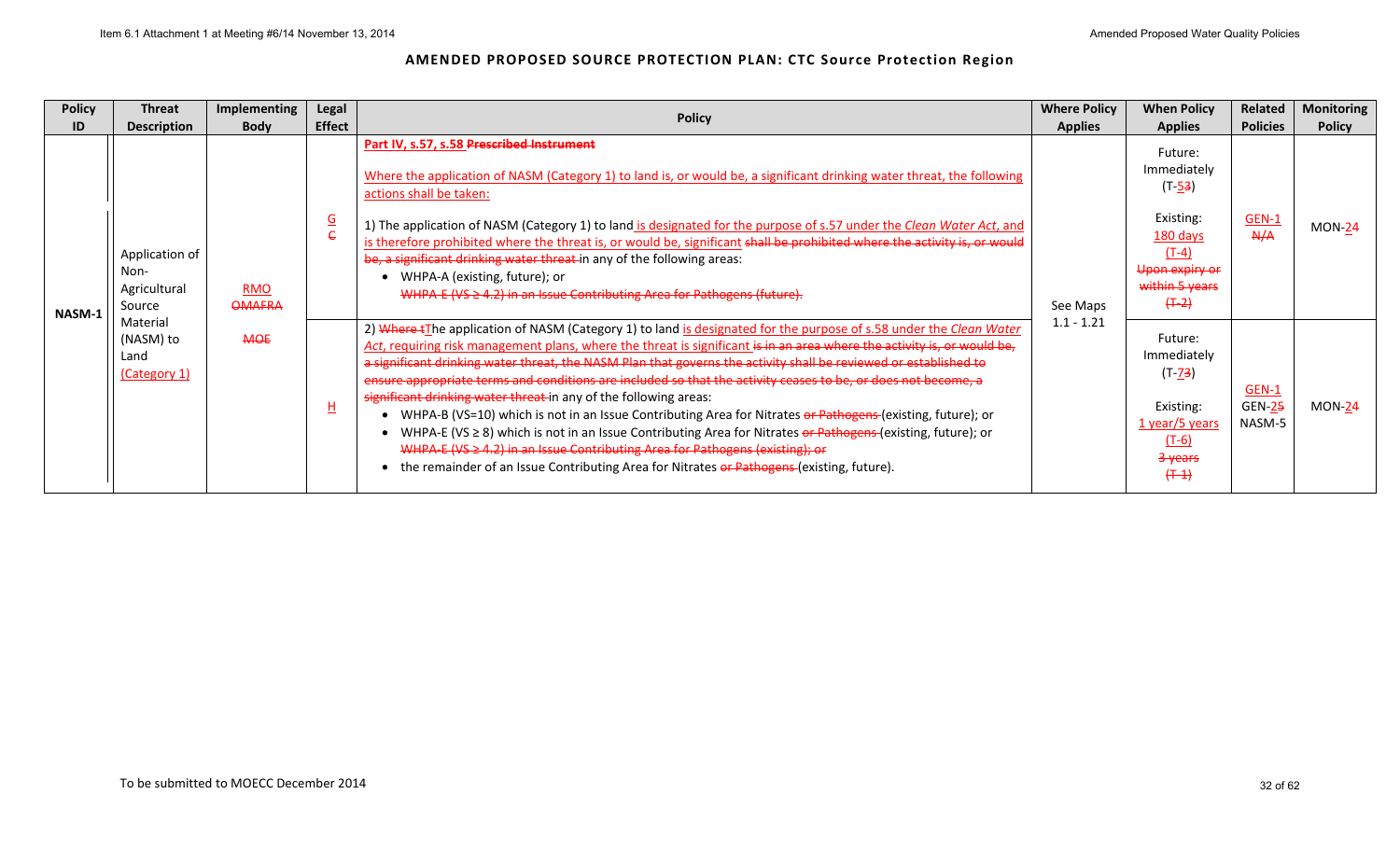| <b>Policy</b> | Threat                                             | <b>Implementing</b>         | Legal                    | <b>Policy</b>                                                                                                                                                                                                                                                                                                                                                                                                                                                                                                                                                                                                                                                                                                                                                             | <b>Where Policy</b> | <b>When Policy</b>                                                                                | <b>Related</b>                          | <b>Monitoring</b> |
|---------------|----------------------------------------------------|-----------------------------|--------------------------|---------------------------------------------------------------------------------------------------------------------------------------------------------------------------------------------------------------------------------------------------------------------------------------------------------------------------------------------------------------------------------------------------------------------------------------------------------------------------------------------------------------------------------------------------------------------------------------------------------------------------------------------------------------------------------------------------------------------------------------------------------------------------|---------------------|---------------------------------------------------------------------------------------------------|-----------------------------------------|-------------------|
| ID            | <b>Description</b>                                 | <b>Body</b>                 | <b>Effect</b>            |                                                                                                                                                                                                                                                                                                                                                                                                                                                                                                                                                                                                                                                                                                                                                                           | <b>Applies</b>      | <b>Applies</b>                                                                                    | <b>Policies</b>                         | <b>Policy</b>     |
| <b>NASM-2</b> | Handling and<br>Storage of<br>Non-<br>Agricultural | <b>RMO</b>                  | $\underline{\mathsf{G}}$ | Part IV, s.57, s.58 Prescribed Instrument<br>Where the handling and storage of NASM (Category 1) is, or would be, a significant drinking water threat, the<br>following actions shall be taken:<br>1) The handling and storage of NASM (Category 1) is designated for the purpose of s.57 under the Clean Water Act,<br>and is therefore prohibited where the threat would be significant shall be prohibited where the activity would be a<br>significant drinking water threat in the following area:<br>• WHPA-A (future).                                                                                                                                                                                                                                             | See Maps            | Future:<br>Immediately<br>$(T-53)$                                                                | <b>GEN-1</b><br>A/H                     | $MON-24$          |
|               | Source<br>Material<br>(NASM)<br>(Category 1)       | <b>OMAFRA</b><br><b>MOE</b> | $\overline{\mathsf{H}}$  | 2) Where +The handling and storage of NASM (Category 1) is designated for the purpose of s.58 under the Clean<br>Water Act, requiring risk management plans, where the threat is significant is in an area where the activity is, or<br>would be, a significant drinking water threat, the NASM Plan that governs the activity shall be reviewed or<br>established to ensure appropriate terms and conditions are included so that the activity ceases to be, or does not<br>become, a significant drinking water threat in any of the following areas:<br>WHPA-A (existing); or<br>• WHPA-B (VS=10) (existing, future); or<br>• WHPA-E (VS $\geq$ 9) (existing, future); or<br>the remainder of an Issue Contributing Area for Nitrates-or Pathogens (existing, future). | $1.1 - 1.21$        | Future:<br>Immediately<br>$(T - 73)$<br>Existing:<br>$1$ year/5 years<br>$(T-6)$<br>3 years (T-1) | <b>GEN-1</b><br><b>GEN-25</b><br>NASM-5 | $MON-24$          |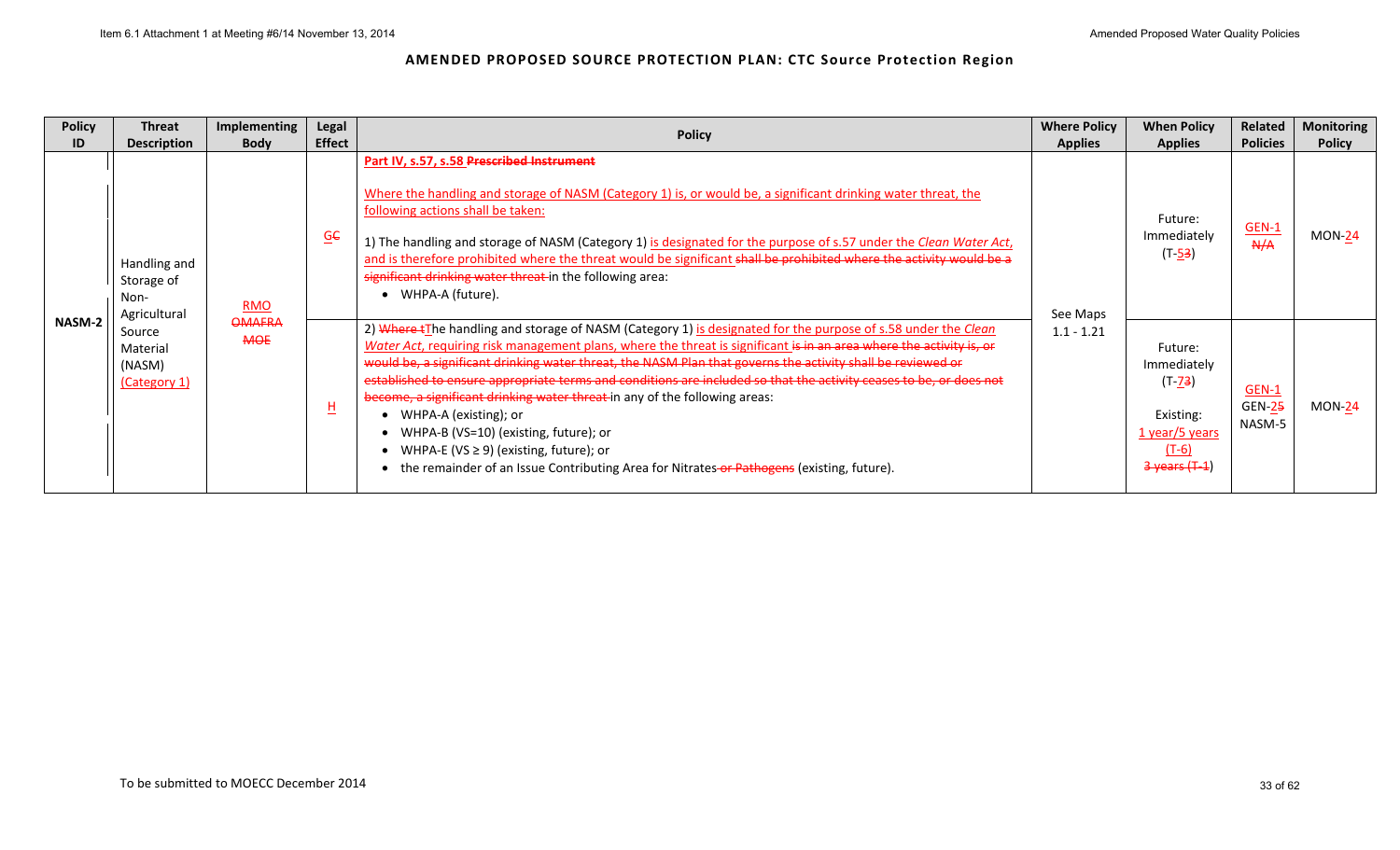| <b>Policy</b><br>ID | <b>Threat</b><br><b>Description</b>                                                                                                             | <b>Implementing</b><br><b>Body</b> | Legal<br><b>Effect</b> | <b>Policy</b>                                                                                                                                                                                                                                                                                                                                                                                                                                   | <b>Where Policy</b><br><b>Applies</b> | <b>When Policy</b><br><b>Applies</b>                                                          | Related<br><b>Policies</b> | <b>Monitoring</b><br><b>Policy</b> |
|---------------------|-------------------------------------------------------------------------------------------------------------------------------------------------|------------------------------------|------------------------|-------------------------------------------------------------------------------------------------------------------------------------------------------------------------------------------------------------------------------------------------------------------------------------------------------------------------------------------------------------------------------------------------------------------------------------------------|---------------------------------------|-----------------------------------------------------------------------------------------------|----------------------------|------------------------------------|
| NASM-3              | Application of<br>Non-<br>Agricultural<br>Source<br>Material<br>(NASM) to<br>Land<br>Category 2                                                 | <b>OMAFRA</b><br><b>MOECC</b>      | C                      | <b>Prescribed Instrument</b><br>1) The application of NASM (Category 2 and 3) to land shall be prohibited where the activity would be a significant<br>drinking water threat in any of the following areas:<br>• WHPA-A (future); or<br>• WHPA-B (VS=10) (future); or<br>• WHPA-E (VS $\geq$ 8) (future); or<br>• the remainder of an Issue Contributing Area for Nitrates or Pathogens (future).                                               | See Maps<br>$1.1 - 1.21$              | Future:<br>Immediately<br>$(T-3)$                                                             | N/A                        | MON-4                              |
|                     | and 3)<br>including<br>treated<br>septage                                                                                                       |                                    |                        | 2) The application of NASM to land (existing) may continue only until the expiry of the current approval, after which<br>time it would be considered as a future activity.                                                                                                                                                                                                                                                                      |                                       | Existing:<br>Upon expiry or<br>within 5 years<br>$(T-2)$                                      | N/A                        | MON-4                              |
| NASM-4              | Handling and<br>Storage of<br>Non-<br>Agricultural<br>Source<br>Material<br>(NASM)<br>Category 2<br>and $3)$<br>including<br>treated<br>septage | <b>OMAFRA</b><br><b>MOECC</b>      | C                      | <b>Prescribed Instrument</b><br>The handling and storage of NASM (Category 2 and 3) shall be prohibited where the activity is, or would be, a<br>significant drinking water threat in any of the following areas:<br>• WHPA-A (existing, future); or<br>• WHPA-B (VS=10) (existing, future); or<br>• WHPA-E (VS $\geq$ 9) (existing, future); or<br>• the remainder of an Issue Contributing Area for Nitrates or Pathogens (existing, future). | See Maps<br>$1.1 - 1.21$              | Future:<br>Immediately<br>$(T-3)$<br>Existing:<br>Upon expiry or<br>within 5 years<br>$(T-2)$ | N/A                        | MON-4                              |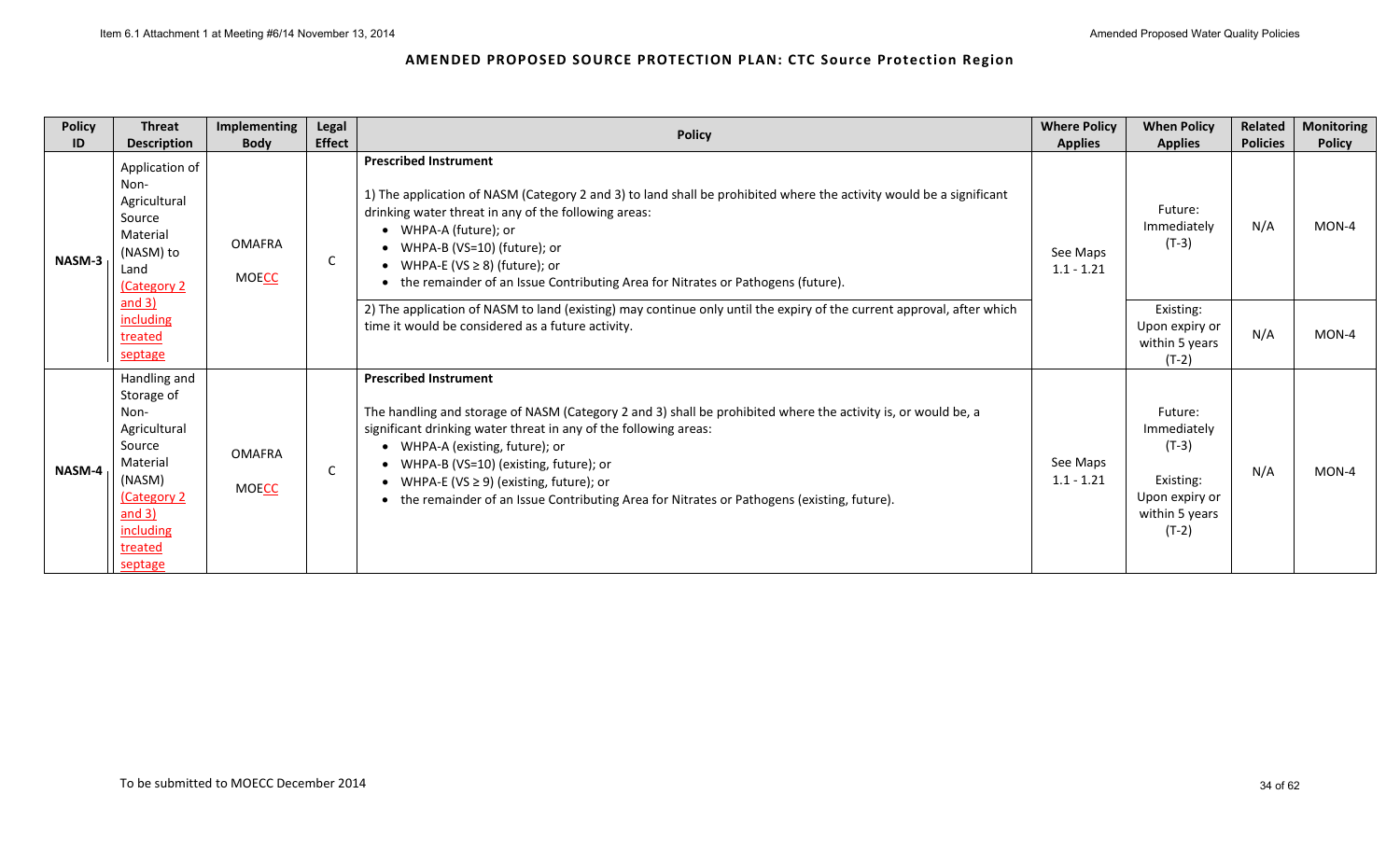| <b>Policy</b> | <b>Threat</b>                                                           | Implementing                  | Legal         |                                                                                                                                                                                                                                                                                                                                                                                                                                                                                                                                                                                                                                                                                                                                                                                                                                                            | <b>Where Policy</b>      | <b>When Policy</b>                                                            | Related                                  | <b>Monitoring</b> |
|---------------|-------------------------------------------------------------------------|-------------------------------|---------------|------------------------------------------------------------------------------------------------------------------------------------------------------------------------------------------------------------------------------------------------------------------------------------------------------------------------------------------------------------------------------------------------------------------------------------------------------------------------------------------------------------------------------------------------------------------------------------------------------------------------------------------------------------------------------------------------------------------------------------------------------------------------------------------------------------------------------------------------------------|--------------------------|-------------------------------------------------------------------------------|------------------------------------------|-------------------|
| ID            | <b>Description</b>                                                      | <b>Body</b>                   | <b>Effect</b> | <b>Policy</b>                                                                                                                                                                                                                                                                                                                                                                                                                                                                                                                                                                                                                                                                                                                                                                                                                                              | <b>Applies</b>           | <b>Applies</b>                                                                | <b>Policies</b>                          | <b>Policy</b>     |
| <b>NASM-5</b> | Application of<br>NASM to<br>Land<br>Handling and<br>Storage of<br>NASM | <b>OMAFRA</b><br><b>MOECC</b> |               | <b>Education and Outreach</b><br>The Ministry of the Environment and Climate Change and OMAFRA are requested to provide to landowners and<br>haulers that have a Prescribed Instrument or Risk Management Plan NASM Plan or Environmental Compliance<br>Approval to haul, store or apply NASM <sub>4</sub> (Category 1), information on the importance of protecting source water and<br>the location of the nearby municipal wells where the application, handling and storage of NASM is, or would be, a<br>significant drinking water threat in any of the following areas:<br>WHPA-A (existing, future); or<br>WHPA-B (VS=10) (existing, future); or<br>WHPA-E (VS $\geq$ 8 for application; VS $\geq$ 9 for handling and storage) (existing, future); or<br>the remainder of an Issue Contributing Area for Nitrates or Pathogens (existing, future). | See Maps<br>$1.1 - 1.21$ | <b>Existing &amp;</b><br>Future:<br>Consider<br>within<br>2 vears<br>$(T-15)$ | <b>GEN-86</b><br><b>NASM-1</b><br>NASM-2 | MON-4             |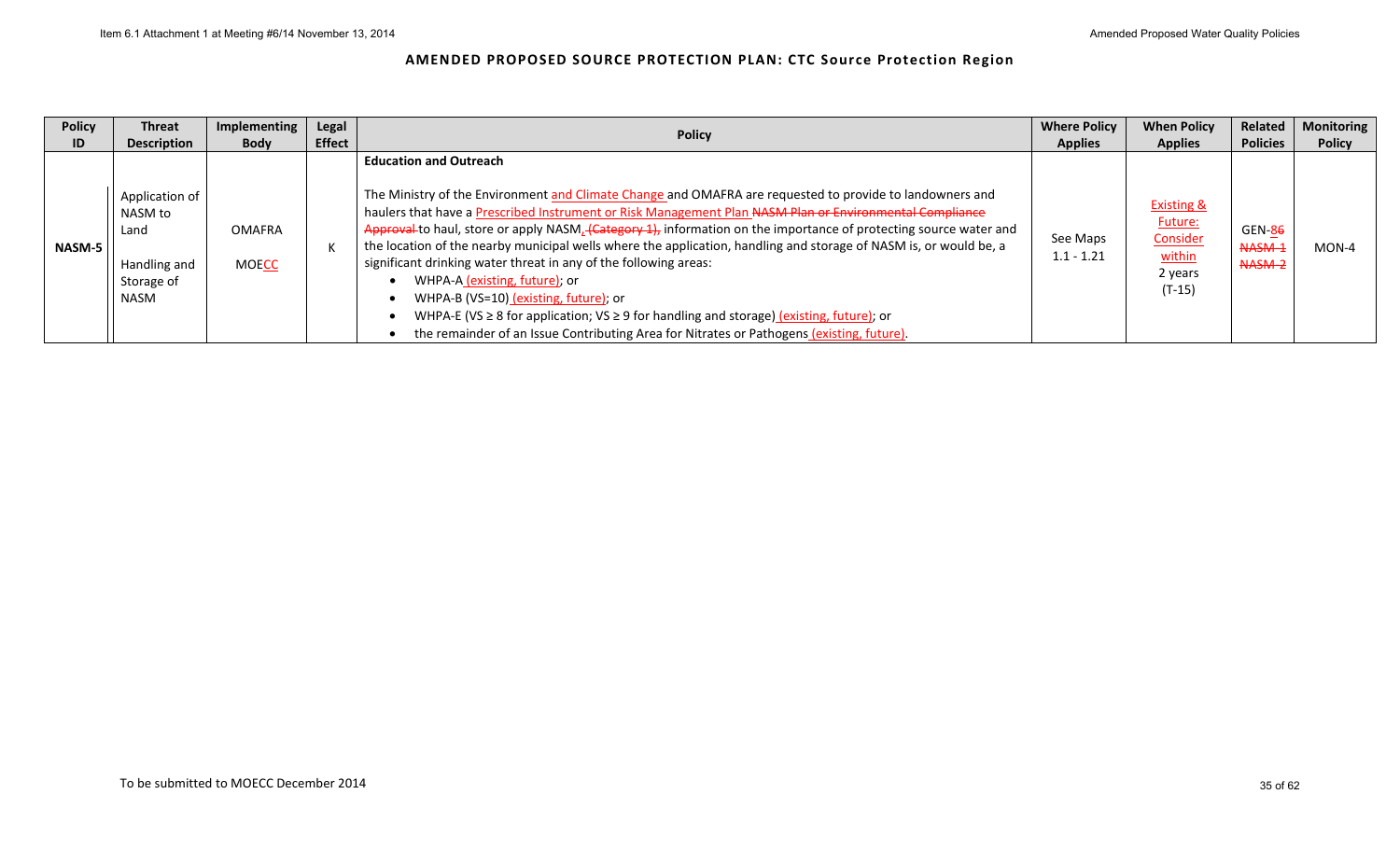| <b>Policy</b><br>ID | Threat<br><b>Description</b>                     | Implementing<br><b>Body</b> | Legal<br><b>Effect</b> | <b>Policy</b>                                                                                                                                                                                                                                                                                                                                                                                                                                                                                                                                                                                                                                                              | <b>Where Policy</b><br><b>Applies</b> | <b>When Policy</b><br><b>Applies</b>                                        | Related<br><b>Policies</b>  | <b>Monitoring</b><br><b>Policy</b> |
|---------------------|--------------------------------------------------|-----------------------------|------------------------|----------------------------------------------------------------------------------------------------------------------------------------------------------------------------------------------------------------------------------------------------------------------------------------------------------------------------------------------------------------------------------------------------------------------------------------------------------------------------------------------------------------------------------------------------------------------------------------------------------------------------------------------------------------------------|---------------------------------------|-----------------------------------------------------------------------------|-----------------------------|------------------------------------|
| $LIV-1$             | The Use of<br>Land as<br>Livestock<br>Grazing or | <b>RMO</b>                  | G                      | Part IV, s. 57, s.58<br>Where the use of land as livestock grazing or pasturing land is, or would be, a significant drinking water threat, the<br>following actions shall be taken:<br>1) The use of land as livestock grazing or pasturing land (with an animal density >1 Nutrient Unit per acre) is designated<br>for the purpose of s.57 under the Clean Water Act, and is therefore prohibited where the threat is, or would be, significant<br>in any of the following areas:<br>WHPA-A in an Issue Contributing Area for Nitrates or Pathogens (existing, future).                                                                                                  | See Maps                              | Future:<br>Immediately<br>$(T-5)$<br>Existing:<br>180 days<br>$(T-4)$       | GEN-1                       | $MON-2$                            |
|                     | Pasturing<br>Land<br>(O. Reg.<br>$385/08$ , s.3) |                             |                        | 2) The use of land as livestock grazing or pasturing land is designated for the purpose of s.58 under the Clean Water Act,<br>requiring risk management plans, where the threat is, or would be, significant in any of the following areas:<br>WHPA-A not in an Issue Contributing Area for Nitrates or Pathogens (existing, future); or<br>WHPA-A in an Issue Contributing Area for Nitrates or Pathogens with an animal density <1 Nutrient Unit per acre<br>(existing, future); or<br>WHPA-B (VS=10) (existing, future); or<br>WHPA-E (VS $\geq$ 8) (existing, future); or<br>the remainder of an Issue Contributing Area for Nitrates or Pathogens (existing, future). | $1.1 - 1.21$                          | Future:<br>Immediately<br>$(T-7)$<br>Existing:<br>1 year/5 years<br>$(T-6)$ | GEN-1<br>GEN-2<br>$H V - 5$ | MON-2                              |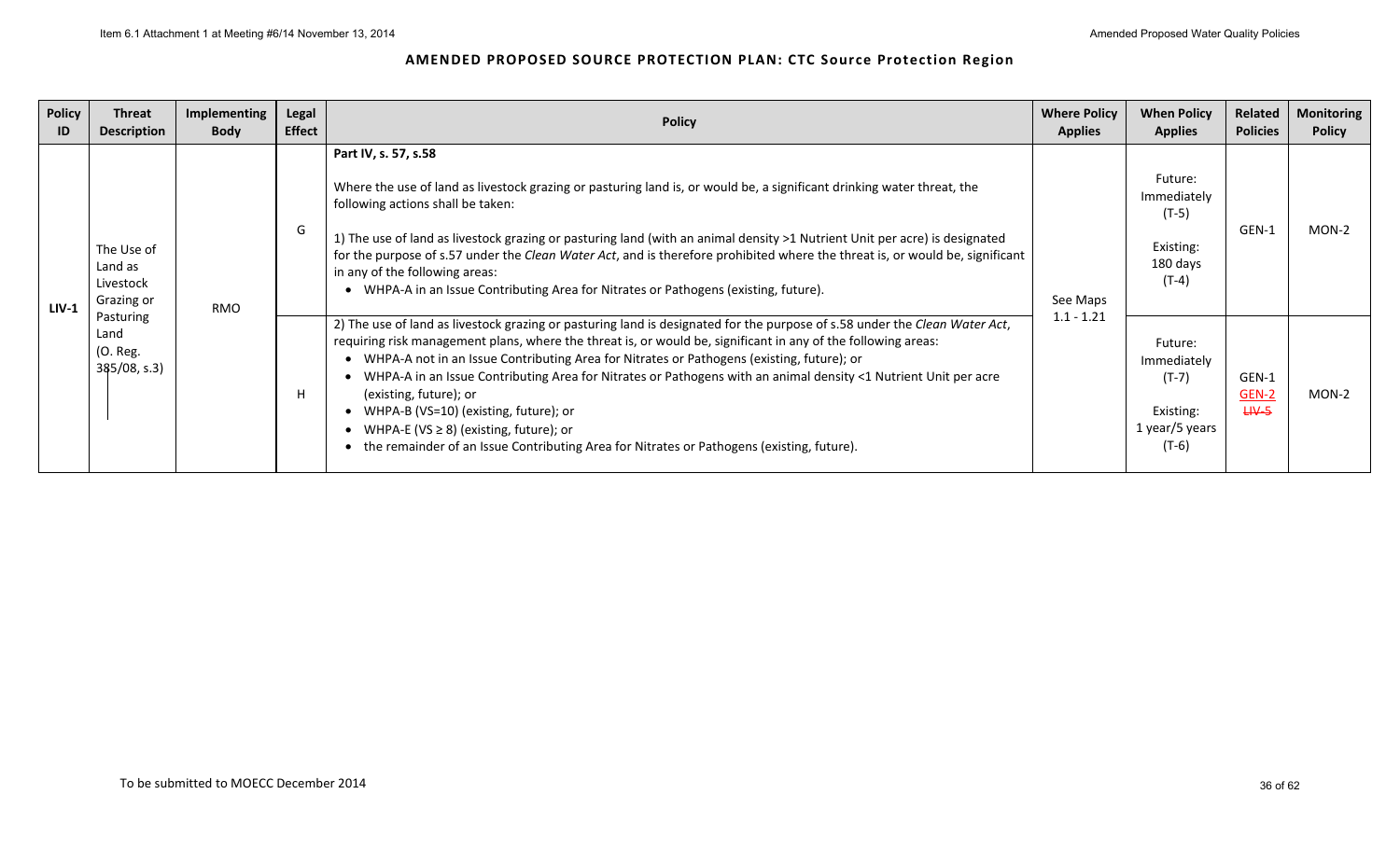| <b>Policy</b><br>ID | <b>Threat</b><br><b>Description</b>                                        | Implementing<br><b>Body</b> | Legal<br><b>Effect</b> | <b>Policy</b>                                                                                                                                                                                                                                                                                                                                                                                                                                                                                                                                                                                                                                                                                                                                                                                                                                                                                                                                                                                                         | <b>Where Policy</b><br><b>Applies</b> | <b>When Policy</b><br><b>Applies</b>                                 | Related<br><b>Policies</b> | <b>Monitoring</b><br><b>Policy</b> |
|---------------------|----------------------------------------------------------------------------|-----------------------------|------------------------|-----------------------------------------------------------------------------------------------------------------------------------------------------------------------------------------------------------------------------------------------------------------------------------------------------------------------------------------------------------------------------------------------------------------------------------------------------------------------------------------------------------------------------------------------------------------------------------------------------------------------------------------------------------------------------------------------------------------------------------------------------------------------------------------------------------------------------------------------------------------------------------------------------------------------------------------------------------------------------------------------------------------------|---------------------------------------|----------------------------------------------------------------------|----------------------------|------------------------------------|
|                     | The Use of<br>Land as an<br>Outdoor                                        |                             |                        | <b>Prescribed Instrument</b><br>1) The use of land as an outdoor confinement area or farm-animal yard shall be prohibited where the activity would be a<br>significant drinking water threat in any of the following areas:<br>• WHPA-A (future); or<br>• WHPA-B (VS=10) in an Issue Contributing Area for Nitrates or Pathogens (future); or<br>• WHPA-E (VS $\geq$ 4.2) in an Issue Contributing Area for Nitrates or Pathogens (future).                                                                                                                                                                                                                                                                                                                                                                                                                                                                                                                                                                           |                                       | Future:<br>Immediately<br>$(T-3)$                                    | N/A                        | $MON-4$                            |
| <b>LIV-2</b>        | Confinement<br>Area or a<br>Farm-Animal<br>Yard<br>(O. Reg.<br>385/08, s.3 | <b>OMAFRA</b>               |                        | 2) Where the use of land as an outdoor confinement area or farm-animal yard is in an area where the activity is, or would<br>be, a significant drinking water threat, the Nutrient Management Plan or Strategy that governs the activity shall be<br>reviewed or established to ensure appropriate terms and conditions are included so that the activity ceases to be, or<br>does not become, a significant drinking water threat in any of the following areas:<br>WHPA-A (existing); or<br>• WHPA-B (VS=10) which is not in an Issue Contributing Area for Nitrates or Pathogens (existing, future); or<br>WHPA-E (VS $\geq$ 8) which is not in an Issue Contributing Area for Nitrates or Pathogens (existing, future); or<br>WHPA-B (VS=10) in an Issue Contributing Area for Nitrates or Pathogens (existing); or<br>WHPA-E (VS $\geq$ 4.2) in an Issue Contributing Area for Nitrates or Pathogens (existing); or<br>the remainder of an Issue Contributing Area for Nitrates or Pathogens (existing, future). | See Maps<br>$1.1 - 1.21$              | Future:<br>Immediately<br>$(T-3)$<br>Existing:<br>3 years<br>$(T-1)$ | <b>GEN-35</b><br>$LIV-4$   | $MON-4$                            |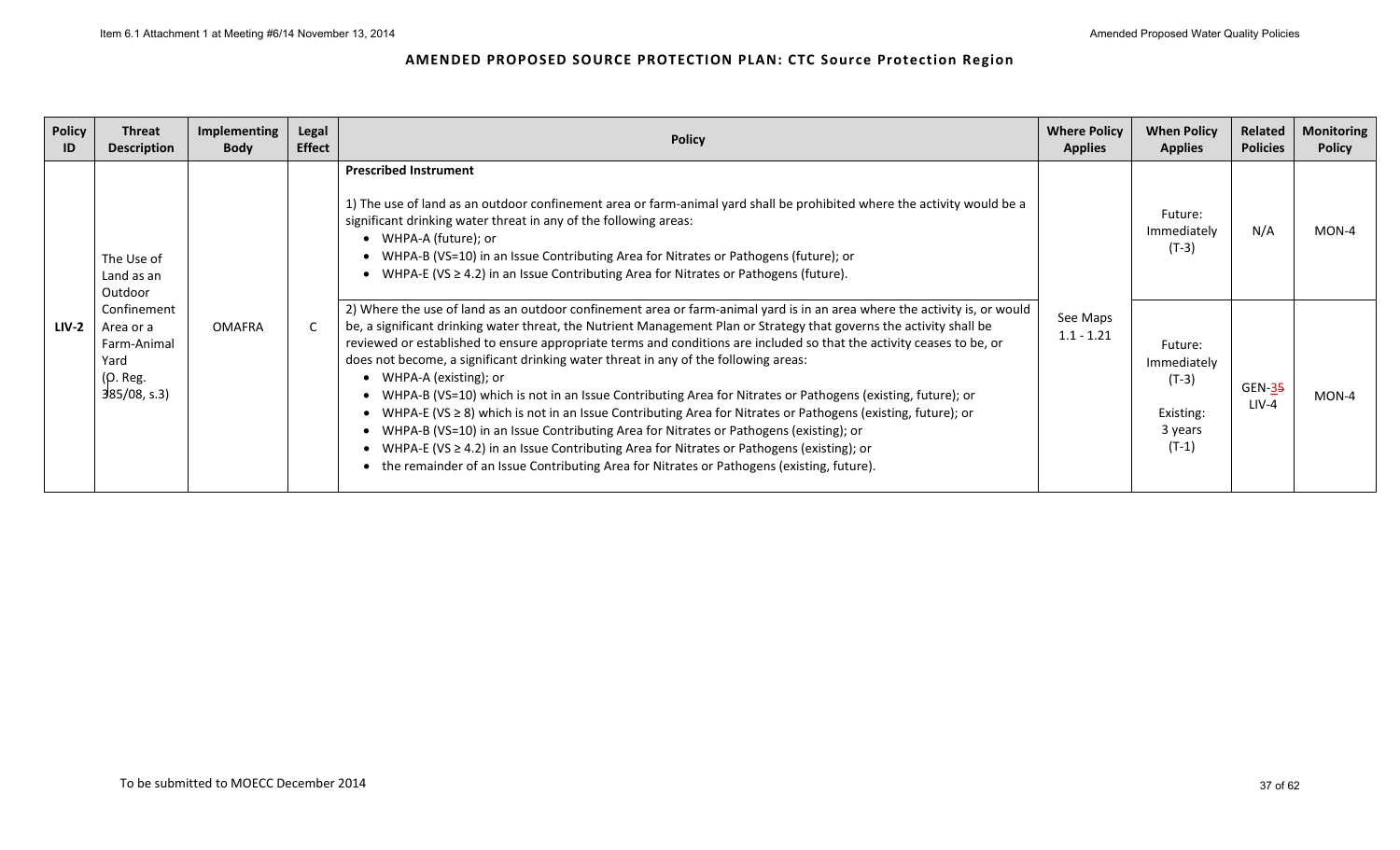| Policy<br>ID | <b>Threat</b><br><b>Description</b>                             | Implementing<br><b>Body</b> | Legal<br><b>Effect</b> | <b>Policy</b>                                                                                                                                                                                                                                                                                                                                                                                                                                                                                                                                                                                                                                                                                                                                                                                                      | <b>Where Policy</b><br><b>Applies</b> | <b>When Policy</b><br><b>Applies</b>                                      | Related<br><b>Policies</b>         | <b>Monitoring</b><br><b>Policy</b> |
|--------------|-----------------------------------------------------------------|-----------------------------|------------------------|--------------------------------------------------------------------------------------------------------------------------------------------------------------------------------------------------------------------------------------------------------------------------------------------------------------------------------------------------------------------------------------------------------------------------------------------------------------------------------------------------------------------------------------------------------------------------------------------------------------------------------------------------------------------------------------------------------------------------------------------------------------------------------------------------------------------|---------------------------------------|---------------------------------------------------------------------------|------------------------------------|------------------------------------|
| $LIV-3$      | The Use of<br>Land as an<br>Outdoor<br>Confinement<br>Area or a | <b>RMO</b>                  | G                      | Part IV, s.57, s.58<br>For lands that do not require a Nutrient Management Plan or Strategy, where the use of land as an outdoor confinement<br>area or farm-animal yard is, or would be, a significant drinking water threat, the following actions shall be taken:<br>1) The use of land for an outdoor confinement area or farm-animal yard is designated for the purpose of s.57 under the<br>Clean Water Act, and is therefore prohibited where it would be significant in any of the following areas:<br>WHPA-A (future); or<br>WHPA-B (VS=10) in an Issue Contributing Area for Nitrates or Pathogens (future); or<br>• WHPA-E (VS $\geq$ 4.2) in an Issue Contributing Area for Nitrates or Pathogens (future).                                                                                            | See Maps<br>$1.1 - 1.21$              | Future:<br>Immediately<br>(T-5)                                           | GEN-1                              | MON-2                              |
|              | Farm-Animal<br>Yard<br>(O. Reg.<br>$385/08$ , s.3)              |                             | H                      | 2) The use of land as an outdoor confinement area or farm animal yard is designated for the purpose of s.58 under the<br>Clean Water Act, requiring risk management plans, where the threat is, or would be, significant in any of the following<br>areas:<br>WHPA-A (existing); or<br>• WHPA-B (VS=10) which is not in an Issue Contributing Area for Nitrates or Pathogens (existing, future); or<br>WHPA-E (VS $\geq$ 8) which is not in an Issue Contributing Area for Nitrates or Pathogens (existing, future); or<br>• WHPA-B (VS=10) in an Issue Contributing Area for Nitrates or Pathogens (existing); or<br>• WHPA-E (VS $\geq$ 4.2) in an Issue Contributing Area for Nitrates or Pathogens (existing); or<br>the remainder of an Issue Contributing Area for Nitrates or Pathogens (existing, future). |                                       | Future:<br>Immediately<br>(T-7)<br>Existing:<br>1 year/5 years<br>$(T-6)$ | GEN-1<br><b>GEN-2</b><br>$H V - 5$ | MON-2                              |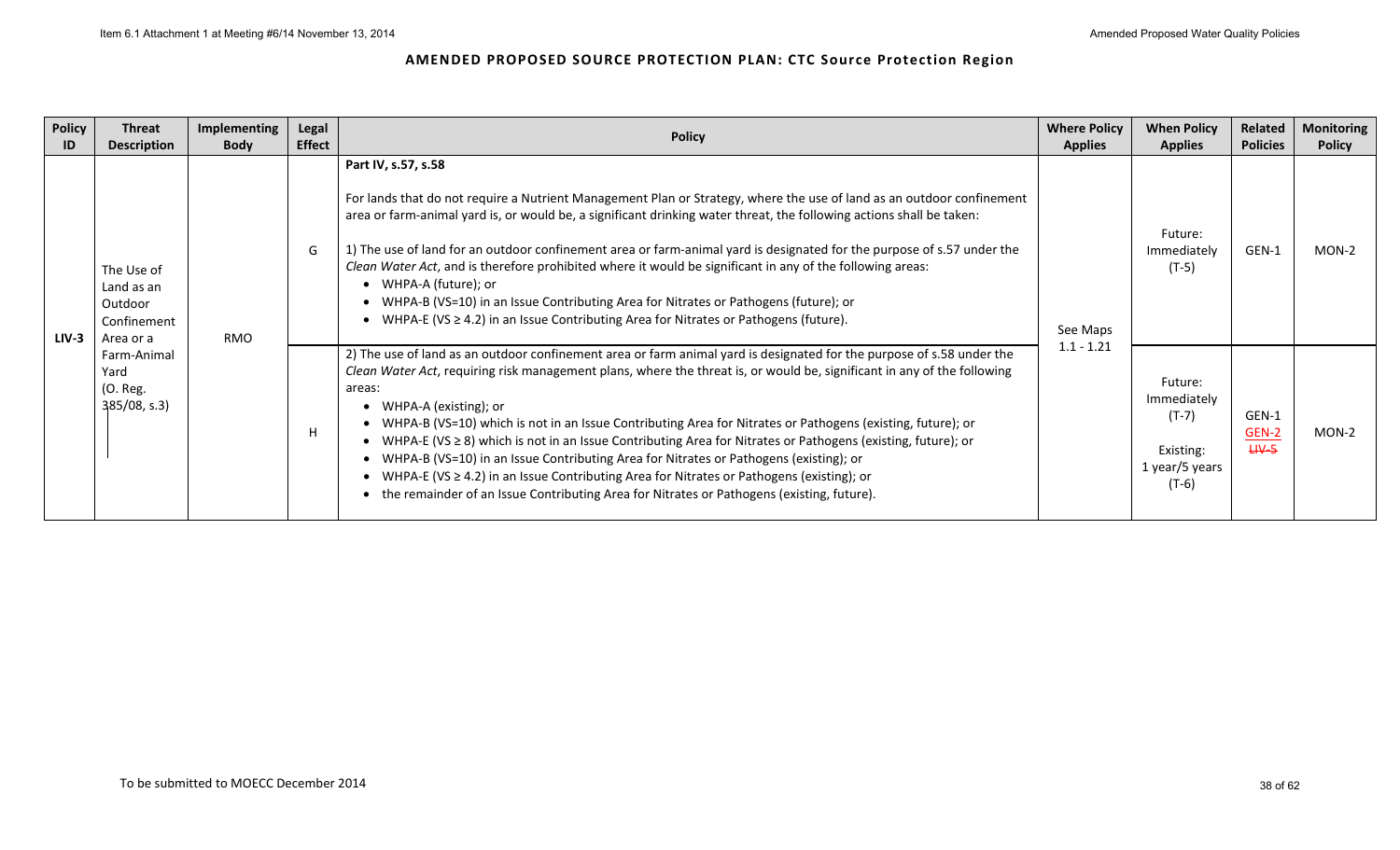| <b>Policy</b><br>ID | <b>Threat</b><br><b>Description</b>                                                                                                                                                                                                                   | Implementing<br><b>Body</b> | Legal<br><b>Effect</b> | <b>Policy</b>                                                                                                                                                                                                                                                                                                                                                                                                                                                                                                                                                                                                                                                                                                                                                                                                                                                                                                                                                                                                                                                                                                                                                                                                                                                                                                                                                                                                                                                                                                                                                                 | <b>Where Policy</b><br><b>Applies</b> | <b>When Policy</b><br><b>Applies</b>                      | Related<br><b>Policies</b> | <b>Monitoring</b><br><b>Policy</b> |
|---------------------|-------------------------------------------------------------------------------------------------------------------------------------------------------------------------------------------------------------------------------------------------------|-----------------------------|------------------------|-------------------------------------------------------------------------------------------------------------------------------------------------------------------------------------------------------------------------------------------------------------------------------------------------------------------------------------------------------------------------------------------------------------------------------------------------------------------------------------------------------------------------------------------------------------------------------------------------------------------------------------------------------------------------------------------------------------------------------------------------------------------------------------------------------------------------------------------------------------------------------------------------------------------------------------------------------------------------------------------------------------------------------------------------------------------------------------------------------------------------------------------------------------------------------------------------------------------------------------------------------------------------------------------------------------------------------------------------------------------------------------------------------------------------------------------------------------------------------------------------------------------------------------------------------------------------------|---------------------------------------|-----------------------------------------------------------|----------------------------|------------------------------------|
| $H V - 4$           | The Use of<br>Land as an<br><b>Outdoor</b><br><b>Confinement</b><br><del>Area or a</del><br>Farm-Animal<br>Yard<br>$(O. Reg.$<br>385/08, s.3                                                                                                          | <b>MOE</b>                  | К                      | <b>Specify Action</b><br>For farms that require a Nutrient Management Plan or Strategy, the Ministry of the Environment shall prioritize and<br>conduct regular inspections of these farms where the use of land as an outdoor confinement area or a farm-animal yard<br>is, or would be, a significant drinking water threat in any of the following areas:<br>• WHPA-A (existing); or<br>• WHPA-B (VS-10) which is not in an Issue Contributing Area for Nitrates or Pathogens (existing, future); or<br>• WHPA-E (VS ≥ 8) which is not in an Issue Contributing Area for Nitrates or Pathogens (existing, future); or<br>• WHPA-B (VS-10) in an Issue Contributing Area for Nitrates or Pathogens (existing); or<br>• WHPA-E (VS ≥ 4.2) in an Issue Contributing Area for Nitrates or Pathogens (existing); or<br>• the remainder of an Issue Contributing Area for Nitrates or Pathogens (existing, future).                                                                                                                                                                                                                                                                                                                                                                                                                                                                                                                                                                                                                                                              | <b>See Maps</b><br>$1.1 - 1.21$       | GEN-5                                                     | $H V - 2$                  | MON-4                              |
| $H V - 5$           | The use of<br>Land as<br><b>Livestock</b><br>Grazing or<br><b>Pasturing</b><br>Land<br>$(0. Reg.$<br>385/08, s.3<br>The use of<br>Land as an<br><b>Outdoor</b><br><b>Confinement</b><br>Area or a<br>Farm-Animal<br>Yard<br>$(O. Reg.$<br>385/08, s.3 | Municipality                | £.                     | <b>Specify Action</b><br>For farms and other lands that do not require a Nutrient Management Plan or Strategy, the municipality shall prioritize<br>and conduct regular inspections of these farms where the use of land for livestock grazing or pasturing and/or an<br>outdoor confinement area or a farm-animal yard is, or would be, a significant drinking water threat for:<br>a) the use of land as livestock grazing or pasturing land in any of the following areas:<br>• WHPA-A not in an Issue Contributing Area for Nitrates or Pathogens (existing, future); or<br>WHPA-A in an Issue Contributing Area for Nitrates or Pathogens with an animal density <1 Nutrient Unit per acre<br>(existing, future); or<br>• WHPA-B (VS=10) (existing, future); or<br>• WHPA-E (VS ≥ 8) (existing, future); or<br>• the remainder of an Issue Contributing Area for Nitrates or Pathogens (existing, future).<br>b) the use of land as an outdoor confinement area or a farm-animal yard in any of the following areas:<br>• WHPA-A (existing); or<br>• WHPA B (VS=10) which is not in an Issue Contributing Area for Nitrates or Pathogens (existing, future); or<br>• WHPA E (VS ≥ 8) which is not in an Issue Contributing Area for Nitrates or Pathogens (existing, future); or<br>• WHPA-B (VS=10) in an Issue Contributing Area for Nitrates or Pathogens (existing); or<br>• WHPA E (VS ≥ 4.2) in an Issue Contributing Area for Nitrates or Pathogens (existing); or<br>• the remainder of an Issue Contributing Area for Nitrates or Pathogens (existing, future). | See Maps<br>$1.1 - 1.21$              | After RMP is<br>approved per<br>policy LIV-1<br>and LIV-3 | $H V - 1$<br>$H V - 3$     | MON-1                              |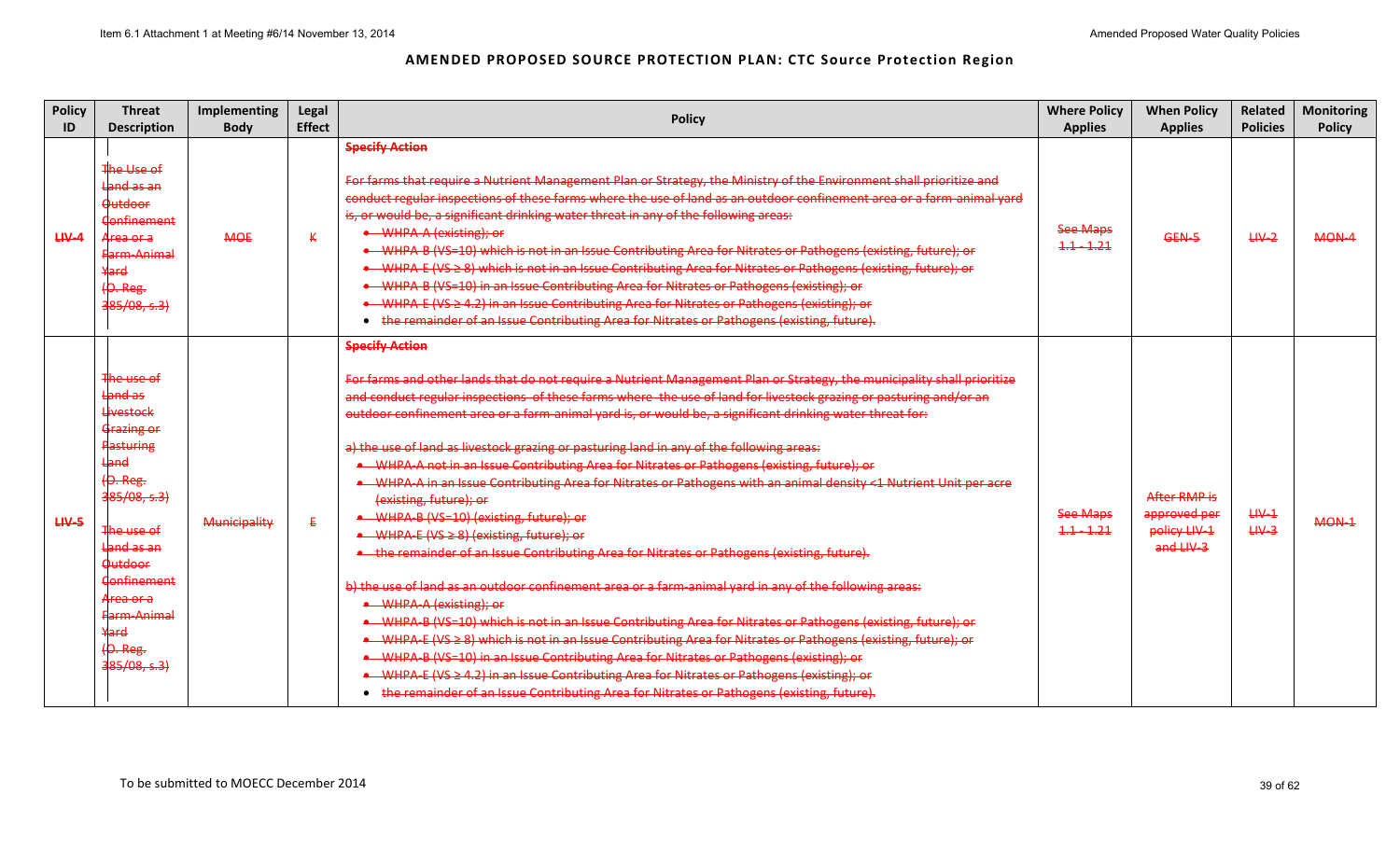| <b>Policy</b> | <b>Threat</b>                                 | Implementing  | Legal         | <b>Policy</b>                                                                                                                                                                                                                                                                                                                                                                                                                                                                                                                                                                                                                                                                                                                                                                                                           | <b>Where Policy</b>      | <b>When Policy</b>                                                                            | Related                   | <b>Monitoring</b> |
|---------------|-----------------------------------------------|---------------|---------------|-------------------------------------------------------------------------------------------------------------------------------------------------------------------------------------------------------------------------------------------------------------------------------------------------------------------------------------------------------------------------------------------------------------------------------------------------------------------------------------------------------------------------------------------------------------------------------------------------------------------------------------------------------------------------------------------------------------------------------------------------------------------------------------------------------------------------|--------------------------|-----------------------------------------------------------------------------------------------|---------------------------|-------------------|
| ID            | <b>Description</b>                            | <b>Body</b>   | <b>Effect</b> |                                                                                                                                                                                                                                                                                                                                                                                                                                                                                                                                                                                                                                                                                                                                                                                                                         | <b>Applies</b>           | <b>Applies</b>                                                                                | <b>Policies</b>           | <b>Policy</b>     |
| <b>FER-1</b>  | Application of<br>Commercial                  | <b>OMAFRA</b> | $\mathsf{C}$  | <b>Prescribed Instrument</b><br>1) The application of commercial fertilizer (containing nitrogen) to land shall be prohibited where the activity is, or<br>would be, a significant drinking water threat in any of the following areas:<br>• WHPA-A (existing, future); or<br>• WHPA-E (VS $\geq$ 4.5) in an Issue Contributing Area for Nitrates (future).                                                                                                                                                                                                                                                                                                                                                                                                                                                             | See Maps                 | Future:<br>Immediately<br>$(T-3)$<br>Existing:<br>Upon expiry or<br>within 5 years<br>$(T-2)$ | N/A                       | MON-4             |
|               | Fertilizer to<br>Land                         |               |               | 2) Where the application of commercial fertilizer (containing nitrogen or phosphorus) to land is in an area where the<br>activity is, or would be, a significant drinking water threat, the Nutrient Management Plan or Strategy that governs the<br>activity shall be reviewed or established to ensure appropriate terms and conditions are included so that the activity<br>ceases to be, or does not become, a significant drinking water threat in any of the following areas:<br>• WHPA-B (VS=10) (existing, future); or<br>• WHPA-E (VS ≥ 9) which is not in an Issue Contributing Area for Nitrates or Pathogens (existing, future); or<br>• WHPA-E (VS $\geq$ 4.5) in an Issue Contributing Area for Nitrates (existing); or<br>• the remainder of an Issue Contributing Area for Nitrates (existing, future). | $1.1 - 1.21$             | Future:<br>Immediately<br>$(T-3)$<br>Existing:<br>3 years<br>$(T-1)$                          | $GEN-35$<br>FER-4         | MON-4             |
| <b>FER-2</b>  | Application of<br>Commercial<br>Fertilizer to | RMO           | G             | Part IV, s.57, s.58<br>For lands that do not require a Nutrient Management Plan or Strategy, where the application of commercial fertilizer<br>to land is, or would be, a significant drinking water threat (excluding incidental quantities for personal use), the<br>following actions shall be taken:<br>1) The application of commercial fertilizer with (containing Nnitrogen) is designated for the purpose of s.57 under the<br>Clean Water Act, and is therefore prohibited where the threat is, or would be, significant in any of the following areas:<br>• WHPA-A (existing, future); or<br>• WHPA-E (VS $\geq$ 4.5) in an Issue Contributing Area for Nitrates (future).                                                                                                                                    | See Maps<br>$1.1 - 1.21$ | Future:<br>Immediately<br>$(T-5)$<br>Existing:<br>180 days<br>$(T-4)$                         | GEN-1                     | MON-2             |
|               | Land                                          |               | $\mathsf H$   | 2) The application of commercial fertilizer (containing nitrogen or phosphorus) to land is designated for the purpose of<br>s.58 under the Clean Water Act, requiring risk management plans, where the threat is, or would be, significant in any<br>of the following areas:<br>• WHPA-A (existing or future use of fertilizer without Nitrogen); or<br>• WHPA-B (VS=10) (existing, or future-use of any fertilizer); or<br>• WHPA-E (VS $\geq$ 9) which is not in an Issue Contributing Area for Nitrates (existing, or future use of any fertilizer); or<br>• WHPA-E (VS $\geq$ 4.5) in an Issue Contributing Area for Nitrates (existing use of any fertilizer); or<br>• the remainder of an Issue Contributing Area for Nitrates (existing, of future use of any fertilizer).                                       |                          | Future:<br>Immediately<br>$(T-7)$<br>Existing:<br>1 year/5 years<br>$(T-6)$                   | GEN-1<br>GEN-2<br>$FER-5$ | MON-2             |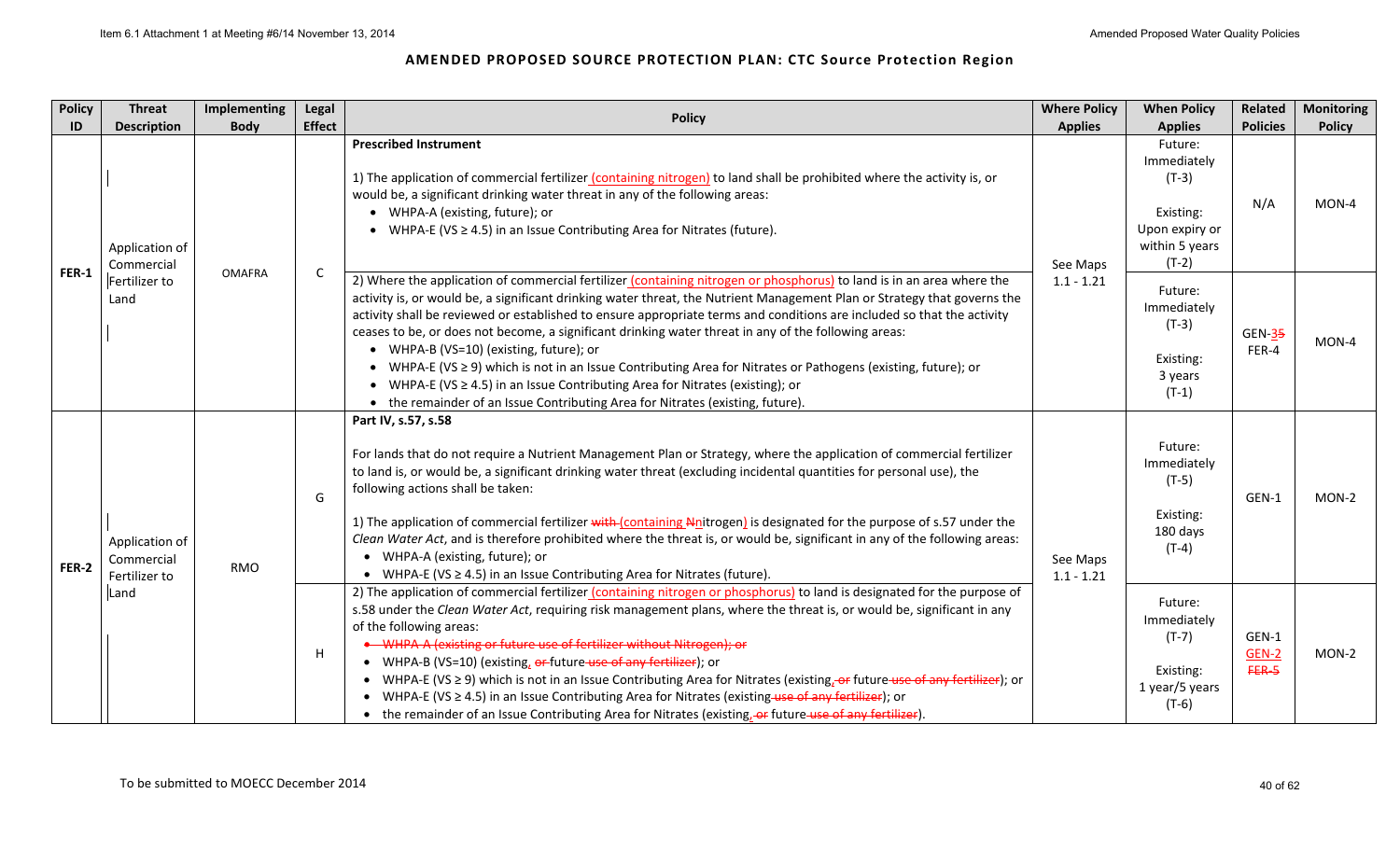| <b>Policy</b><br>ID | <b>Threat</b><br><b>Description</b>                      | Implementing<br><b>Body</b> | Legal<br><b>Effect</b> | <b>Policy</b>                                                                                                                                                                                                                                                                                                                                                                                                                                                                                                                                                                                                                                                       | <b>Where Policy</b><br><b>Applies</b> | <b>When Policy</b><br><b>Applies</b>                                        | Related<br><b>Policies</b> | <b>Monitoring</b><br><b>Policy</b> |
|---------------------|----------------------------------------------------------|-----------------------------|------------------------|---------------------------------------------------------------------------------------------------------------------------------------------------------------------------------------------------------------------------------------------------------------------------------------------------------------------------------------------------------------------------------------------------------------------------------------------------------------------------------------------------------------------------------------------------------------------------------------------------------------------------------------------------------------------|---------------------------------------|-----------------------------------------------------------------------------|----------------------------|------------------------------------|
| FER-3               | Handling and                                             |                             | G                      | Part IV, s.57, s.58<br>For farms and other lands, where the handling and storage of commercial fertilizer to land is, or would be, a significant<br>drinking water threat (excluding incidental quantities for personal use), the following actions shall be taken:<br>1) The handling and storage of commercial fertilizer is designated for the purpose of s.57 under the Clean Water Act,<br>and is therefore prohibited where the threat would be significant in the following area:<br>WHPA-A (future).<br>$\bullet$                                                                                                                                           |                                       | Future:<br>Immediately<br>$(T-5)$                                           | GEN-1                      | MON-2                              |
|                     | Storage of<br>Commercial<br>Fertilizer                   | <b>RMO</b>                  | H                      | 2) The handling and storage of commercial fertilizer to land is designated for the purpose of s.58 under the Clean<br>Water Act, requiring risk management plans, where the threat is, or would be, significant in any of the following areas:<br>WHPA-A (existing); or<br>WHPA-B (VS=10) (existing, future); or<br>WHPA-E (VS=10) (existing, future); or<br>the remainder of an Issue Contributing Area for Nitrates (existing, future).<br>$\bullet$<br>Without limiting other requirements, risk management plans shall include conditions to require storage of quantities<br>over 2,500 kg to be within a covered structure.                                   | See Maps<br>$1.1 - 1.21$              | Future:<br>Immediately<br>$(T-7)$<br>Existing:<br>1 year/5 years<br>$(T-6)$ | GEN-1<br>GEN-2<br>FER-5    | MON-2                              |
| FER-4               | <b>Application of</b><br>Commercial<br><b>Fertilizer</b> | <b>MOE</b>                  | $\kappa$               | <b>Specify Action</b><br>For farms that require a Nutrient Management Plan or Strategy, the Ministry of the Environment shall prioritize and<br>conduct regular inspections of these farms where the application of commercial fertilizer to land is, or would be, a<br>significant drinking water threat in any of the following areas:<br>• WHPA-B (VS=10) (existing, future); or<br>WHPA-E (VS ≥ 9) which is not in an Issue Contributing Area for Nitrates or Pathogens (existing, future); or<br>• WHPA-E (VS ≥ 4.5) in an Issue Contributing Area for Nitrates (existing); or<br>the remainder of an Issue Contributing Area for Nitrates (existing, future). | <b>See Maps</b><br>$1.1 - 1.21$       | GEN-5                                                                       | $FER-1$                    | $MOM-4$                            |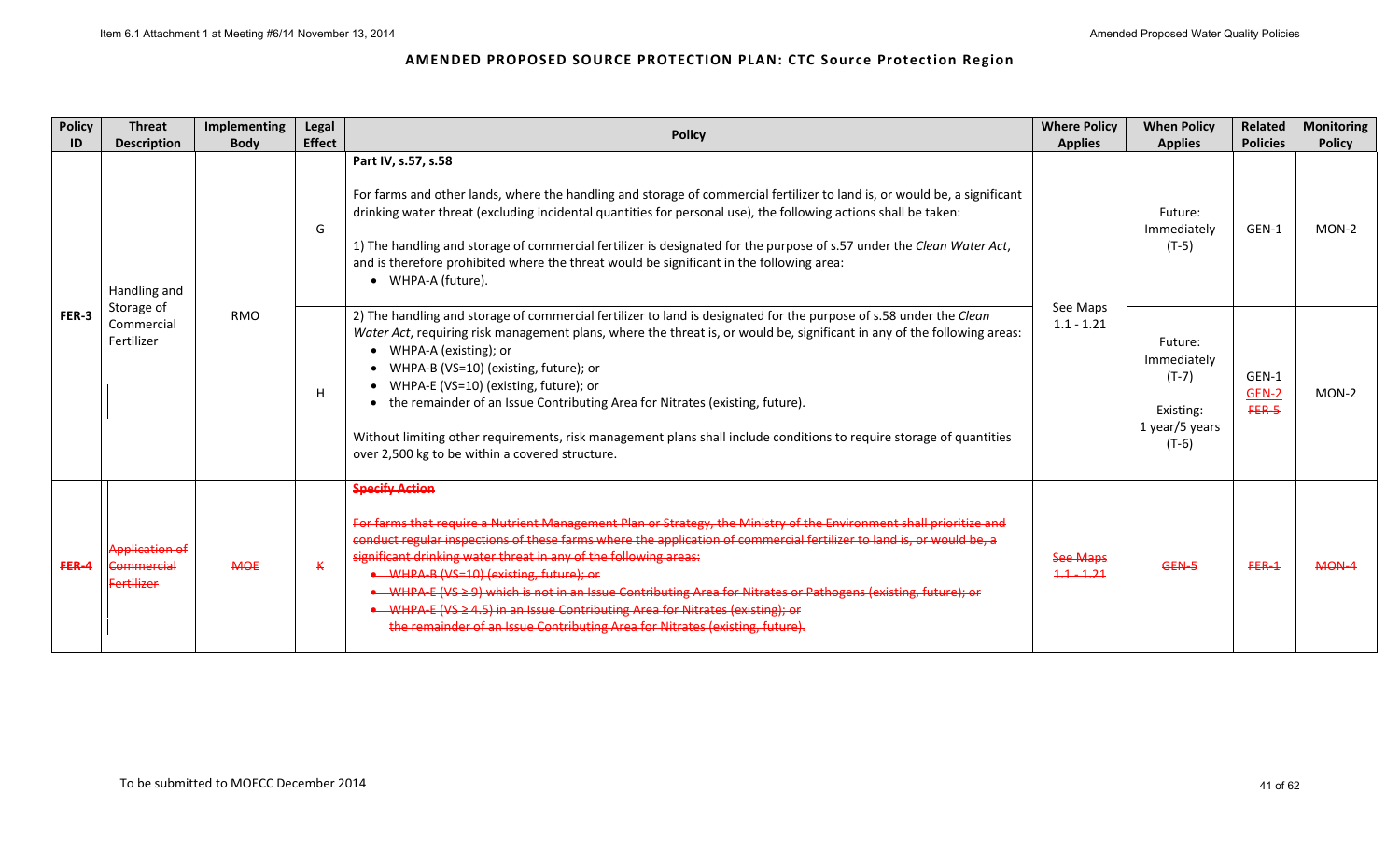| <b>Policy</b> | <b>Threat</b>                                                                                                                           | <b>Implementing</b>          | Legal         | <b>Policy</b>                                                                                                                                                                                                                                                                                                                                                                                                                                                                                                                                                                                                                                                                                                                                                                                                                                                                                                                                                                                                                                                                                                                                                                                                                                            | <b>Where Policy</b>             | <b>When Policy</b>                                                             | Related            | <b>Monitoring</b> |
|---------------|-----------------------------------------------------------------------------------------------------------------------------------------|------------------------------|---------------|----------------------------------------------------------------------------------------------------------------------------------------------------------------------------------------------------------------------------------------------------------------------------------------------------------------------------------------------------------------------------------------------------------------------------------------------------------------------------------------------------------------------------------------------------------------------------------------------------------------------------------------------------------------------------------------------------------------------------------------------------------------------------------------------------------------------------------------------------------------------------------------------------------------------------------------------------------------------------------------------------------------------------------------------------------------------------------------------------------------------------------------------------------------------------------------------------------------------------------------------------------|---------------------------------|--------------------------------------------------------------------------------|--------------------|-------------------|
| ID            | <b>Description</b>                                                                                                                      | <b>Body</b>                  | <b>Effect</b> |                                                                                                                                                                                                                                                                                                                                                                                                                                                                                                                                                                                                                                                                                                                                                                                                                                                                                                                                                                                                                                                                                                                                                                                                                                                          | <b>Applies</b>                  | <b>Applies</b>                                                                 | <b>Policies</b>    | <b>Policy</b>     |
| FER-5         | <b>Application of</b><br>Commercial<br><b>Fertilizer</b><br><b>Handling and</b><br><b>Storage of</b><br>Commercial<br><b>Fertilizer</b> | Municipality                 | Ε             | <b>Specify Action</b><br>For farms and other lands (excluding incidental quantities for personal use) that do not require a Nutrient Management<br>Plan or Strategy, the municipality shall prioritize and conduct regular inspections of these lands where the application,<br>handling and storage of commercial fertilizer is, or would be, a significant drinking water threat, for:<br>a) application of commercial fertilizer to land in any of the following areas:<br>• WHPA-A (existing or future use of fertilizer without Nitrogen); or<br>• WHPA-B (VS=10) (existing or future use of any fertilizer); or<br>• WHPA-E (VS ≥ 9) which is not in an Issue Contributing Area for Nitrates (existing or future use of any fertilizer); or<br>• WHPA-E (VS ≥ 4.5) in an Issue Contributing Area for Nitrates (existing use of any fertilizer); or<br>. the remainder of an Issue Contributing Area for Nitrates (existing or future use of any fertilizer).<br>b) handling and storage of commercial fertilizer in any of the following areas:<br>• WHPA-A (existing); or<br>• WHPA-B (VS=10) (existing, future); or<br>• WHPA-E (VS=10) (existing, future); or<br>• the remainder of an Issue Contributing Area for Nitrates (existing, future). | <b>See Maps</b><br>$1.1 - 1.21$ | After RMP is<br>approved<br>per policy<br>FER-2 and<br>$FER-3$                 | $FER-2$<br>$FER-3$ | MON-1             |
| FER- $4$<br>6 | Application of<br>Commercial<br>Fertilizer to<br>Lland<br>Handling and<br>Storage of<br>Commercial<br>Fertilizer                        | Municipality<br><b>MOECC</b> | E<br>К        | <b>Education and Outreach</b><br>The municipality shall deliver education and outreach materials and programs where the application, handling and storage<br>of commercial fertilizer is, or would be, a significant drinking water threat, targeted towards:<br>a) an individual for personal use to promote timely fertilizer application and best management practices in urban settings;<br>and<br>b) owners/tenants of non-agriculturally zoned lands to promote best management practices to safeguard water supplies<br>from drinking water threats;<br>in any of the following areas:<br>• WHPA-A (existing, future); or<br>WHPA-B (VS=10) (existing, future); or<br>WHPA-E (VS $\geq$ 9 for application; VS=10 for handling and storage) (existing, future); or<br>$\bullet$<br>• the remainder of an Issue Contributing Area for Nitrates (existing, future).<br>Where education and outreach materials prepared by the Ministry of the Environment and Climate Change are available,<br>the municipality shall deliver those materials.                                                                                                                                                                                                       | See Maps<br>$1.1 - 1.21$        | <b>Existing &amp;</b><br>Future:<br>Implement<br>within<br>2 years<br>$(T-10)$ | <b>GEN-86</b>      | $MON-1$<br>MON-4  |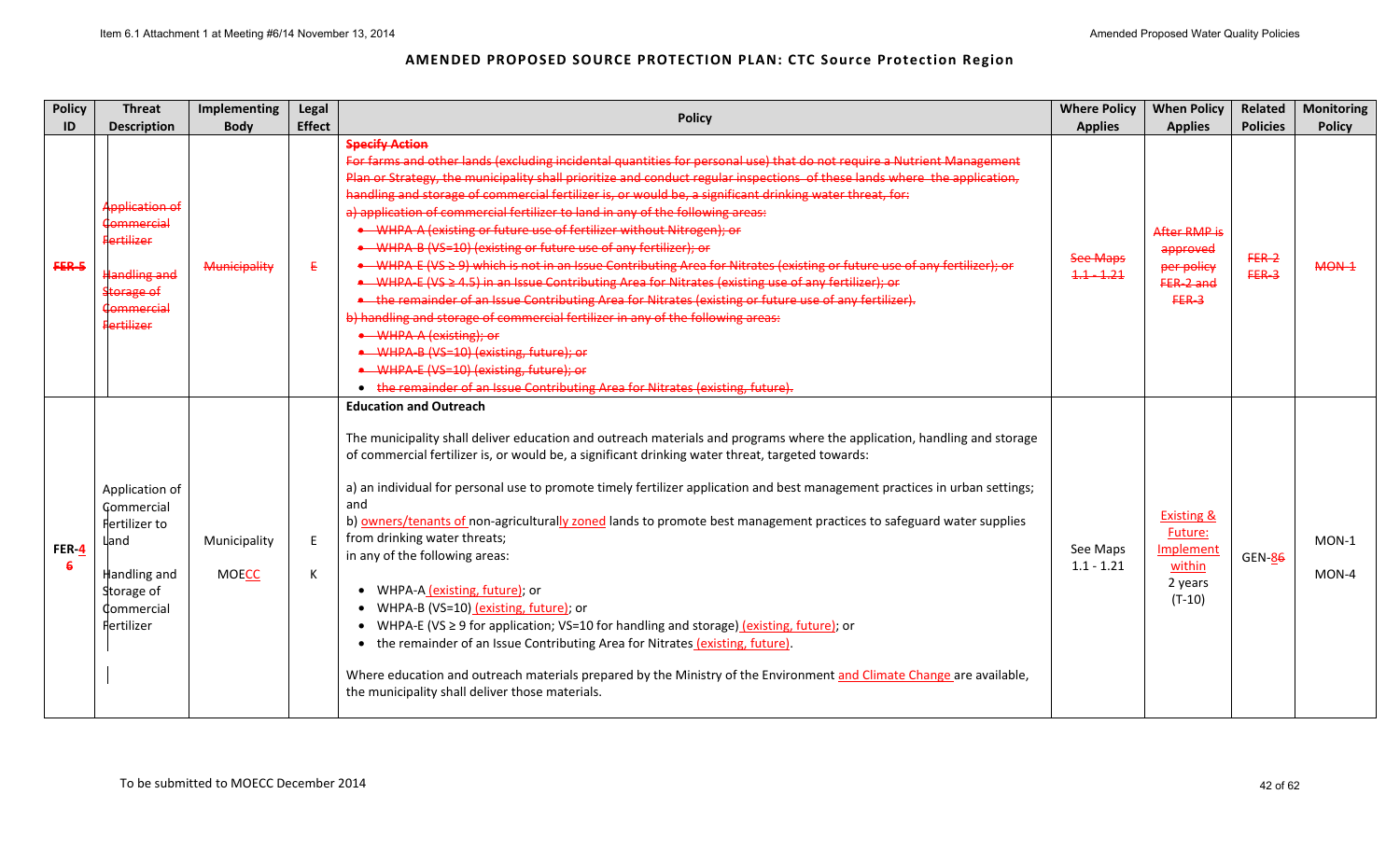| <b>Policy</b><br>ID | <b>Threat</b><br><b>Description</b>    | Implementing<br><b>Body</b> | Legal<br><b>Effect</b> | <b>Policy</b>                                                                                                                                                                                                                                                                                                                                                                                                                                                                                                                                                                                                                    | <b>Where Policy</b><br><b>Applies</b> | <b>When Policy</b><br><b>Applies</b>                                        | Related<br><b>Policies</b> | <b>Monitoring</b><br><b>Policy</b> |
|---------------------|----------------------------------------|-----------------------------|------------------------|----------------------------------------------------------------------------------------------------------------------------------------------------------------------------------------------------------------------------------------------------------------------------------------------------------------------------------------------------------------------------------------------------------------------------------------------------------------------------------------------------------------------------------------------------------------------------------------------------------------------------------|---------------------------------------|-----------------------------------------------------------------------------|----------------------------|------------------------------------|
| <b>PES-1</b>        | Application of<br>Pesticide to<br>Land | <b>RMO</b>                  | H                      | Part IV, s.58<br>The application of pesticide to land is designated for the purpose of s.58 under the Clean Water Act, requiring risk<br>management plans, where the threat is, or would be, significant in any of the following areas:<br>• WHPA-A (existing, future); or<br>• WHPA-B (VS=10) (existing, future); or<br>• WHPA-E (VS $\geq$ 8.1) (existing, future).<br>Without limiting other requirements, risk management plans shall incorporate appropriate agri-environmental best<br>management practices and standards to ensure the activity ceases to be, or does not become, a significant drinking<br>water threat. | See Maps<br>$1.1 - 1.21$              | Future:<br>Immediately<br>$(T-7)$<br>Existing:<br>1 year/5 years<br>$(T-6)$ | GEN-1<br>GEN-2             | MON-2                              |
| <b>PES-2</b>        | Handling and<br>Storage of             | <b>RMO</b>                  | G                      | Part IV, s.57, s.58<br>Where the handling and storage of pesticide is, or would be, a significant drinking water threat, the following actions<br>shall be taken:<br>1) The handling and storage of pesticide is designated for the purpose of s.57 under the Clean Water Act, and is<br>therefore prohibited where the threat would be significant in the following area:<br>• WHPA-A (future); or<br>• WHPA-B (VS-10) (future): or<br>$\bullet$ WHPA-E (VS $\geq$ 9) (future).                                                                                                                                                 | See Maps<br>$1.1 - 1.21$              | Future:<br>Immediately<br>$(T-5)$                                           | GEN-1                      | $MON-2$                            |
|                     | Pesticide                              |                             | H                      | 2) The handling and storage of pesticide is designated for the purpose of s.58 under the Clean Water Act, requiring risk<br>management plans, where the threat is significant in any of the following areas:<br>• WHPA-A (existing); or<br>• WHPA-B (VS=10) (existing, future); or<br>• WHPA-E (VS $\geq$ 9) (existing, future).<br>Without limiting other requirements, risk management plans shall incorporate appropriate agri-environmental best<br>management practices and standards to ensure the activity ceases to be a significant drinking water threat.                                                              |                                       | Future:<br>Immediately<br>$(T-7)$<br>Existing:<br>1 year/5 years<br>$(T-6)$ | GEN-1<br>GEN-2<br>A/A      | $MON-2$                            |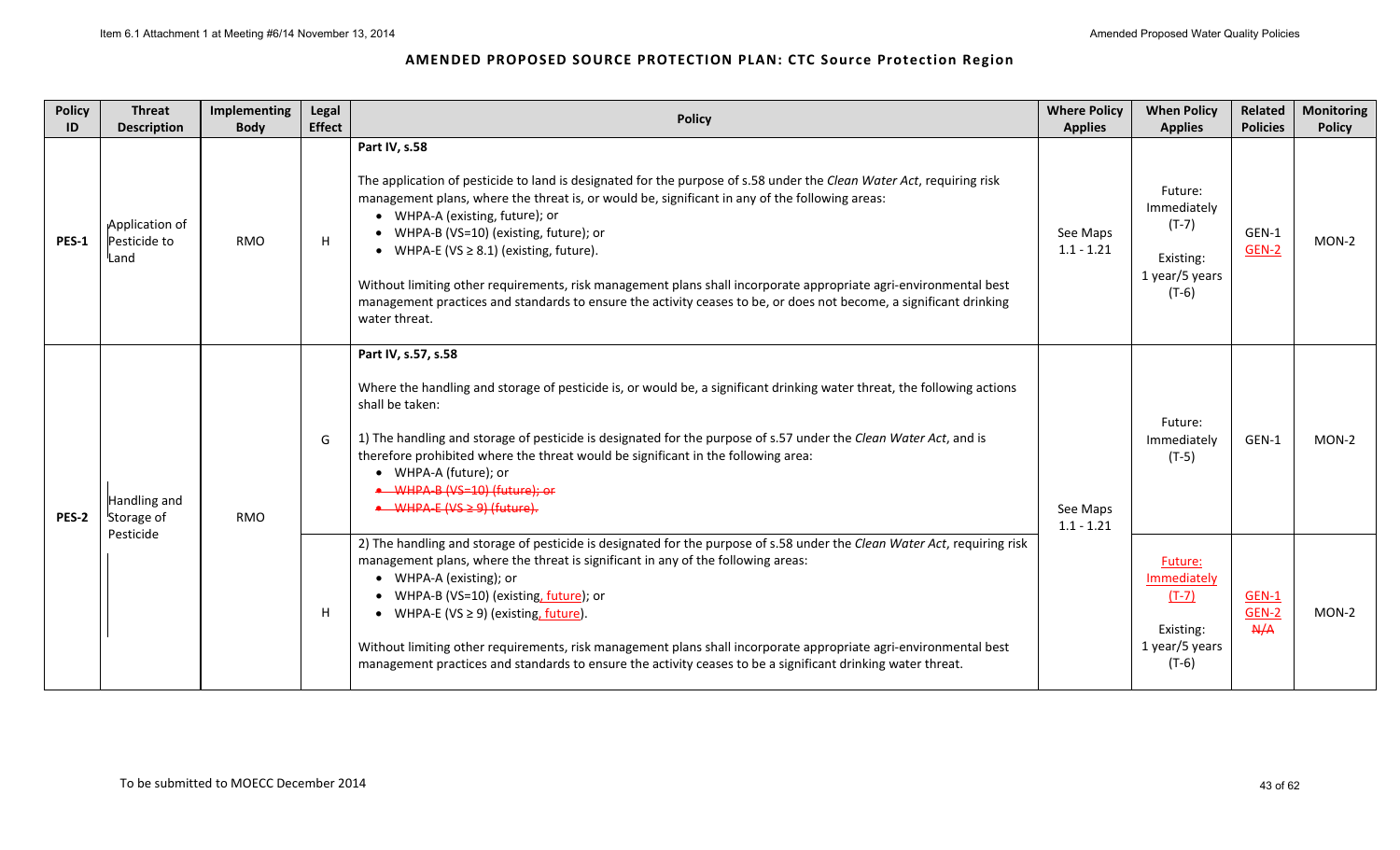| <b>Policy</b><br>ID | <b>Threat</b><br><b>Description</b>                                               | <b>Implementing</b><br><b>Body</b> | Legal<br><b>Effect</b> | <b>Policy</b>                                                                                                                                                                                                                                                                                                                                                                                                                                                                                                                                                                                                                                                                             | <b>Where Policy</b><br><b>Applies</b> | <b>When Policy</b><br><b>Applies</b>                                          | Related<br><b>Policies</b> | <b>Monitoring</b><br><b>Policy</b> |
|---------------------|-----------------------------------------------------------------------------------|------------------------------------|------------------------|-------------------------------------------------------------------------------------------------------------------------------------------------------------------------------------------------------------------------------------------------------------------------------------------------------------------------------------------------------------------------------------------------------------------------------------------------------------------------------------------------------------------------------------------------------------------------------------------------------------------------------------------------------------------------------------------|---------------------------------------|-------------------------------------------------------------------------------|----------------------------|------------------------------------|
| PES-3               | Application of<br>Pesticide to<br>Land<br>Handling and<br>Storage of<br>Pesticide | <b>MOECC</b>                       |                        | <b>Education and Outreach</b><br>Where the application, handling and storage of pesticide is, or would be, a significant drinking water threat, the<br>Ministry of the Environment and Climate Change should develop education, training and outreach programs<br>promoting integrated pest management and alternative pest control best management practices, particularly for<br>farms, golf courses and sports fields where the threat is, or would be, significant in any of the following areas:<br>• WHPA-A (existing, future); or<br>• WHPA-B (VS=10) (existing, future); or<br>• WHPA-E (VS $\geq$ 8.1 for application; VS $\geq$ 9 for handling and storage) (existing, future). | See Maps<br>$1.1 - 1.21$              | <b>Existing &amp;</b><br>Future:<br>Consider<br>within<br>2 years<br>$(T-15)$ | GEN-86                     | MON-4                              |
| PES-4               | Application of<br>Pesticide to<br>Land<br>Handling and<br>Storage of<br>Pesticide | Municipality                       |                        | <b>Incentive</b><br>Where the application, handling and storage of pesticide is, or would be, a significant drinking water threat, the<br>municipality shall consider providing incentive programs to encourage best management practices for<br>agricultural/rural landowners to reduce the risks to groundwater where the threat is $\frac{1}{\sqrt{2}}$ or would be, significant in any of<br>the following areas:<br>WHPA-A (existing); or<br>• WHPA-B (VS=10) (existing); or<br>• WHPA-E (VS $\geq$ 8.1 for application; VS $\geq$ 9 for handling and storage) (existing).                                                                                                           | See Maps<br>$1.1 - 1.21$              | Existing:<br><b>Consider</b><br>within<br>2 years<br>$(T-11)$                 | N/A                        | MON-1                              |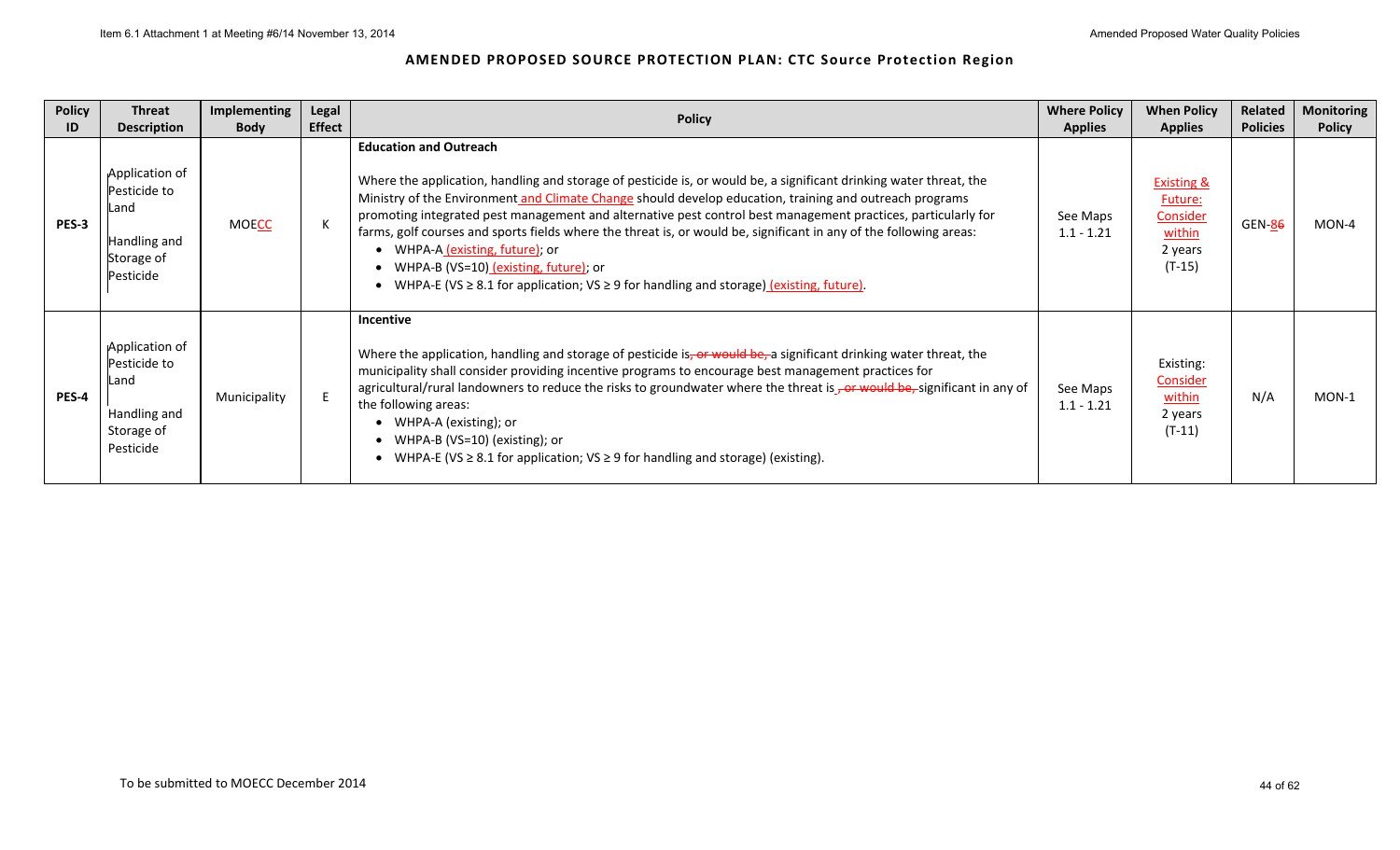| <b>Policy</b><br>ID | <b>Threat</b><br><b>Description</b>                                                | <b>Implementing</b><br><b>Body</b> | Legal<br><b>Effect</b> | <b>Policy</b>                                                                                                                                                                                                                                                                                                                                                                                                                                                                                                                                                                                                                                                                                                                                                                                                                                                                                                                                                                                                                                    | <b>Where Policy</b><br><b>Applies</b> | <b>When Policy</b><br><b>Applies</b>                                        | Related<br><b>Policies</b> | <b>Monitoring</b><br><b>Policy</b> |
|---------------------|------------------------------------------------------------------------------------|------------------------------------|------------------------|--------------------------------------------------------------------------------------------------------------------------------------------------------------------------------------------------------------------------------------------------------------------------------------------------------------------------------------------------------------------------------------------------------------------------------------------------------------------------------------------------------------------------------------------------------------------------------------------------------------------------------------------------------------------------------------------------------------------------------------------------------------------------------------------------------------------------------------------------------------------------------------------------------------------------------------------------------------------------------------------------------------------------------------------------|---------------------------------------|-----------------------------------------------------------------------------|----------------------------|------------------------------------|
| SAL-1               | Application of<br>Road Salt<br>(Unassumed<br>Roads and<br>Private<br>Parking Lots) | <b>RMO</b>                         | H                      | Part IV, s.58<br>For unassumed roads and private parking lots with greater than 200 square metres (excluding parking for low density<br>residential), the application of road salt is designated for the purpose of s.58 under the Clean Water Act, requiring risk<br>management plans, where the threat is, or would be, significant in any of the following areas:<br>• WHPA-A (existing, future); or<br>• WHPA-B (VS=10) (existing, future); or<br>• WHPA-E (VS $\geq$ 9) (existing, future); or<br>the remainder of an Issue Contributing Area for Sodium or Chloride (existing, future).<br>Without limiting other requirements, risk management plans shall include a goal to minimize salt usage through<br>alternative measures, while maintaining roadway safety for users.                                                                                                                                                                                                                                                             | See Maps<br>$1.1 - 1.21$              | Future:<br>Immediately<br>$(T-7)$<br>Existing:<br>1 year/5 years<br>$(T-6)$ | GEN-1<br>GEN-2<br>$SAL-3$  | $MON-2$                            |
| SAL-2               | Application of<br><b>Road Salt</b><br>(Public<br>Roads)                            | <b>RMO</b>                         | H                      | Part IV, s.58<br>For public roads, the application of road salt is designated for the purpose of s.58 under the Clean Water Act,<br>requiring risk management plans, where the threat is, or would, be significant in any of the following areas:<br>WHPA-A (existing, future); or<br>$\bullet$<br>WHPA-B (VS=10) (existing, future); or<br>WHPA-E (VS $\geq$ 9) (existing, future); or<br>• the remainder of an Issue Contributing Area for Sodium or Chloride (existing, future).<br>Without limiting other requirements, risk management plans shall include provisions for:<br>a) the reduction of salt usage through best management practices such as alternative de-icer materials (with lower<br>sodium and chloride) and/or contemporary technology; and<br>b) the use of trained individuals in the application of road salt (could include technicians and technologists and others<br>responsible for salt management plans, winter maintenance supervisors, patrollers, equipment operators,<br>mechanics, and contract employees). | See Maps<br>$1.1 - 1.21$              | Future:<br>Immediately<br>$(T-7)$<br>Existing:<br>1 year/5 years<br>$(T-6)$ | GEN-1<br>GEN-2<br>SAL-3    | MON-2                              |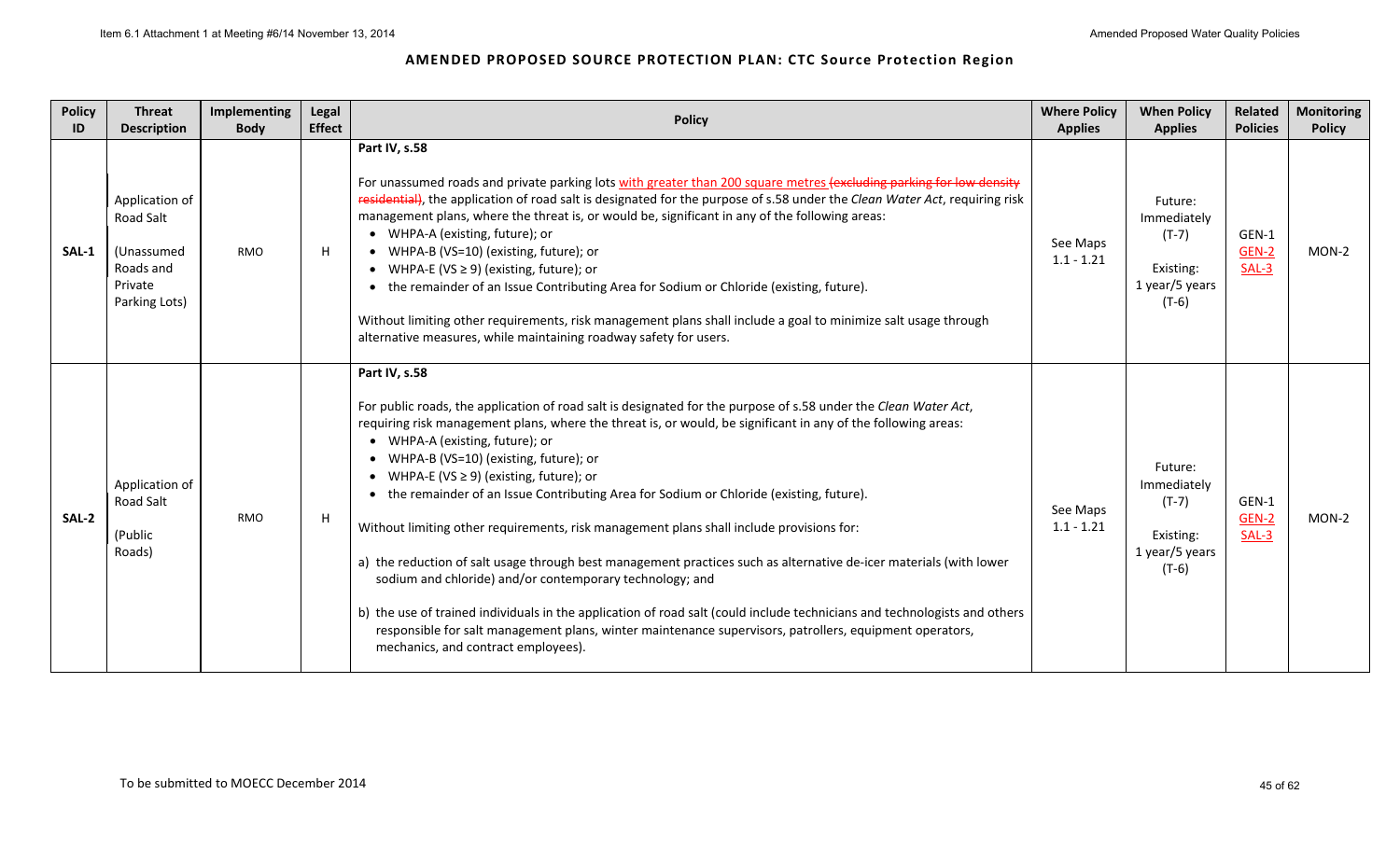| <b>Policy</b> | <b>Threat</b>               | Implementing                      | Legal         | <b>Policy</b>                                                                                                                                                                                                                                                                                                                                                                                                                                                                                                                                                                                                                                                                                                                                                                                                                                                                                                                                                                                                                                                                                                                                                                                                                                                                                                                                                                                      | <b>Where Policy</b>      | <b>When Policy</b>                                                                                                                                        | Related                   | <b>Monitoring</b> |
|---------------|-----------------------------|-----------------------------------|---------------|----------------------------------------------------------------------------------------------------------------------------------------------------------------------------------------------------------------------------------------------------------------------------------------------------------------------------------------------------------------------------------------------------------------------------------------------------------------------------------------------------------------------------------------------------------------------------------------------------------------------------------------------------------------------------------------------------------------------------------------------------------------------------------------------------------------------------------------------------------------------------------------------------------------------------------------------------------------------------------------------------------------------------------------------------------------------------------------------------------------------------------------------------------------------------------------------------------------------------------------------------------------------------------------------------------------------------------------------------------------------------------------------------|--------------------------|-----------------------------------------------------------------------------------------------------------------------------------------------------------|---------------------------|-------------------|
| ID            | <b>Description</b>          | <b>Body</b>                       | <b>Effect</b> |                                                                                                                                                                                                                                                                                                                                                                                                                                                                                                                                                                                                                                                                                                                                                                                                                                                                                                                                                                                                                                                                                                                                                                                                                                                                                                                                                                                                    | <b>Applies</b>           | <b>Applies</b>                                                                                                                                            | <b>Policies</b>           | <b>Policy</b>     |
| SAL-3         | Application of<br>Road Salt | Planning<br>Approval<br>Authority | A             | <b>Land Use Planning</b><br>Where the application of road salt to roads and parking lots would be a significant drinking water threat, the planning<br>approval authority shall:<br>1) prohibit the establishment of new parking lots with greater than 2000 square metres-(approximately 80 spaces) of<br>paved surface in:<br>• WHPA-A not in an Issue Contributing Area for Sodium or Chloride (future);<br>2) prohibit the establishment of new parking lots with greater than 200 square metres-(approximately 8 spaces) of<br>paved surface in:<br>• WHPA-A in an Issue Contributing Area for Sodium or Chloride (future); and<br>3) require a salt management plan, which includes a reduction in the future use of salt, as part of a complete<br>application for development which includes new roads and parking lots where the application of road salt is<br>significant in any of the following areas:<br>• WHPA-B (VS=10) (future); or<br>WHPA-E (VS $\geq$ 9) (future); or<br>the remainder of an Issue Contributing Area for Sodium or Chloride (future).<br>Such plans should include but not be limited to mitigation measures regarding design of parking lots, roadways and<br>sidewalks to minimize the need for repeat application of road salt such as reducing ponding in parking areas; and<br>directing stormwater discharge outside of vulnerable areas where possible. | See Maps<br>$1.1 - 1.21$ | Future:<br>Immediately<br>$(T-9)$<br>Amend OPs<br>and ZBLs-for<br>conformity<br>within 5 years<br>and ZBLs<br>within 3 years<br>of OP approval<br>$(T-8)$ | $SAL-1$<br>$SAL-2$<br>A/A | MON-1             |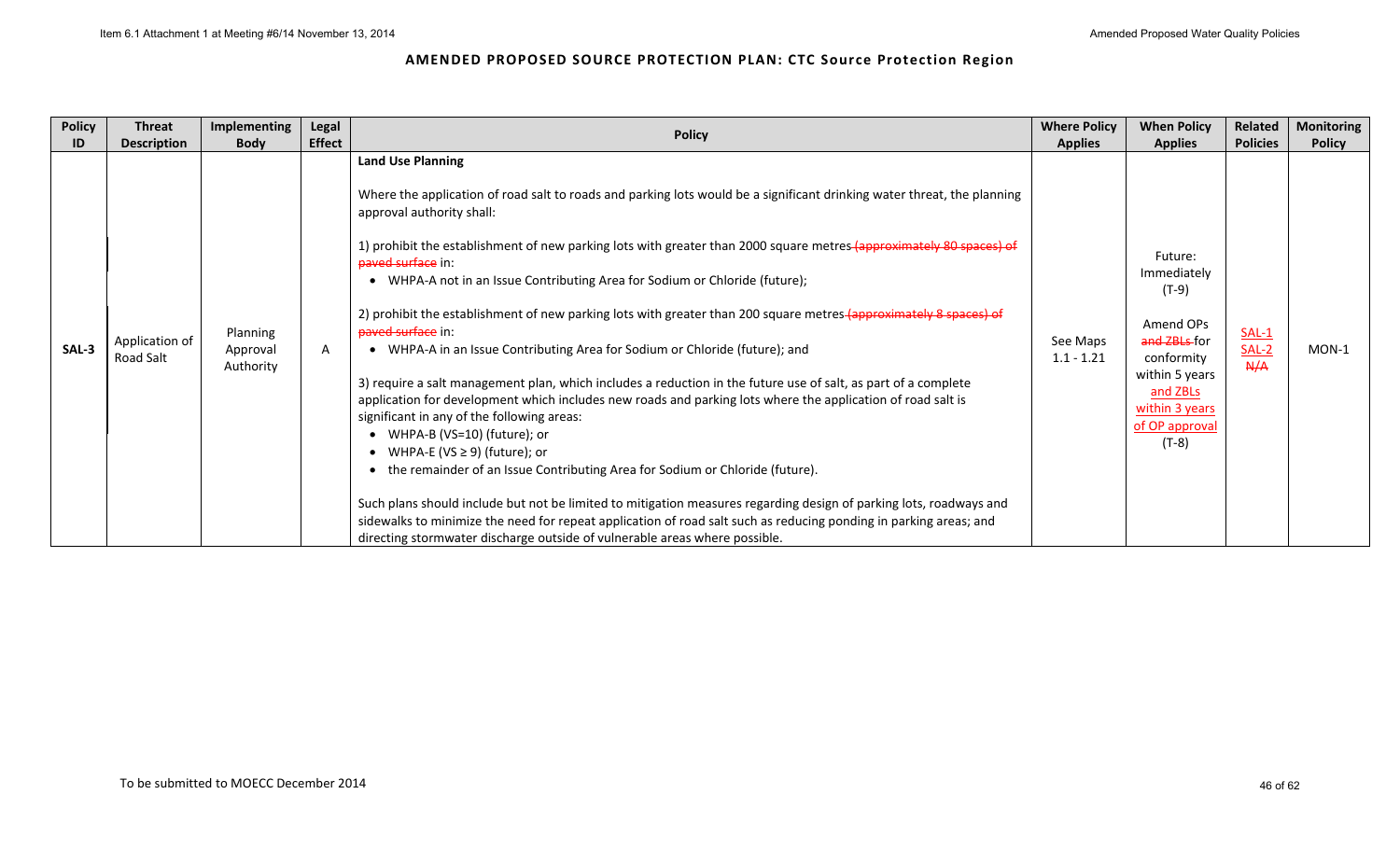| <b>Policy</b> | <b>Threat</b>                                     | Implementing                | Legal         | <b>Policy</b>                                                                                                                                                                                                                                                                                                                                                                                                                                                                                                                                                                                                                                                                  | <b>Where Policy</b>                        | <b>When Policy</b>                                                                              | Related                | <b>Monitoring</b>      |
|---------------|---------------------------------------------------|-----------------------------|---------------|--------------------------------------------------------------------------------------------------------------------------------------------------------------------------------------------------------------------------------------------------------------------------------------------------------------------------------------------------------------------------------------------------------------------------------------------------------------------------------------------------------------------------------------------------------------------------------------------------------------------------------------------------------------------------------|--------------------------------------------|-------------------------------------------------------------------------------------------------|------------------------|------------------------|
| ID<br>SAL-4   | <b>Description</b><br>Application of<br>Road Salt | <b>Body</b><br><b>MOECC</b> | <b>Effect</b> | <b>Specify Action</b><br>Where the application of road salt is, or would be, a significant drinking water threat, the Ministry of the Environment<br>and Climate Change in consultation with other provincial ministries and municipal associations should promote best<br>management practices for the application of road salt, to protect sources of municipal drinking water in any of the<br>following areas:<br>WHPA-A (existing, future); or<br>WHPA-B (VS=10) (existing, future); or<br>WHPA-E (VS $\geq$ 9) (existing, future); or<br>the remainder of an Issue Contributing Area for Sodium or Chloride (existing, future).                                          | <b>Applies</b><br>See Maps<br>$1.1 - 1.21$ | <b>Applies</b><br><b>Existing &amp;</b><br>Future:<br>Consider<br>within<br>2 years<br>$(T-15)$ | <b>Policies</b><br>N/A | <b>Policy</b><br>MON-4 |
| SAL-5         | Application of<br>Road Salt                       | <b>MOECC</b>                |               | <b>Specify Action</b><br>Where the application of road salt is, or would be, a significant drinking water threat, the Ministry of the Environment<br>and Climate Change in consultation with other provincial ministries and municipal associations should develop a<br>licensing and accreditation program for Snow and Ice Contractors for the application of road salt, to protect sources<br>of municipal drinking water in any of the following areas:<br>WHPA-A (existing, future); or<br>WHPA-B (VS=10) (existing, future); or<br>WHPA-E (VS $\geq$ 9) (existing, future); or<br>the remainder of an Issue Contributing Area for Sodium or Chloride (existing, future). | See Maps<br>$1.1 - 1.21$                   | <b>Existing &amp;</b><br>Future:<br>Consider<br>within<br>2 years<br>$(T-15)$                   | N/A                    | MON-4                  |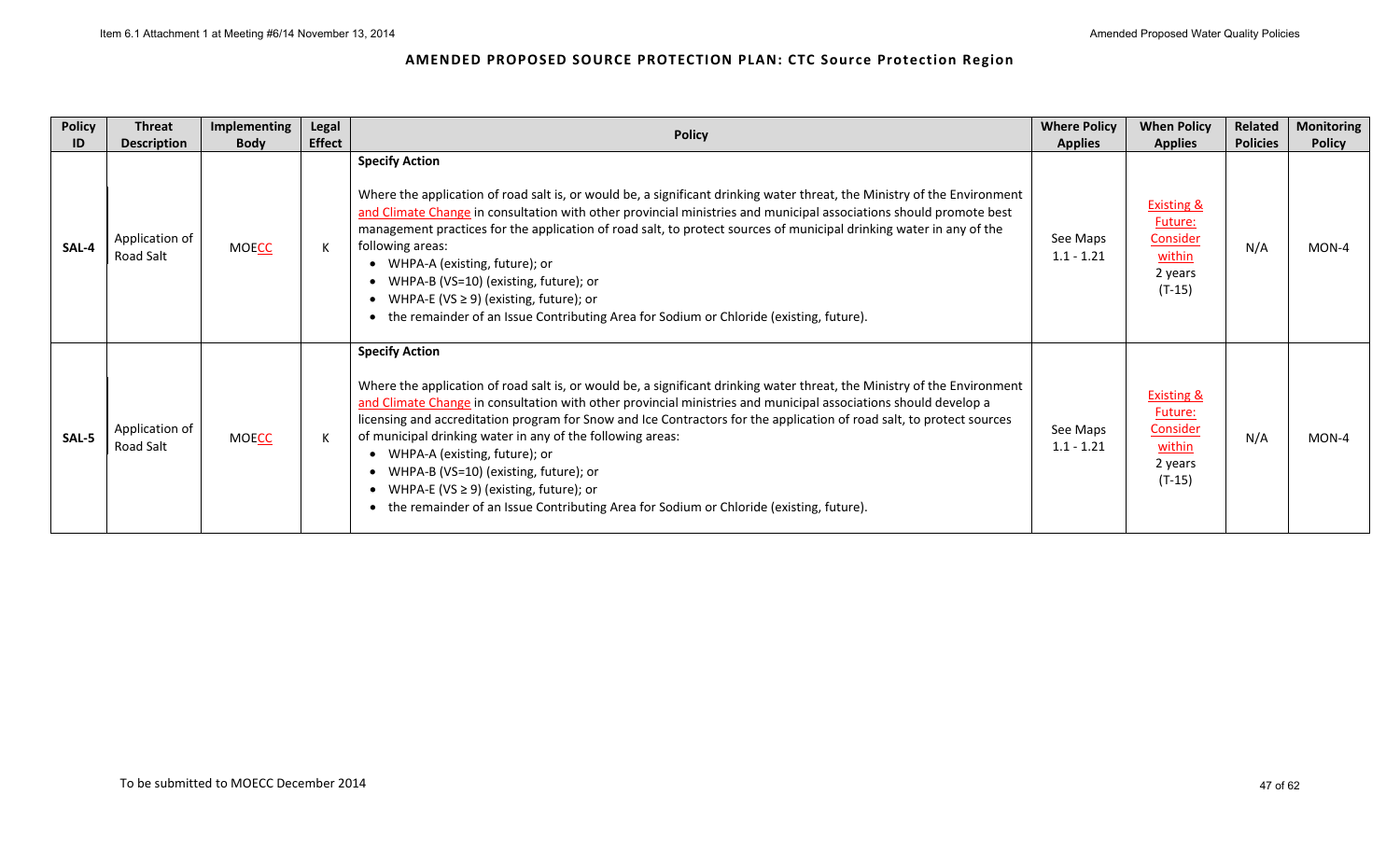| <b>Policy</b> | <b>Threat</b>                                           | <b>Implementing</b>           | Legal         | <b>Policy</b>                                                                                                                                                                                                                                                                                                                                                                                                                                                                                                                                                                                                                                                                                                                                                                                                                                                                                                                                                                                                                                                                                                                                                                                                                                                                                                                                                                                                                                                                                                                                                                                                                                                                                                                                                                                           | <b>Where Policy</b>      | <b>When Policy</b>                                                            | Related         | <b>Monitoring</b> |
|---------------|---------------------------------------------------------|-------------------------------|---------------|---------------------------------------------------------------------------------------------------------------------------------------------------------------------------------------------------------------------------------------------------------------------------------------------------------------------------------------------------------------------------------------------------------------------------------------------------------------------------------------------------------------------------------------------------------------------------------------------------------------------------------------------------------------------------------------------------------------------------------------------------------------------------------------------------------------------------------------------------------------------------------------------------------------------------------------------------------------------------------------------------------------------------------------------------------------------------------------------------------------------------------------------------------------------------------------------------------------------------------------------------------------------------------------------------------------------------------------------------------------------------------------------------------------------------------------------------------------------------------------------------------------------------------------------------------------------------------------------------------------------------------------------------------------------------------------------------------------------------------------------------------------------------------------------------------|--------------------------|-------------------------------------------------------------------------------|-----------------|-------------------|
| ID            | <b>Description</b>                                      | <b>Body</b>                   | <b>Effect</b> |                                                                                                                                                                                                                                                                                                                                                                                                                                                                                                                                                                                                                                                                                                                                                                                                                                                                                                                                                                                                                                                                                                                                                                                                                                                                                                                                                                                                                                                                                                                                                                                                                                                                                                                                                                                                         | <b>Applies</b>           | <b>Applies</b>                                                                | <b>Policies</b> | <b>Policy</b>     |
| SAL-6         | Application of<br>Road Salt<br>(Provincial<br>Highways) | Ministry of<br>Transportation | K             | <b>Specify Action</b><br>For provincial highways where the application of road salt is, or would be, a significant drinking water threat in any of<br>the following areas:<br>WHPA-A (existing, future); or<br>WHPA-B (VS=10) (existing, future); or<br>WHPA-E (VS $\geq$ 9) (existing, future); or<br>the remainder of an Issue Contributing Area for Sodium or Chloride (existing, future);<br>the Ministry of Transportation should:<br>a) continue the proactive implementation of their salt management plans with their supporting de-icing contactors<br>and the use of best management practices within wellhead protection areas;<br>b) update their salt management plan, as required, to ensure consistency with the most current versions of<br>Environment Canada's Code of Practice for the Environmental Management of Road Salts and Transportation<br>Association of Canada's Synthesis of Best Practices;<br>c) investigate and implement where practical, alternative products and mitigation practices and technologies for road<br>salt application and the management of highway runoff and infiltration;<br>d) in consultation with the Source Protection Authority, consider the information contained in the CTC Source<br>Protection Assessment Reports for the siting and prioritization of future-pilot-projects assessments related to road<br>salt application and the management of highway runoff and infiltration. In particular, a pilot project an assessment of<br>application rates and options for reducing the application of salt should be undertaken at those wells in Orangeville<br>immediately adjacent to Highways 9 and 10; and<br>e) forward upon request to the Source Protection Authority the results of monitoring data on specific pilot projects. | See Maps<br>$1.1 - 1.21$ | <b>Existing &amp;</b><br>Future:<br>Consider<br>within<br>2 years<br>$(T-15)$ | N/A             | MON-4             |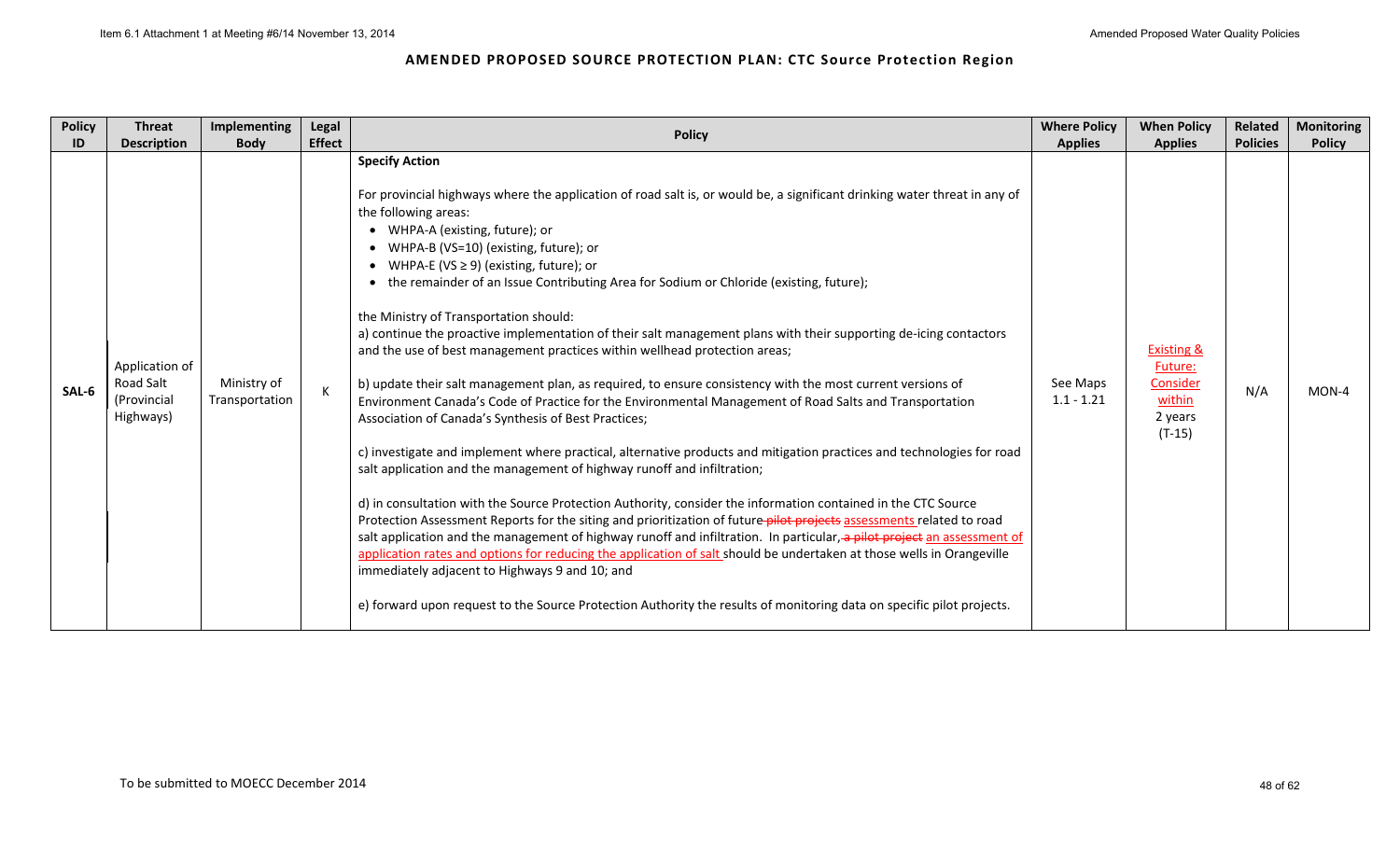| <b>Policy</b> | <b>Threat</b>                           | Implementing | Legal         |                                                                                                                                                                                                                                                                                                                                                                                                                                                                                                                                                                                                                               | <b>Where Policy</b>      | <b>When Policy</b>                     | Related                      | <b>Monitoring</b> |
|---------------|-----------------------------------------|--------------|---------------|-------------------------------------------------------------------------------------------------------------------------------------------------------------------------------------------------------------------------------------------------------------------------------------------------------------------------------------------------------------------------------------------------------------------------------------------------------------------------------------------------------------------------------------------------------------------------------------------------------------------------------|--------------------------|----------------------------------------|------------------------------|-------------------|
| ID            | <b>Description</b>                      | <b>Body</b>  | <b>Effect</b> | <b>Policy</b>                                                                                                                                                                                                                                                                                                                                                                                                                                                                                                                                                                                                                 | <b>Applies</b>           | <b>Applies</b>                         | <b>Policies</b>              | <b>Policy</b>     |
| SAL-7         | Handling and<br>Storage of<br>Road Salt | <b>RMO</b>   | G             | Part IV, s.57, s.58<br>Where the handling and storage of road salt is, or would be, a significant drinking water threat (excluding incidental<br>quantities for personal use), the following actions shall be taken:<br>1) The handling and storage of road salt is designated for the purpose of s.57 under the Clean Water Act, and is<br>therefore prohibited where the threat would be significant in any of the following areas:<br>WHPA-A (future); or<br>$\bullet$<br>WHPA-B (VS=10) (future); or<br>WHPA-E (VS $\geq$ 9) (future); or<br>the remainder of an Issue Contributing Area for Sodium or Chloride (future). | See Maps<br>$1.1 - 1.21$ | Future:<br>Immediately<br>$(T-5)$      | GEN-1                        | MON-2             |
|               |                                         |              | н             | 2) The handling and storage of road salt is designated for the purpose of s.58 under the Clean Water Act, requiring<br>risk management plans, where the threat is significant in any of the following areas:<br>WHPA-A (existing); or<br>WHPA-B (VS=10) (existing); or<br>WHPA-E (VS $\geq$ 9) (existing); or<br>the remainder of an Issue Contributing Area for Sodium or Chloride (existing).                                                                                                                                                                                                                               |                          | Existing:<br>1 year/5 years<br>$(T-6)$ | A/A<br><b>GEN-1</b><br>GEN-2 | MON-2             |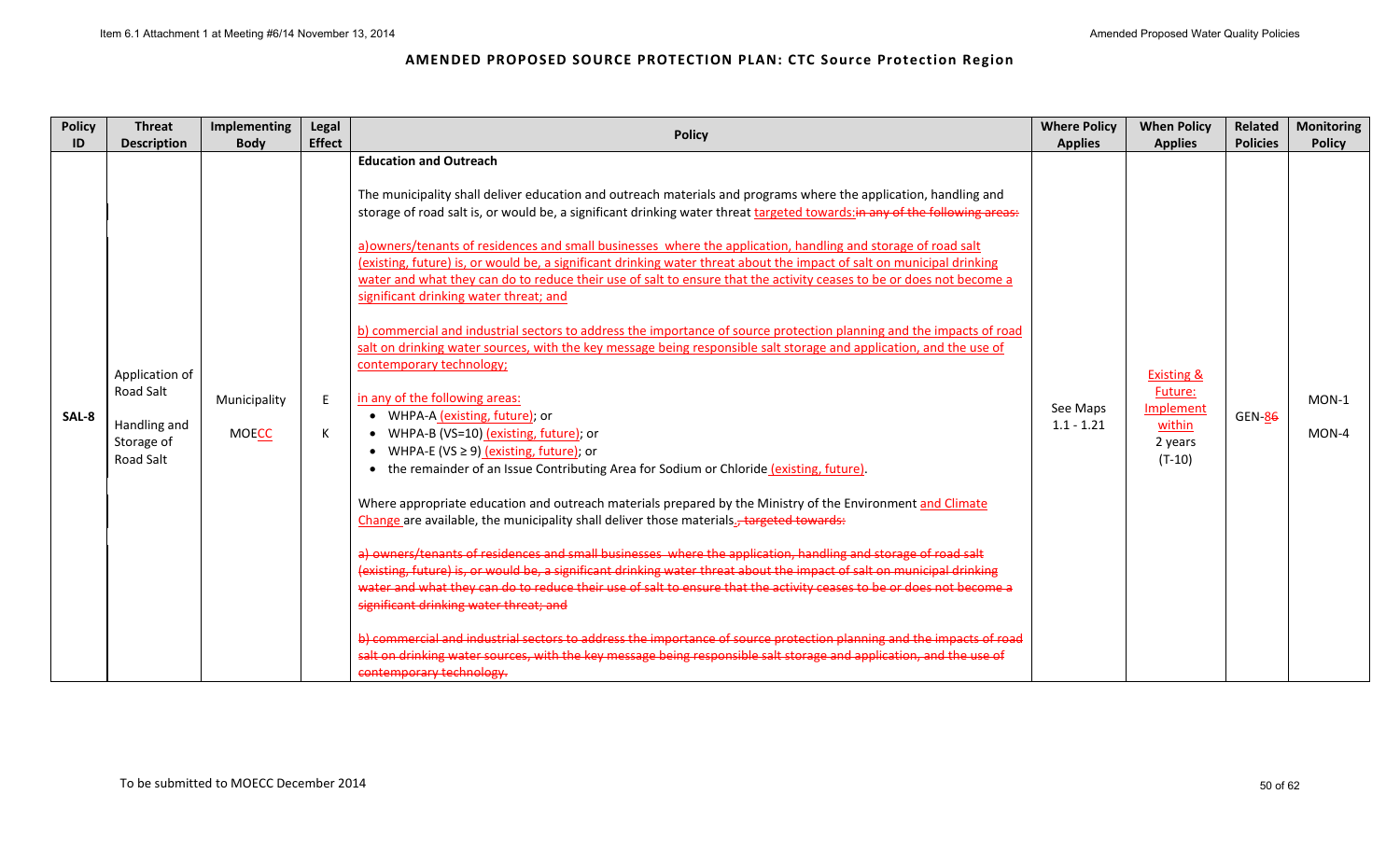| <b>Policy</b> | <b>Threat</b>                                                          | Implementing               | Legal         | <b>Policy</b>                                                                                                                                                                                                                                                                                                                                                                                                                                                                                                                                                                                                                                                                                                                                                                                                                                                                                                                  | <b>Where Policy</b>                    | <b>When Policy</b>                                                         | Related         | <b>Monitoring</b>  |
|---------------|------------------------------------------------------------------------|----------------------------|---------------|--------------------------------------------------------------------------------------------------------------------------------------------------------------------------------------------------------------------------------------------------------------------------------------------------------------------------------------------------------------------------------------------------------------------------------------------------------------------------------------------------------------------------------------------------------------------------------------------------------------------------------------------------------------------------------------------------------------------------------------------------------------------------------------------------------------------------------------------------------------------------------------------------------------------------------|----------------------------------------|----------------------------------------------------------------------------|-----------------|--------------------|
| ID            | <b>Description</b>                                                     | <b>Body</b>                | <b>Effect</b> |                                                                                                                                                                                                                                                                                                                                                                                                                                                                                                                                                                                                                                                                                                                                                                                                                                                                                                                                | <b>Applies</b>                         | <b>Applies</b>                                                             | <b>Policies</b> | <b>Policy</b>      |
| SAL-9         | Application of<br>Road Salt<br>Handling and<br>Storage of<br>Road Salt | <b>SPA</b><br>Municipality |               | <b>Monitoring</b><br>Where the application, handling and storage of road salt (existing, future) is, or would be, a significant drinking water<br>threat in an Issue Contributing Area for Sodium or Chloride:<br>a) the responsible Source Protection Authority, in partnership with affected municipalities, shall conduct an<br>investigation on the source and nature of sodium and chloride threats, contingent on funding;<br>b) the municipality shall undertake monthly sampling of sodium and chloride levels in raw water at affected wells and<br>report the results to the Source Protection Authority; and<br>c) the Source Protection Authority in partnership with affected municipalities shall assess the information for any<br>increasing trends and advise the Source Protection Committee on the need for new source protection plan policies to<br>be developed to prevent future drinking water Issues. | See Maps<br>1.2<br>1.3<br>1.11<br>1.14 | <b>Existing &amp;</b><br>Future:<br>Initiate within<br>2 years<br>$(T-16)$ | N/A             | $MON-3$<br>$MON-1$ |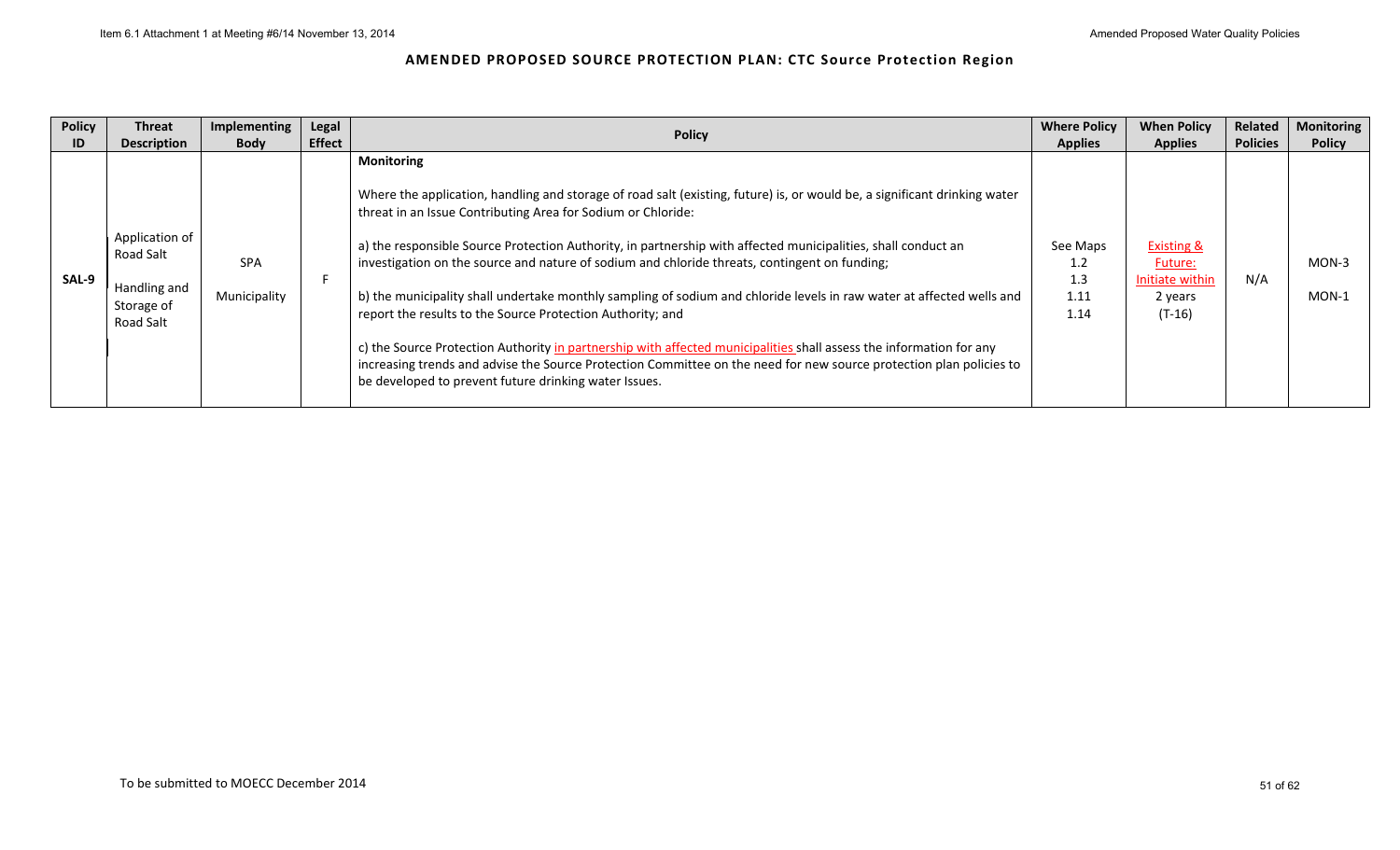| <b>Policy</b><br>ID | <b>Threat</b><br><b>Description</b>                            | Implementing<br><b>Body</b>       | Legal<br><b>Effect</b> | <b>Policy</b>                                                                                                                                                                                                                                                                                                                                                                                                                                                                                                                                                                                                                                                                                                                                                                                                                                                                                                                                                       | <b>Where Policy</b><br><b>Applies</b>                          | <b>When Policy</b><br><b>Applies</b>                                                                                                                      | Related<br><b>Policies</b> | <b>Monitoring</b><br><b>Policy</b> |
|---------------------|----------------------------------------------------------------|-----------------------------------|------------------------|---------------------------------------------------------------------------------------------------------------------------------------------------------------------------------------------------------------------------------------------------------------------------------------------------------------------------------------------------------------------------------------------------------------------------------------------------------------------------------------------------------------------------------------------------------------------------------------------------------------------------------------------------------------------------------------------------------------------------------------------------------------------------------------------------------------------------------------------------------------------------------------------------------------------------------------------------------------------|----------------------------------------------------------------|-----------------------------------------------------------------------------------------------------------------------------------------------------------|----------------------------|------------------------------------|
| <b>SAL-10</b>       | Moderate/<br><b>Low Threats</b><br>Application of<br>Road Salt | Planning<br>Approval<br>Authority | B                      | <b>Land Use Planning</b><br>Where the application of road salt would be a moderate or low drinking water threat, the planning approval authority<br>is encouraged to require a salt management plan, which includes a reduction in the future use of salt, as part of a<br>complete application for development which includes new roads and parking lots in any of the following areas:<br>• WHPA-B (VS<10) (future); or<br>• WHPA-C (future); or<br>• WHPA-D (future); or<br>• WHPA-E (VS $\geq$ 4.5 and <9) (future); or<br>• HVA (future); or<br>SGRA (VS $\geq$ 6) (future).<br>$\bullet$<br>Such plans should include, but not be limited to, mitigation measures regarding design of parking lots, roadways and<br>sidewalks to minimize the need for repeat application of road salt such as reducing ponding in parking areas, directing<br>stormwater discharge outside of vulnerable areas where possible, and provisions to hire certified contractors. | See Chapter 5<br>of the<br>respective<br>Assessment<br>Reports | Future:<br>Immediately<br>$(T-9)$<br>Amend OPs<br>and ZBLs-for<br>conformity<br>within 5 years<br>and ZBLs<br>within 3 years<br>of OP approval<br>$(T-8)$ | N/A                        | N/A                                |
| <b>SAL-11</b>       | Moderate/<br><b>Low Threats</b><br>Application of<br>Road Salt | <b>MOE</b>                        |                        | <b>Specify Action</b><br>Where the application of road salt is, or would be, a moderate or low drinking water threat, the Ministry of the<br>Environment in consultation with other provincial ministries and municipal associations should promote best<br>management practices for the application of road salt, to protect sources of municipal drinking water in any of the<br>following areas:<br>• WHPA-B (VS<10) (existing, future); or<br>WHPA-C (existing, future); or<br>WHPA-D (existing, future); or<br>WHPA-E (VS $\geq$ 4.5 and <9) (existing, future); or<br>HVA (existing, future); or<br>SGRA (VS $\geq$ 6) (existing, future).                                                                                                                                                                                                                                                                                                                    | See Chapter 5<br>of the<br>respective<br>Assessment<br>Reports | <b>Existing &amp;</b><br>Future:<br>Consider<br>within<br>2 years<br>$(T-15)$                                                                             | N/A                        | N/A                                |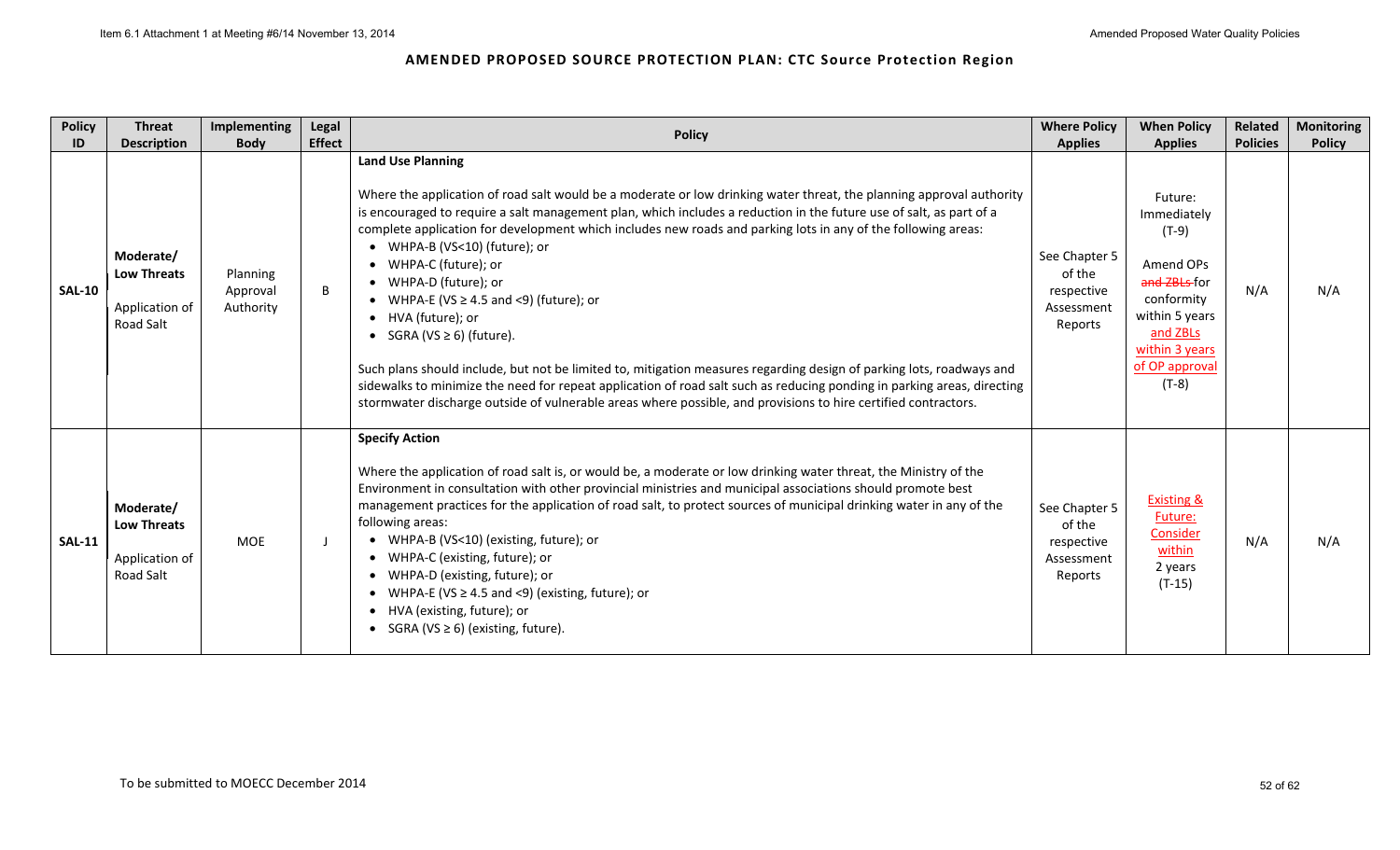| <b>Policy</b><br>ID | <b>Threat</b><br><b>Description</b>                                                                       | Implementing<br><b>Body</b> | Legal<br><b>Effect</b> | <b>Policy</b>                                                                                                                                                                                                                                                                                                                                                                                                                                                                                                                                                                                                                                                                                                                                                                                                                                                                                                                                                                                                                           | <b>Where Policy</b><br><b>Applies</b>                          | <b>When Policy</b><br><b>Applies</b>                                          | Related<br><b>Policies</b> | <b>Monitoring</b><br><b>Policy</b> |
|---------------------|-----------------------------------------------------------------------------------------------------------|-----------------------------|------------------------|-----------------------------------------------------------------------------------------------------------------------------------------------------------------------------------------------------------------------------------------------------------------------------------------------------------------------------------------------------------------------------------------------------------------------------------------------------------------------------------------------------------------------------------------------------------------------------------------------------------------------------------------------------------------------------------------------------------------------------------------------------------------------------------------------------------------------------------------------------------------------------------------------------------------------------------------------------------------------------------------------------------------------------------------|----------------------------------------------------------------|-------------------------------------------------------------------------------|----------------------------|------------------------------------|
| <b>SAL-12</b>       | Moderate/<br><b>Low Threats</b><br>Application of<br><b>Road Salt</b>                                     | Municipality                | $\Box$                 | <b>Specify Action</b><br>Where the application of road salt on unassumed roads and private parking lots with greater than 200 square<br>metres (excluding low density residential) is, or would be, a moderate or low drinking water threat in any of the<br>following areas:<br>• WHPA-B (VS<10) (existing, future); or<br>WHPA-C (existing, future); or<br>WHPA-D (existing, future); or<br>WHPA-E (VS $\geq$ 4.5 and <9) (existing, future); or<br>• HVA (existing, future); or<br>• SGRA (VS $\geq$ 6) (existing, future).<br>the municipality is encouraged to:<br>a) require implementation of a salt management plan which includes the goal to minimize salt usage through<br>alternative measures, while maintaining public safety; and<br>b) require the use of trained individuals in the application of road salt (could include technicians and technologists<br>and others responsible for salt management plans, winter maintenance supervisors, patrollers, equipment operators,<br>mechanics, and contract employees). | See Chapter 5<br>of the<br>respective<br>Assessment<br>Reports | <b>Existing &amp;</b><br>Future:<br>Consider<br>within<br>2 years<br>$(T-15)$ | N/A                        | N/A                                |
| <b>SAL-13</b>       | Moderate/<br><b>Low Threats</b><br>Application of<br>Road Salt<br>Handling and<br>Storage of<br>Road Salt | SPA<br>Municipality         | J                      | <b>Specify Action</b><br>Where the application, handling and storage of road salt is, or would be, a moderate or low drinking water threat, the<br>municipality is requested to report the results of its sodium and chloride monitoring conducted under the Safe<br>Drinking Water Act and any other monitoring programs annually to the Source Protection Authority. The Source<br>Protection Authority shall assess the information for any increasing trends and advise the Source Protection<br>Committee on the need for new source protection plan policies to be developed to prevent future drinking water<br>Issues, in any of the following areas:<br>• WHPA-B (VS<10) (existing, future); or<br>WHPA-C (existing, future); or<br>WHPA-D (existing, future); or<br>WHPA-E (VS $\geq$ 4.5 and <9) (existing, future); or<br>HVA (existing, future); or<br>• SGRA (VS $\geq$ 6) (existing, future).                                                                                                                            | See Chapter 5<br>of the<br>respective<br>Assessment<br>Reports | <b>Existing &amp;</b><br>Future:<br>Consider<br>within<br>2 years<br>$(T-15)$ | N/A                        | N/A                                |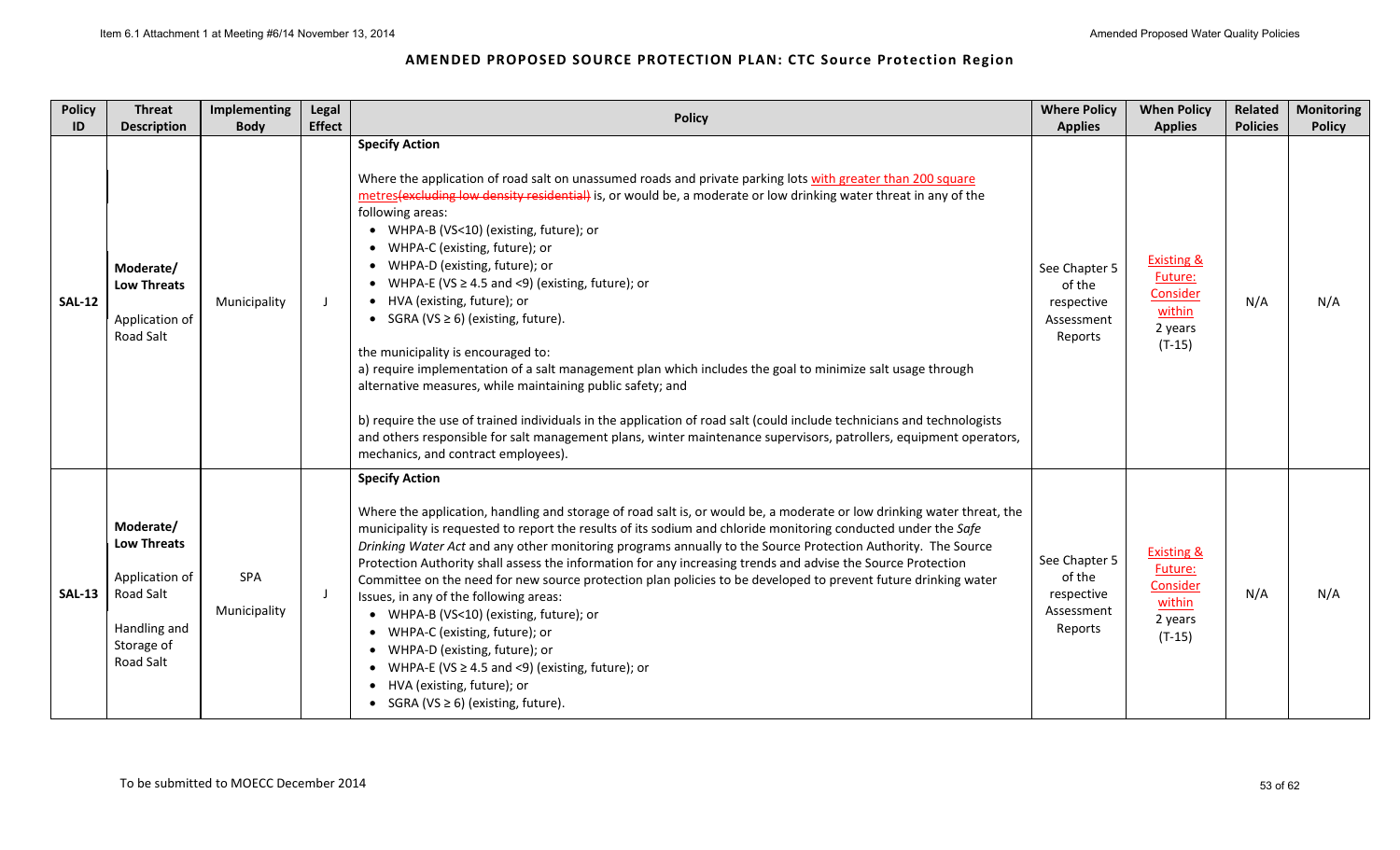| <b>Policy</b><br>ID | <b>Threat</b><br><b>Description</b> | Implementing<br><b>Body</b> | Legal<br><b>Effect</b> | <b>Policy</b>                                                                                                                                                                                                                                                                                                                                                                                                                                                                                                                                                                                                                                                                                                                          | <b>Where Policy</b><br><b>Applies</b> | <b>When Policy</b><br><b>Applies</b>                                  | Related<br><b>Policies</b> | <b>Monitoring</b><br><b>Policy</b> |
|---------------------|-------------------------------------|-----------------------------|------------------------|----------------------------------------------------------------------------------------------------------------------------------------------------------------------------------------------------------------------------------------------------------------------------------------------------------------------------------------------------------------------------------------------------------------------------------------------------------------------------------------------------------------------------------------------------------------------------------------------------------------------------------------------------------------------------------------------------------------------------------------|---------------------------------------|-----------------------------------------------------------------------|----------------------------|------------------------------------|
| SNO-1               | Storage of<br>Snow                  | <b>RMO</b>                  | G                      | Part IV, s.57, s.58<br>Where the storage of snow is, or would be, a significant drinking water threat, the following actions shall be taken:<br>1) The storage of snow is designated for the purpose of s.57 under the Clean Water Act, and is therefore prohibited<br>where the threat is, or would be, significant in any of the following areas:<br>WHPA-A (existing, future); or<br>• WHPA-B (VS=10) (future); or<br>WHPA-E (VS $\geq$ 9) (future); or<br>the remainder of an Issue Contributing Area for Sodium or Chloride (future).<br>Notwithstanding the above, emergency snow storage may be permitted outside of WHPA-A as determined by the risk<br>management official and the municipality responsible for snow storage. | See Maps<br>$1.1 - 1.21$              | Future:<br>Immediately<br>$(T-5)$<br>Existing:<br>180 days<br>$(T-4)$ | GEN-1                      | $MON-2$                            |
|                     |                                     |                             | Н                      | 2) The storage of snow is designated for the purpose of s.58 under the Clean Water Act, requiring risk management<br>plans, where the threat is significant in any of the following areas:<br>WHPA-B (VS=10) (existing); or<br>WHPA-E (VS $\geq$ 9) (existing); or<br>The remainder of an Issue Contributing Area for Sodium or Chloride (existing).<br>Without limiting other requirements, risk management plans shall include appropriate terms and conditions to<br>ensure the storage of snow, and associated runoff, ceases to be a significant drinking water threat.                                                                                                                                                           |                                       | Existing:<br>1 year/5 years<br>(T-6)                                  | $GEN-1$<br>$GEN-2$<br>A/A  | MON-2                              |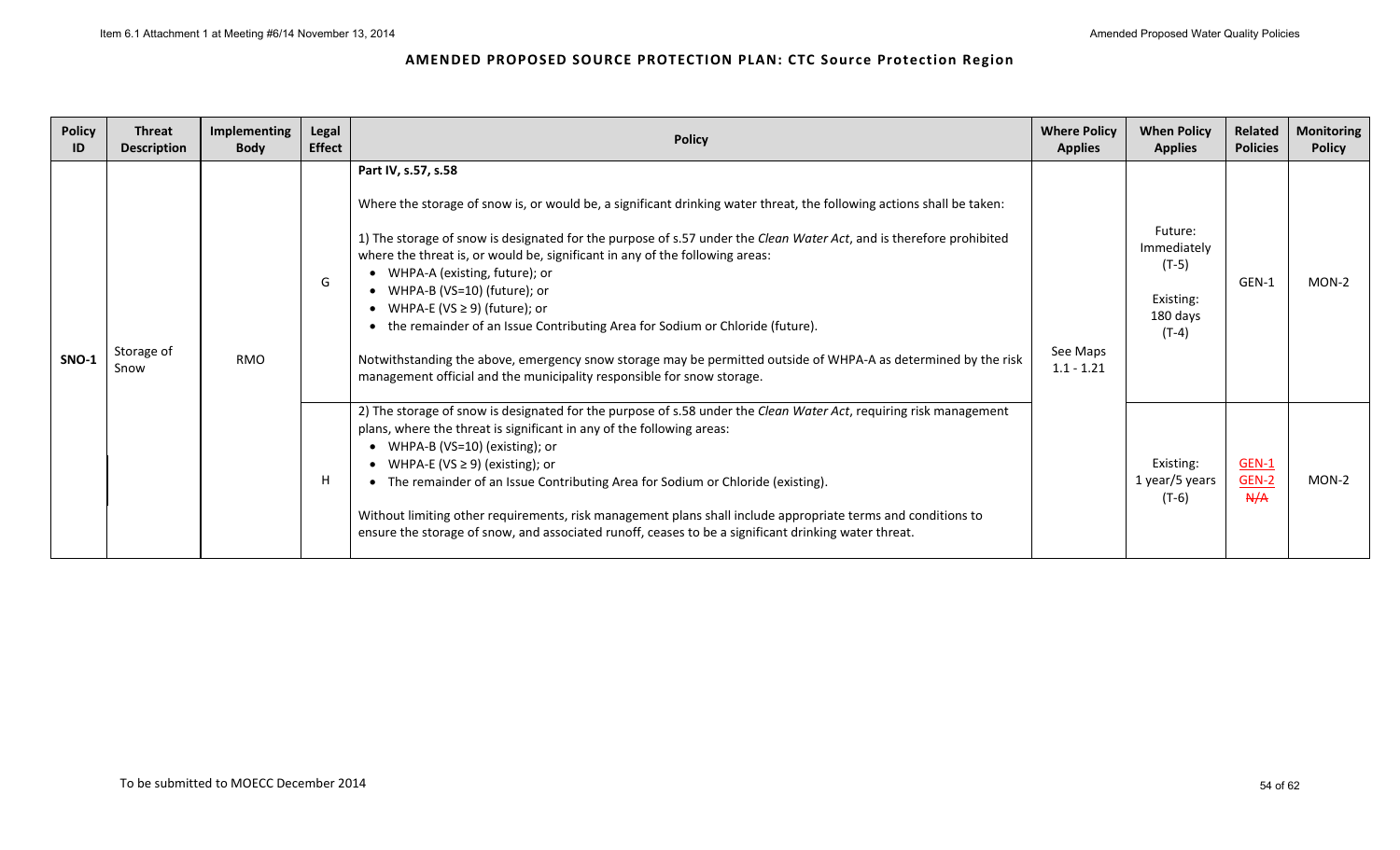| <b>Policy</b><br>ID | <b>Threat</b><br><b>Description</b>                         | Implementing<br><b>Body</b> | Legal<br><b>Effect</b> | <b>Policy</b>                                                                                                                                                                                                                                                                                                                                                                                                                                                                                                                                                                           | <b>Where Policy</b><br><b>Applies</b> | <b>When Policy</b><br><b>Applies</b>                                 | Related<br><b>Policies</b> | <b>Monitoring</b><br><b>Policy</b> |
|---------------------|-------------------------------------------------------------|-----------------------------|------------------------|-----------------------------------------------------------------------------------------------------------------------------------------------------------------------------------------------------------------------------------------------------------------------------------------------------------------------------------------------------------------------------------------------------------------------------------------------------------------------------------------------------------------------------------------------------------------------------------------|---------------------------------------|----------------------------------------------------------------------|----------------------------|------------------------------------|
| <b>FUEL-1</b>       | Handling and<br>Storage of Fuel<br>(Municipal<br>Wellheads) | <b>MOECC</b>                | $\mathsf{C}$           | <b>Prescribed Instrument</b><br>Where the handling and storage of fuel at a municipal wellhead is in an area where the activity is, or would be, a<br>significant drinking water threat, drinking water licences under the Safe Drinking Water Act shall be reviewed to<br>ensure that appropriate terms and conditions are included so that the activity ceases to be, or does not become, a<br>significant drinking water threat in any of the following areas:<br>• WHPA-A (existing, future); or<br>• WHPA-B (VS=10) (existing, future); or<br>• WHPA-E (VS=10) (existing, future). | See Maps<br>$1.1 - 1.21$              | Future:<br>Immediately<br>$(T-3)$<br>Existing:<br>3 years<br>$(T-1)$ | <b>GEN-35</b>              | MON-4                              |
|                     | Handling and<br>Storage of Fuel                             |                             |                        | <b>Prescribed Instrument</b><br>1) The handling and storage of fuel at an aggregate extraction site shall be prohibited where the activity would be a<br>significant drinking water threat in any of the following areas:<br>• WHPA-A (future); or<br>• WHPA-B (VS=10) (future); or<br>• WHPA-E (VS=10) (future).                                                                                                                                                                                                                                                                       | See Maps                              | Future:<br>Immediately<br>$(T-3)$                                    | N/A                        | MON-4                              |
| <b>FUEL-2</b>       | (Aggregate<br>Extraction<br>Sites)                          | <b>MNRF</b>                 | C                      | 2) Where the handling and storage of fuel at an aggregate extraction site is in an area where the activity is a<br>significant drinking water threat, the license, site plan or permit that governs the activity shall be reviewed to<br>ensure appropriate terms and conditions are included so that the activity ceases to be a significant drinking water<br>threat in any of the following areas:<br>• WHPA-A (existing); or<br>• WHPA-B (VS=10) (existing); or<br>• WHPA-E (VS=10) (existing).                                                                                     | $1.1 - 1.21$                          | Existing:<br>3 years<br>$(T-1)$                                      | <b>GEN-35</b>              | MON-4                              |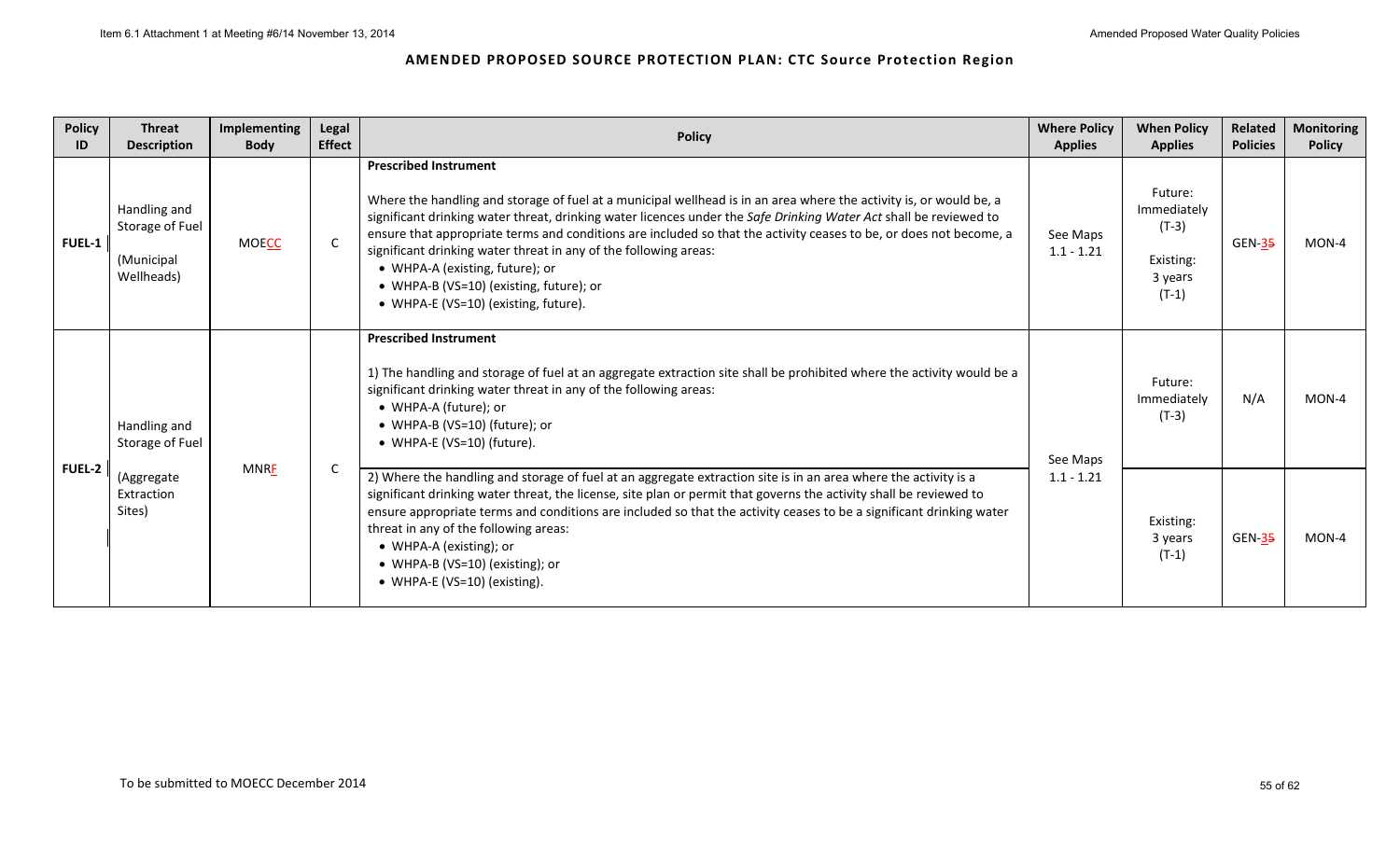| <b>Policy</b> | <b>Threat</b>                                                                                                                    | Implementing | Legal         |                                                                                                                                                                                                                                                                                                                                                                                                                                                                                                                                                                                                                                                                                                                                                                                                                                                                                                                                                                                                                                                                                                           | <b>Where Policy</b>      | <b>When Policy</b>                     | <b>Related</b>        | <b>Monitoring</b> |
|---------------|----------------------------------------------------------------------------------------------------------------------------------|--------------|---------------|-----------------------------------------------------------------------------------------------------------------------------------------------------------------------------------------------------------------------------------------------------------------------------------------------------------------------------------------------------------------------------------------------------------------------------------------------------------------------------------------------------------------------------------------------------------------------------------------------------------------------------------------------------------------------------------------------------------------------------------------------------------------------------------------------------------------------------------------------------------------------------------------------------------------------------------------------------------------------------------------------------------------------------------------------------------------------------------------------------------|--------------------------|----------------------------------------|-----------------------|-------------------|
| ID            | <b>Description</b>                                                                                                               | <b>Body</b>  | <b>Effect</b> | <b>Policy</b>                                                                                                                                                                                                                                                                                                                                                                                                                                                                                                                                                                                                                                                                                                                                                                                                                                                                                                                                                                                                                                                                                             | <b>Applies</b>           | <b>Applies</b>                         | <b>Policies</b>       | <b>Policy</b>     |
|               | Handling and<br>Storage of Fuel                                                                                                  | <b>RMO</b>   | G             | Part IV, s.57, s.58<br>Where the handling and storage of liquid fuel and fuel oil at non-residential properties, or multi-unit residential<br>properties or small businesses (in quantities ≥ 2500 litres above or below grade) is in an area where the activity is,<br>or would be, a significant drinking water threat, the following actions shall be taken:<br>1) The handling and storage of fuel is designated for the purpose of s.57 under the Clean Water Act, and is<br>therefore prohibited where the threat would be significant in any of the following areas:<br>• WHPA-A (future); or<br>• WHPA-B (VS=10) (future); or<br>• WHPA-E (VS=10) (future).                                                                                                                                                                                                                                                                                                                                                                                                                                       |                          | Future:<br>Immediately<br>$(T-5)$      | GEN-1                 | MON-2             |
| <b>FUEL-3</b> | (Liquid Fuel<br>and Fuel Oil in<br>Non-<br>Residential<br>(includes ICI,<br>Farm), and<br>Multi-unit<br>Residential<br>and Small |              | H             | 2) The handling and storage of fuel is designated for the purpose of s.58 under the Clean Water Act, requiring risk<br>management plans, where the threat is significant in any of the following areas:<br>• WHPA-A (existing); or<br>• WHPA-B (VS=10) (existing); or<br>• WHPA-E (VS=10) (existing).<br>Without limiting other requirements, risk management plans shall incorporate appropriate provisions of Ontario<br>Regulations 213/01 and 217/01 and their codes, best management practices and standards as amended from time<br>to time to ensure the activity ceases to be a significant drinking water threat.                                                                                                                                                                                                                                                                                                                                                                                                                                                                                | See Maps<br>$1.1 - 1.21$ | Existing:<br>1 year/5 years<br>$(T-6)$ | A/A<br>GEN-1<br>GEN-2 | MON-2             |
|               | <b>Business in</b><br>quantities<br>≥2500 litres<br>above or<br>below grade)                                                     | SPA          | E             | 3) The Source Protection Authority shall:<br>a) request inspection reports information from the Technical Standards and Safety Authority Association (TSSA) on<br>Private Fuel Outlets (PFOs) in areas where the handling and storage of fuel is a significant threat as requested by<br>the SPA-the-location and number of existing storage tanks that are significant drinking water threats which have<br>been brought into compliance with the new standards under Regs. 213/01 and 217/01, and the location and<br>number of tanks remaining to be upgraded to current standards; and<br>b) provide this information to the Risk Management Official to aid in priorizing prioritizing the development of the<br>risk management plans for those that pose the greatest risk first; and<br>c) provide to TSSA any data about leaks and other concerns observed, as they relate to TSSA's mandate to enforce<br>O. Reg. 213/217 (as amended) and their corresponding codes, at PFOs from RMOs or through SPA staff work that<br>would support TSSA's enforcement of regulatory requirements for PFOs. |                          | Existing:<br>180 days<br>$(T-14)$      | N/A                   | MON-3             |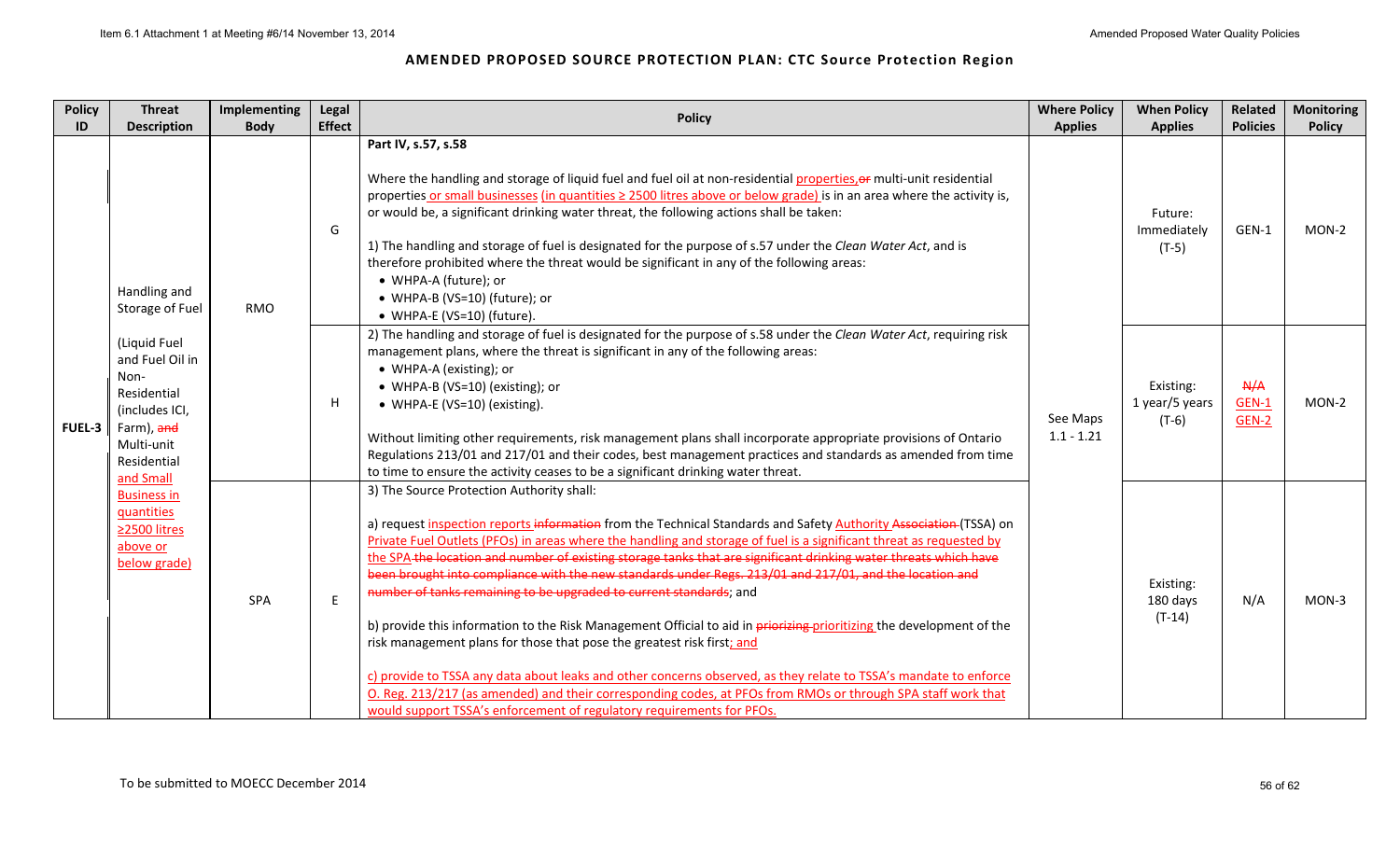| <b>Policy</b><br>ID | <b>Threat</b><br><b>Description</b>                                                                         | Implementing<br><b>Body</b>                | Legal<br><b>Effect</b> | <b>Policy</b>                                                                                                                                                                                                                                                                                                                                                                                                                                                                                                                                                                                                                                                                                                                                                                                                                                                                                                                                                         | <b>Where Policy</b><br><b>Applies</b> | <b>When Policy</b><br><b>Applies</b>               | Related<br><b>Policies</b> | <b>Monitoring</b><br><b>Policy</b> |
|---------------------|-------------------------------------------------------------------------------------------------------------|--------------------------------------------|------------------------|-----------------------------------------------------------------------------------------------------------------------------------------------------------------------------------------------------------------------------------------------------------------------------------------------------------------------------------------------------------------------------------------------------------------------------------------------------------------------------------------------------------------------------------------------------------------------------------------------------------------------------------------------------------------------------------------------------------------------------------------------------------------------------------------------------------------------------------------------------------------------------------------------------------------------------------------------------------------------|---------------------------------------|----------------------------------------------------|----------------------------|------------------------------------|
| <b>FUEL-4</b>       | Handling and<br>Storage of Fuel<br>(Liquid Fuel<br>and Fuel Oil in<br>Non-<br>Residential<br>(includes ICI, | Municipality                               |                        | <b>Education and Outreach</b><br>The municipality shall prepare and deliver education and outreach materials and programs to residences and small<br>businesses where the handling and storage of liquid fuel and fuel oil is, or would be, a significant drinking water<br>threat to advise the owner/tenant about the actions to take to ensure that the activity ceases to be, or does not<br>become, a significant drinking water threat. Where appropriate education and outreach materials prepared by the<br>Ministry of the Environment and Climate Change, TSSA or other parties are available, the municipality shall deliver<br>those materials in any of the following areas:-<br>Where the handling and storage of liquid fuel and fuel oil is, or would be, a significant drinking water threat in any<br>of the following areas:<br>• WHPA-A (existing, future); or<br>• WHPA-B (VS=10) (existing, future); or<br>• WHPA-E (VS=10) (existing, future). | See Maps<br>$1.1 - 1.21$              | <b>Existing &amp;</b><br><b>Future:</b><br>2 years | GEN-8 <del>6</del>         | $MON-1$                            |
|                     | Farm),<br>Multi-unit<br>Residential,<br>Residential,<br>and Small<br>Business)                              | <b>MOECC</b><br><b>TSSA</b><br><b>MGCS</b> | К                      | The Ministry of the Environment and Climate Change shall collaborate with TSSA and MGCS to:<br>a) provide education and outreach materials for delivery by local municipalities to residences and small businesses<br>about how to prevent spills or leaks from contaminating water and what to do if a spill happens or is suspected;<br>b) include source water safety information into current public education vehicles, such as TSSA's website and<br>seasonal brochures;<br>c) work with fuel industry associations to facilitate distribution of educational materials to fuel suppliers; and<br>d) provide colleges with source water awareness information that can be integrated into fuel technician training<br>programs.                                                                                                                                                                                                                                 |                                       | $(T-10)$                                           |                            | MON-4                              |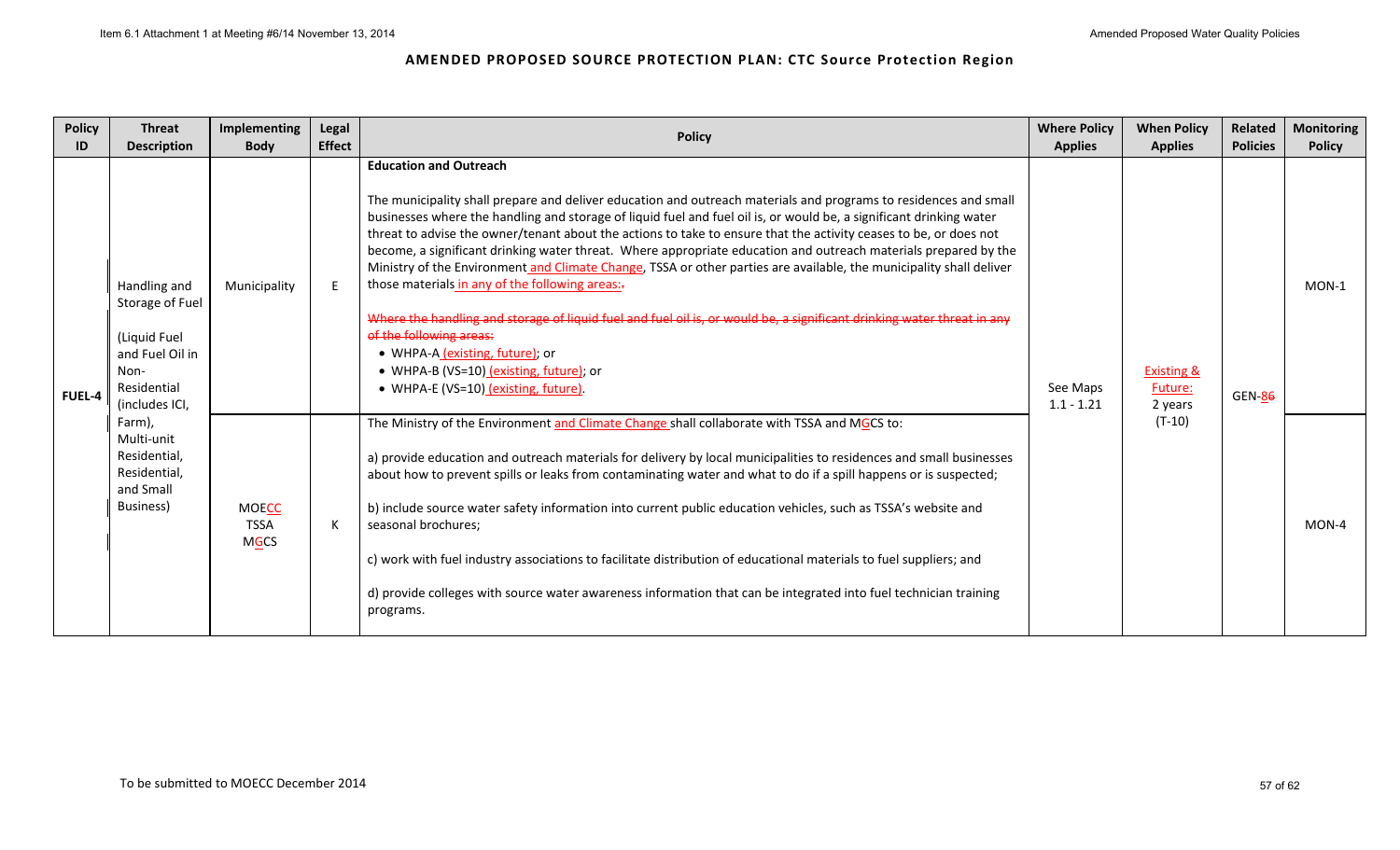| <b>Policy</b><br>ID | <b>Threat</b><br><b>Description</b>                                   | <b>Implementing</b><br><b>Body</b> | Legal<br><b>Effect</b> | <b>Policy</b>                                                                                                                                                                                                                                                                                                                                                                                                                                                                                                                                                                                           | <b>Where Policy</b><br><b>Applies</b> | <b>When Policy</b><br><b>Applies</b>   | Related<br><b>Policies</b>     | <b>Monitoring</b><br><b>Policy</b> |
|---------------------|-----------------------------------------------------------------------|------------------------------------|------------------------|---------------------------------------------------------------------------------------------------------------------------------------------------------------------------------------------------------------------------------------------------------------------------------------------------------------------------------------------------------------------------------------------------------------------------------------------------------------------------------------------------------------------------------------------------------------------------------------------------------|---------------------------------------|----------------------------------------|--------------------------------|------------------------------------|
| DNAP-1              | Handling and<br>Storage of a<br>Dense Non-<br>Aqueous Phase<br>Liquid | <b>RMO</b>                         | G                      | Part IV, s.57, s.58<br>Where the handling and storage of a DNAPL is, or would be, a significant drinking water threat, the following<br>actions shall be taken:<br>1) The handling and storage of a DNAPL in any quantity (excluding incidental quantities for personal use) is<br>designated for the purpose of s.57 under the Clean Water Act, and is therefore prohibited where the threat<br>would be significant in any of the following areas:<br>• WHPA-A (VS $\geq$ 2) (future); or<br>• WHPA-B (VS $\geq$ 2) (future); or<br>• WHPA-C (VS $\geq$ 2) (future); or<br>• WHPA-E (VS=10) (future). | See Maps<br>$2.1 - 2.21$              | Future:<br>Immediately<br>$(T-5)$      | GEN-1                          | MON-2                              |
|                     |                                                                       |                                    | H                      | 2) The handling and storage of a DNAPL in any quantity (excluding incidental quantities for personal use) is<br>designated for the purpose of s.58 under the Clean Water Act, requiring risk management plans, where the<br>threat is significant in any of the following areas:<br>• WHPA-A (VS $\geq$ 2) (existing); or<br>• WHPA-B (VS $\geq$ 2) (existing); or<br>• WHPA-C (VS $\geq$ 2) (existing); or<br>• WHPA-E (VS=10) (existing).                                                                                                                                                             |                                       | Existing:<br>1 year/5 years<br>$(T-6)$ | A/A<br>$GEN-1$<br><b>GEN-2</b> | MON-2                              |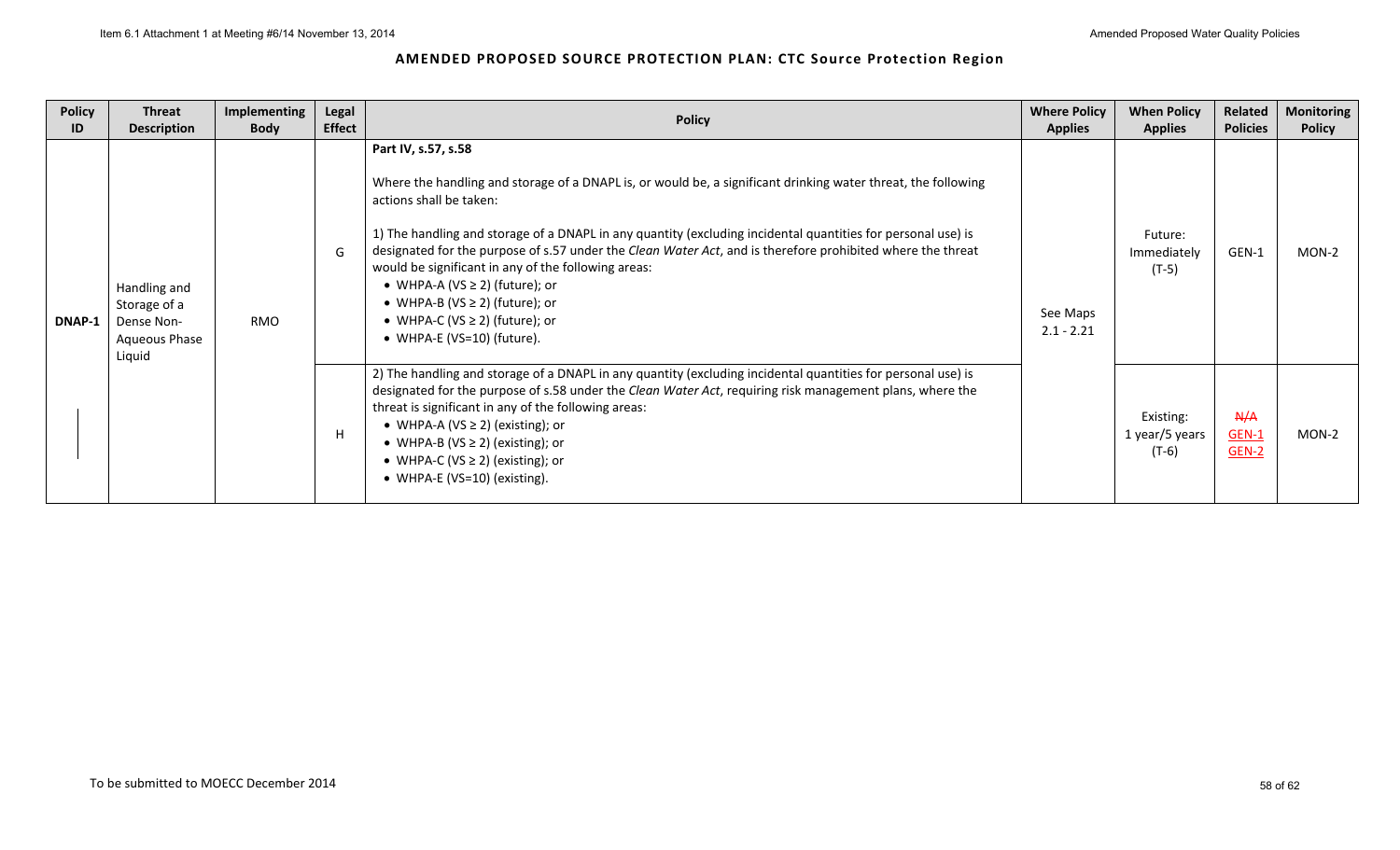| <b>Policy</b><br>ID | <b>Threat</b><br><b>Description</b>                                                                             | Implementing<br><b>Body</b>  | Legal<br><b>Effect</b> | <b>Policy</b>                                                                                                                                                                                                                                                                                                                                                                                                                                                                                                                                                                                                                                                                                                                                                                                                                                                                                                                                                                                                                                                                                                                                                                                                                                                      | <b>Where Policy</b><br><b>Applies</b>                          | <b>When Policy</b><br><b>Applies</b>                                          | Related<br><b>Policies</b> | <b>Monitoring</b><br><b>Policy</b> |
|---------------------|-----------------------------------------------------------------------------------------------------------------|------------------------------|------------------------|--------------------------------------------------------------------------------------------------------------------------------------------------------------------------------------------------------------------------------------------------------------------------------------------------------------------------------------------------------------------------------------------------------------------------------------------------------------------------------------------------------------------------------------------------------------------------------------------------------------------------------------------------------------------------------------------------------------------------------------------------------------------------------------------------------------------------------------------------------------------------------------------------------------------------------------------------------------------------------------------------------------------------------------------------------------------------------------------------------------------------------------------------------------------------------------------------------------------------------------------------------------------|----------------------------------------------------------------|-------------------------------------------------------------------------------|----------------------------|------------------------------------|
| <b>DNAP-2</b>       | Handling and<br>Storage of a<br>Dense Non-<br><b>Aqueous Phase</b><br>Liquid                                    | Municipality<br><b>MOECC</b> | E<br>К                 | <b>Education and Outreach</b><br>The municipality shall deliver education and outreach materials and programs where the handling and storage of<br>a DNAPL is, or would be, a significant drinking water threat targeted towards: in any of the following areas in any<br>quantity:<br>a) an individual for personal use to promote the use of non-toxic products and additional opportunities for<br>participation in household hazardous waste disposal and to advise the owner/tenant about the actions to take to<br>ensure that the activity ceases to be, or does not become, a significant drinking water threat; and<br>b) industrial and commercial users to promote the use of alternatives to DNAPLs (including non-toxic products),<br>pollution prevention approaches, best management practices, and safe disposal;-<br>in any of the following areas:<br>• WHPA-A- $\sqrt{45 \geq 2}$ (existing, future); or<br>• WHPA-B (VS $\geq$ 2) (existing, future); or<br>• WHPA-C (VS $\geq$ 2) (existing, future); or<br>• WHPA-E (VS=10) (existing, future).<br>Where education and outreach materials prepared by the Ministry of the Environment and Climate Change are<br>available, the municipality shall deliver those materials, targeted towards: | See Maps<br>$2.1 - 2.21$                                       | <b>Existing &amp;</b><br>Future:<br>2 years<br>$(T-10)$                       | <b>GEN-86</b>              | $MON-1$<br>MON-4                   |
| DNAP-3              | Moderate/<br><b>Low Threats</b><br>Handling and<br>Storage of a<br>Dense Non-<br><b>Aqueous Phase</b><br>Liquid | Municipality                 | J.                     | <b>Specify Action</b><br>Where the handling and storage of a DNAPL is, or would be, a moderate or low drinking water threat, the<br>municipality is encouraged to specify and promote best management practices for the handling and storage of<br>DNAPL for ICI land uses in any of the following areas:<br>• WHPA-D (existing, future); or<br>• WHPA-E (VS $\geq$ 4.8 and <10) (existing, future); or<br>• HVA (existing, future); or<br>• SGRA (VS=6) (existing, future).                                                                                                                                                                                                                                                                                                                                                                                                                                                                                                                                                                                                                                                                                                                                                                                       | See Chapter 5<br>of the<br>respective<br>Assessment<br>Reports | <b>Existing &amp;</b><br>Future:<br>Consider<br>within<br>2 years<br>$(T-15)$ | N/A                        | N/A                                |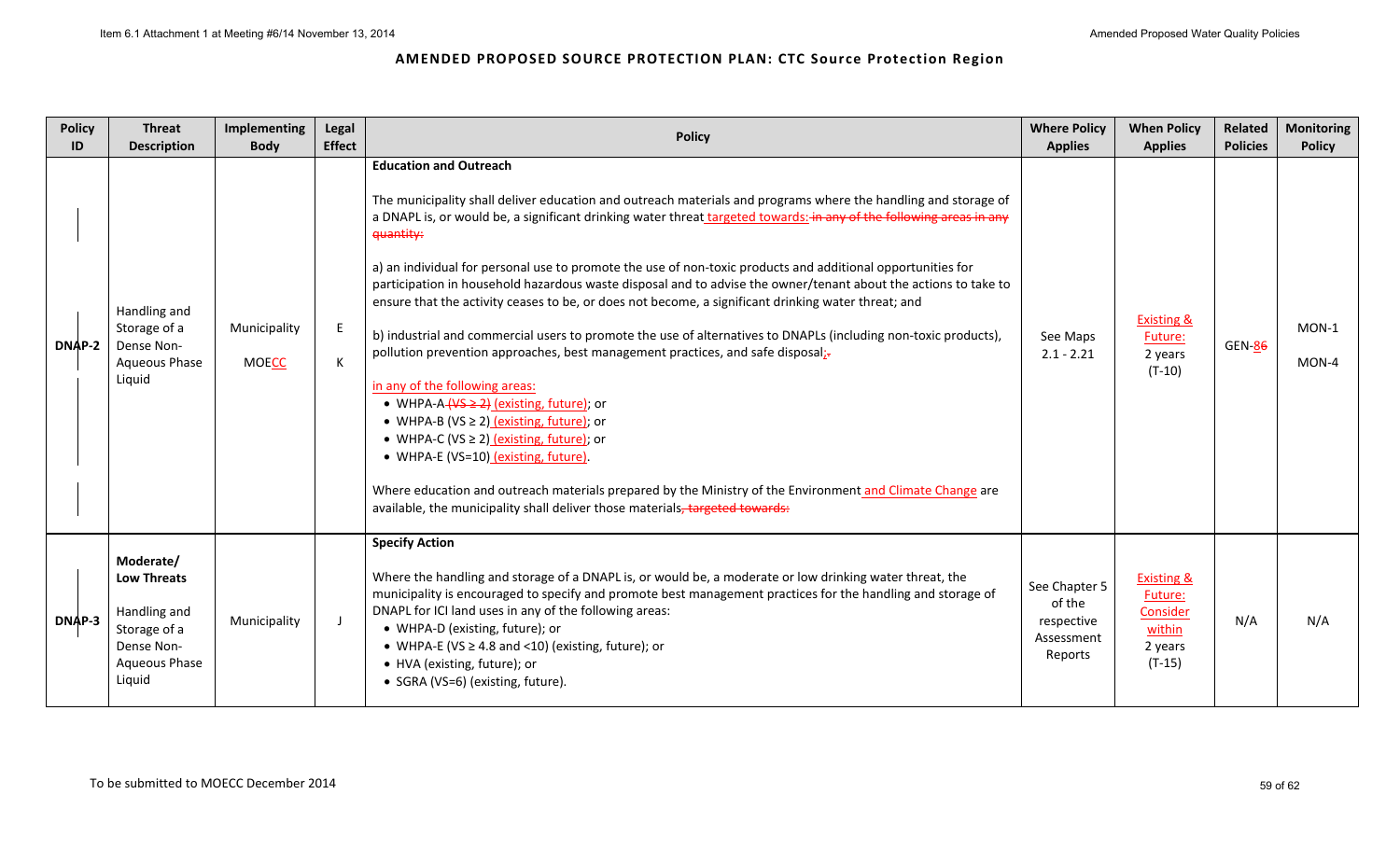| <b>Policy</b><br>ID | <b>Threat</b><br><b>Description</b>              | <b>Implementing</b><br><b>Body</b> | Legal<br><b>Effect</b> | <b>Policy</b>                                                                                                                                                                                                                                                                                                                                                                                                                                                                                | <b>Where Policy</b><br><b>Applies</b> | <b>When Policy</b><br><b>Applies</b>   | Related<br><b>Policies</b> | <b>Monitoring</b><br><b>Policy</b> |
|---------------------|--------------------------------------------------|------------------------------------|------------------------|----------------------------------------------------------------------------------------------------------------------------------------------------------------------------------------------------------------------------------------------------------------------------------------------------------------------------------------------------------------------------------------------------------------------------------------------------------------------------------------------|---------------------------------------|----------------------------------------|----------------------------|------------------------------------|
| OS-1                | Handling and<br>Storage of an<br>Organic Solvent | RMO                                | G                      | Part IV, s.57, s.58<br>Where the handling and storage of an organic solvent is, or would be, a significant drinking water threat, the<br>following actions shall be taken:<br>1) The handling and storage of an organic solvent is designated for the purpose of s.57 under the Clean Water<br>Act, and is therefore prohibited where the threat would be significant in any of the following areas:<br>• WHPA-A (future); or<br>• WHPA-B (VS=10) (future); or<br>• WHPA-E (VS=10) (future). | See Maps<br>$1.1 - 1.21$              | Future:<br>Immediately<br>$(T-5)$      | GEN-1                      | MON-2                              |
|                     |                                                  |                                    | H                      | 2) The handling and storage of an organic solvent is designated for the purpose of s.58 under the Clean Water<br>Act, requiring risk management plans, where the threat is significant in any of the following areas:<br>• WHPA-A (existing); or<br>• WHPA-B (VS=10) (existing); or<br>• WHPA-E (VS=10) (existing).                                                                                                                                                                          |                                       | Existing:<br>1 year/5 years<br>$(T-6)$ | A/A<br>$GEN-1$<br>$GEN-2$  | $MON-2$                            |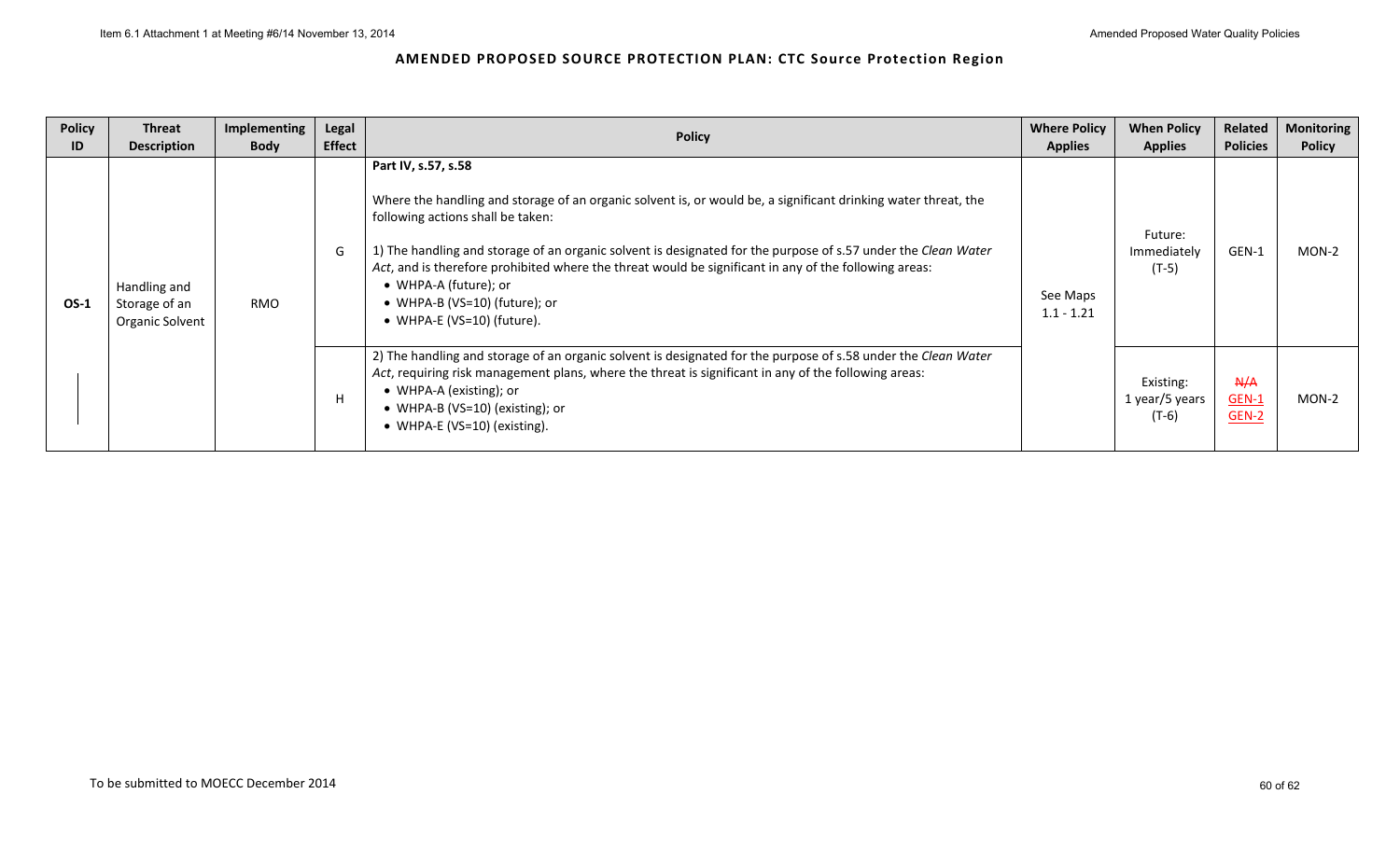| <b>Policy</b><br>ID | <b>Threat</b><br><b>Description</b>                                                 | <b>Implementing</b><br><b>Body</b> | Legal<br><b>Effect</b> | <b>Policy</b>                                                                                                                                                                                                                                                                                                                                                                                                                                                                                                                                                                                                                                                                                                                                                                                                                                                                                                                                                                                                                                                                                                                                                                                 | <b>Where Policy</b><br><b>Applies</b>                          | <b>When Policy</b><br><b>Applies</b>                                                | Related<br><b>Policies</b> | <b>Monitoring</b><br><b>Policy</b> |
|---------------------|-------------------------------------------------------------------------------------|------------------------------------|------------------------|-----------------------------------------------------------------------------------------------------------------------------------------------------------------------------------------------------------------------------------------------------------------------------------------------------------------------------------------------------------------------------------------------------------------------------------------------------------------------------------------------------------------------------------------------------------------------------------------------------------------------------------------------------------------------------------------------------------------------------------------------------------------------------------------------------------------------------------------------------------------------------------------------------------------------------------------------------------------------------------------------------------------------------------------------------------------------------------------------------------------------------------------------------------------------------------------------|----------------------------------------------------------------|-------------------------------------------------------------------------------------|----------------------------|------------------------------------|
| OS-2                | Handling and<br>Storage of an<br>Organic Solvent                                    | Municipality<br><b>MOECC</b>       | E<br>К                 | <b>Education and Outreach</b><br>The municipality shall deliver education and outreach materials and programs where the handling and storage of<br>an organic solvent is, or would be, a significant drinking water threat, targeted towards: in any of the following<br>areas:<br>a) an individual for personal use to promote the use of non-toxic products and additional opportunities for<br>participation in household hazardous waste disposal and to advise the owner/tenant about the actions to take to<br>ensure that the activity ceases to be, or does not become, a significant drinking water threat; and<br>b) industrial and commercial users to promote the use of alternatives to these chemicals (including non-toxic<br>products), pollution prevention approaches, best management practices, and safe disposal;-<br>in any of the following areas:<br>• WHPA-A (existing, future); or<br>• WHPA-B (VS=10) (existing, future); or<br>• WHPA-E (VS=10) (existing, future).<br>Where education and outreach materials prepared by the Ministry of the Environment and Climate Change are<br>available, the municipality shall deliver those materials., targeted towards: | See Maps<br>$1.1 - 1.21$                                       | <b>Existing and</b><br>Future:<br><b>Implement</b><br>within<br>2 years<br>$(T-10)$ | <b>GEN-86</b>              | MON-1<br>MON-4                     |
| $OS-3$              | Moderate/<br><b>Low Threats</b><br>Handling and<br>Storage of an<br>Organic Solvent | Municipality                       | J                      | <b>Specify Action</b><br>Where the handling and storage of an organic solvent is, or would be, a moderate or low drinking water threat,<br>the municipality is encouraged to specify and promote best management practices for the handling and storage<br>of organic solvent for ICI land uses in any of the following areas:<br>• WHPA-B (VS <10) (existing, future); or<br>• WHPA-C (existing, future); or<br>• WHPA-D (existing, future); or<br>• WHPA-E (VS $\geq$ 4.8 and <10) (existing, future); or<br>• HVA (existing, future); or<br>• SGRA (VS $\geq$ 6) (existing, future).                                                                                                                                                                                                                                                                                                                                                                                                                                                                                                                                                                                                       | See Chapter 5<br>of the<br>respective<br>Assessment<br>Reports | <b>Existing and</b><br>Future:<br>Consider<br>within<br>2 years<br>$(T-15)$         | N/A                        | N/A                                |